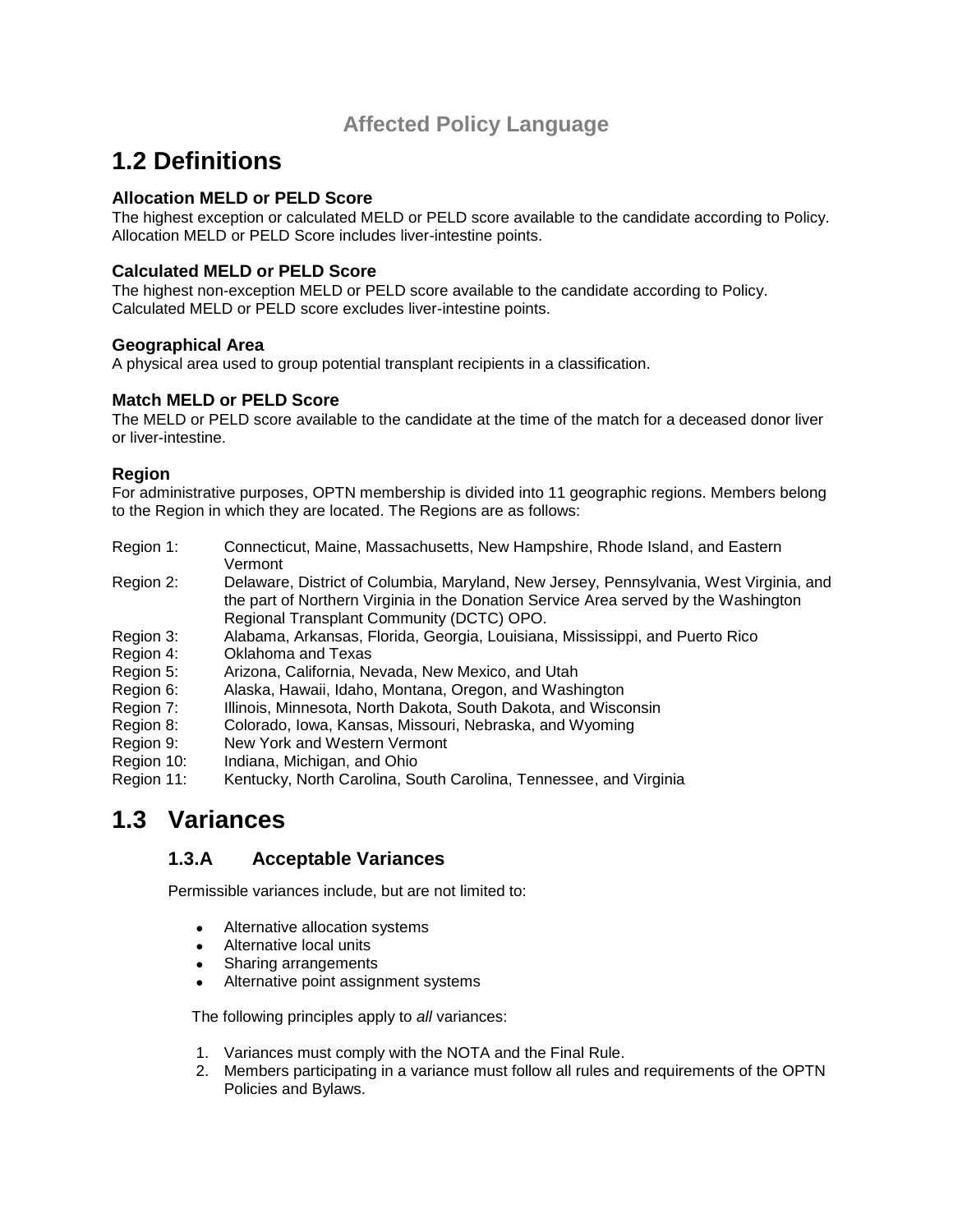- 3. If the Board later amends an OPTN Policy to contradict with a variance, the Policy amendment will not affect the existing variance.
- 4. If a member's application to create, amend, or join a variance will require other members to join the variance, the applicant must solicit their support.
- 5. The Board of Directors may extend, amend, or terminate a variance at any time.

### **1.4.E OPTN Computer Match Program Outages**

If the OPTN Contractor and members cannot communicate by any method and the OPTN computer match program is either not accessible or not operational, affected OPOs:

- 1. Must refer to recent matches of similar blood type and body size for ranking transplant candidates.
- 2. Must use transplant program waiting lists to match the best organ with waiting transplant candidates.
- 3. Must document and report to the OPTN Contractor their process for allocation during the outage.

### **5.4.B Order of Allocation**

The process to allocate deceased donor organs occurs with these steps:

- 1. The match system eliminates candidates who cannot accept the deceased donor based on size or blood type.
- 2. The match system ranks candidates according to the allocation sequences in the organ allocation policies.
- 3. OPOs must first offer organs to potential recipients in the order that the potential recipients appear on a match run.
- 4. If no transplant program on the initial match run accepts the organ, the host OPO may give transplant programs the opportunity to update candidates' data with the OPTN Contractor. The host OPO must re-execute the match run to allocate the organ.
- 6. Extra vessels allocated with an organ but not required for its transplant can be shared according to *Policy 16.6.A: Extra Vessels Use and Sharing.*
- 7. Members may export deceased donor organs to hospitals in foreign countries only after offering these organs to all potential recipients on the match run. Members must submit the *Organ Export Verification Form* to the OPTN Contractor prior to exporting deceased donor organs.

### **5.10.C Other Multi-Organ Combinations**

When multi-organ candidates are registered on the heart, lung, or liver waiting list, the second required organ will be allocated to the multi-organ candidate from the same donor according to *Table 5-4* below:

| <b>Organ</b> | Candidate is registered within the following geographical area: |
|--------------|-----------------------------------------------------------------|
| Heart        | Same DSA as the donor hospital                                  |
| Liver        | 150 nautical miles from the donor hospital                      |
| Lung         | 250 nautical miles from the donor hospital                      |

#### **Table 5-4: Allocation of Multi-Organ Combinations**

If the multi-organ candidate is on a waiting list outside the geographical areas listed above, it is permissible to allocate the second organ to the multi-organ candidate receiving the first organ.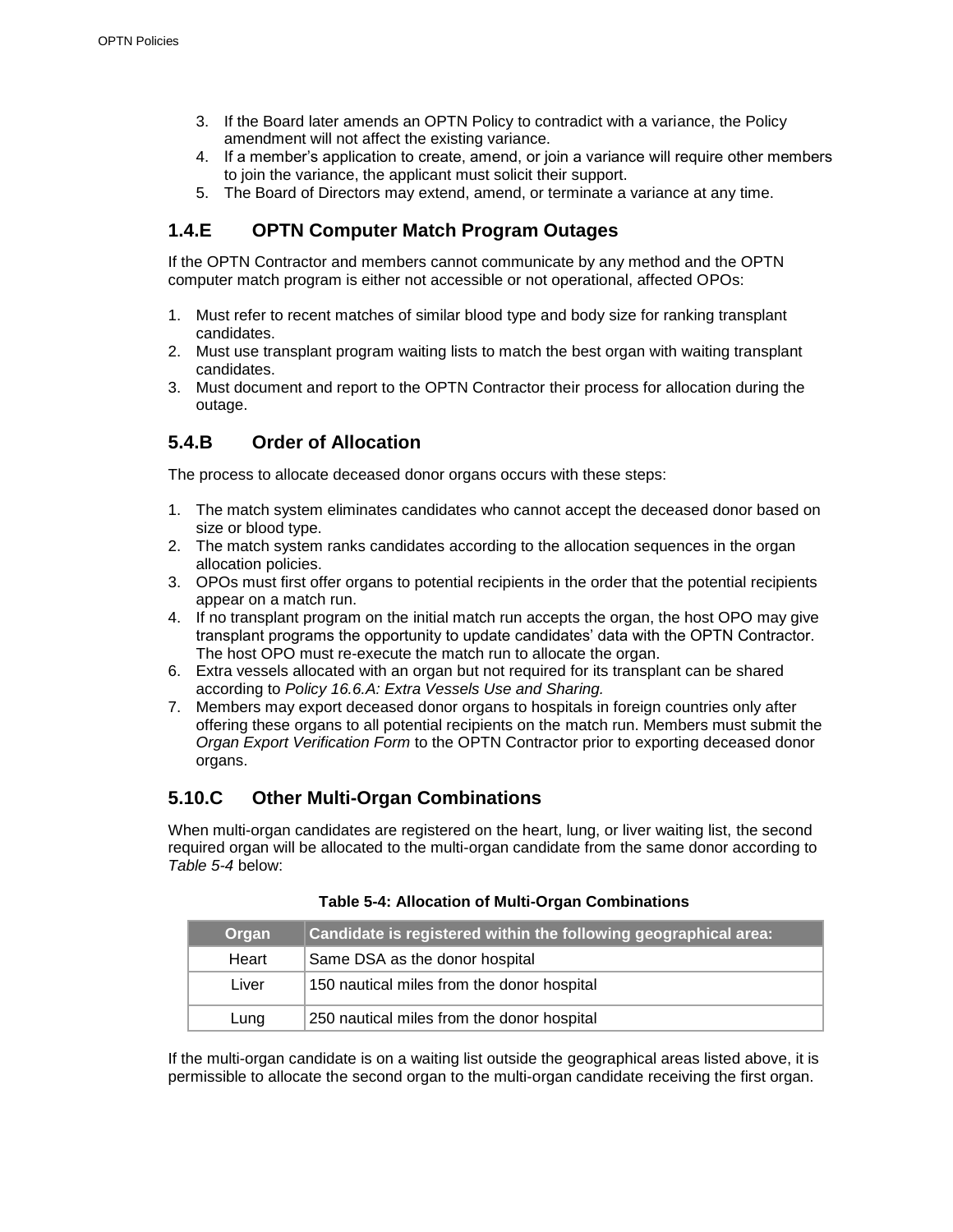### **7.3.B Allocation of Intestines**

Intestines are allocated to candidates according to *Table 7-1* below.

| <b>Classification</b> | <b>Candidates registered at a transplant</b><br>hospital that is within this distance from a<br>donor hospital | Who are:                                               |
|-----------------------|----------------------------------------------------------------------------------------------------------------|--------------------------------------------------------|
| 1                     | 500nm of the donor hospital                                                                                    | Status 1 and a blood type<br>identical to the donor    |
| $\mathbf 2$           | 500nm of the donor hospital                                                                                    | Status 1 and a blood type<br>compatible with the donor |
| 3                     | <b>Nation</b>                                                                                                  | Status 1 and a blood type<br>identical to the donor    |
| 4                     | <b>Nation</b>                                                                                                  | Status 1 and a blood type<br>compatible with the donor |
| 5                     | 500nm of the donor hospital                                                                                    | Status 2 and a blood type<br>identical to the donor    |
| 6                     | 500nm of the donor hospital                                                                                    | Status 2 and a blood type<br>compatible with the donor |
| $\overline{7}$        | <b>Nation</b>                                                                                                  | Status 2 and a blood type<br>identical to the donor    |
| 8                     | <b>Nation</b>                                                                                                  | Status 2 and a blood type<br>compatible with the donor |

#### **Table 7-1: Allocation of Intestines**

# **Policy 9: Allocation of Livers and Liver-Intestines**

## **9.1 Status and Score Assignments**

Each liver transplant candidate is assigned a score that reflects the probability of death within a 3-month period as determined by the Model for End-Stage Liver Disease (MELD) scoring system or the Pediatric End Stage Liver Disease (PELD) scoring system. Liver candidates can also be assigned a priority status if the candidate meets the requirements for that status.

Liver candidates at least 18 years old at the time of registration may be assigned *any* of the following:

- Adult status 1A
- Calculated MELD score
- Exception MELD score
- Inactive status

Liver candidates less than 18 years old at the time of registration may be assigned *any* of the following:

- Pediatric status 1A
- Pediatric status 1B
- Calculated MELD or PELD score
- Exception MELD or PELD score
- Inactive status

Liver candidates less than 18 years old at the time of registration, who remain on the waiting list after turning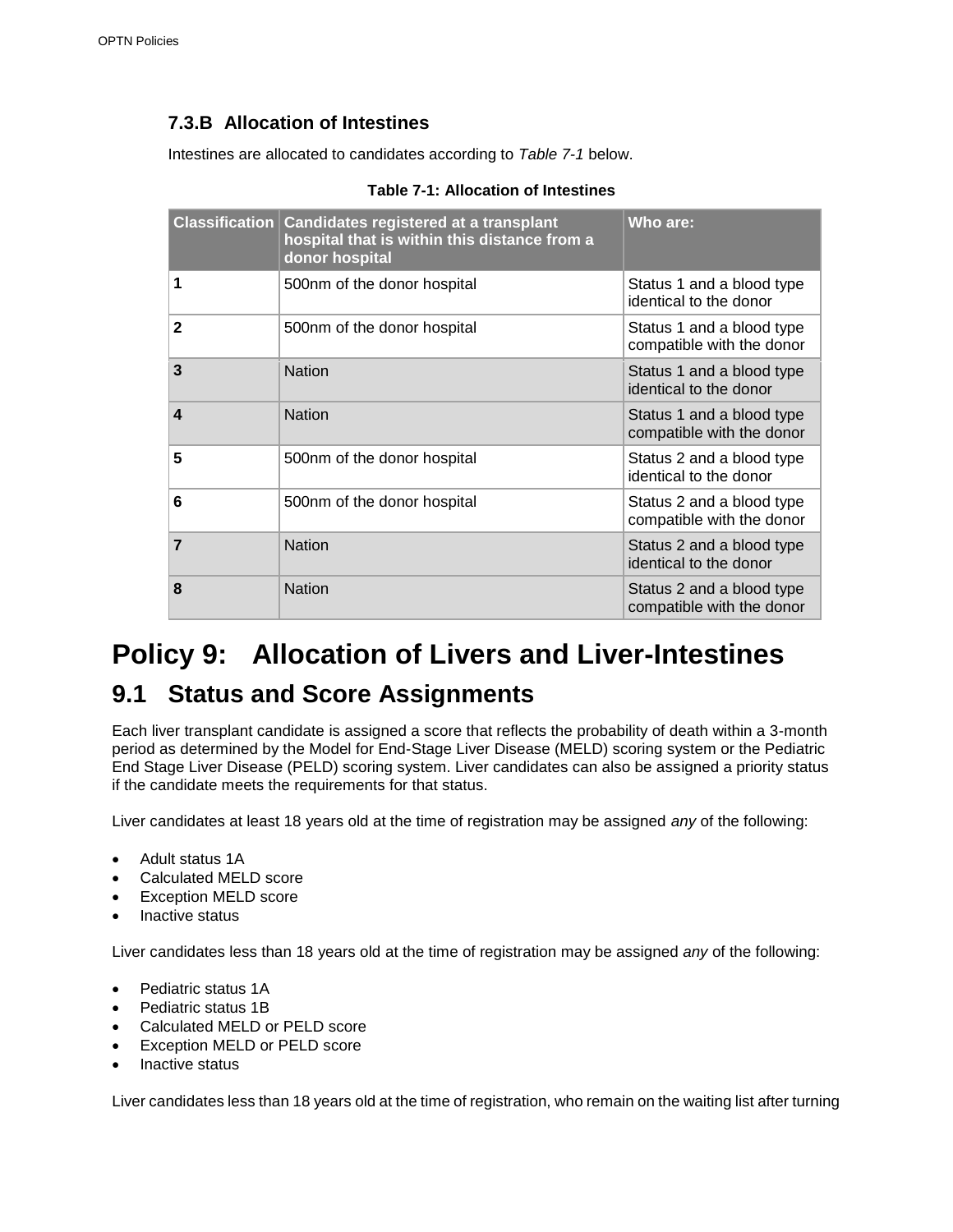18 years old, will be classified as a 12 to 17 year old for the purposes of allocation in:

- *Policy 9.8.F: Allocation of Livers from Non-DCD Deceased Donors 11 to 17 Years Old*
- *Policy 9.8.G: Allocation of Livers from Non-DCD Deceased Donors Less than 11 Years Old*
- *Policy 9.8.K: Allocation of Liver-Intestines from Non-DCD Donors Less than 11 Years Old*

If the candidate is removed from the waiting list at any time and returns to the waiting list after turning 18 years old, the candidate must then be registered as an adult.

### **9.1.A Adult Status 1A Requirements**

To assign a candidate adult status 1A, the candidate's transplant hospital must submit a *Liver Status 1A Justification Form* to the OPTN Contractor. A candidate is not registered as status 1A until this form is submitted. When reporting laboratory values to the OPTN Contractor, transplant hospitals must submit the most recent results including the dates of the laboratory tests.

The candidate's transplant program may assign the candidate adult status 1A if *all* the following conditions are met:

- 1. The candidate is at least 18 years old at the time of registration
- 2. The candidate has a life expectancy without a liver transplant of less than 7 days and has at least *one* of the following conditions:
	- a. Fulminant liver failure, without pre-existing liver disease and currently in the intensive care unit (ICU), defined as the onset of hepatic encephalopathy within 56 days of the first signs or symptoms of liver disease, and has at least *one* of the following criteria:
		- i. Is ventilator dependent
		- ii. Requires dialysis, continuous veno-venous hemofiltration (CVVH), or continuous veno-venous hemodialysis (CVVHD)
		- iii. Has an international normalized ratio (INR) greater than 2.0
	- b. Anhepatic
	- c. Primary non-function of a transplanted whole liver within 7 days of transplant, with aspartate aminotransferase (AST) greater than or equal to 3,000 U/L and at least *one* of the following:
		- International normalized ratio (INR) greater than or equal to 2.5
		- Arterial pH less than or equal to 7.30
		- Venous pH less than or equal to 7.25
		- Lactate greater than or equal to 4 mmol/L

All laboratory results reported for the tests required above must be from the same blood draw taken 24 hours to 7 days after the transplant.

- d. Primary non-function within 7-days of transplant of a transplanted liver segment from a deceased or living donor, evidenced by at least *one* of the following:
	- INR greater than or equal to 2.5
	- Arterial pH less than or equal to 7.30
	- Venous pH less than or equal to 7.25
	- Lactate greater than or equal to 4 mmol/L
- e. Hepatic artery thrombosis (HAT) within 7-days of transplant, with AST greater than or equal to 3,000 U/L and at least *one* of the following:
	- INR greater than or equal to 2.5
	- Arterial pH less than or equal to 7.30
	- Venous pH less than or equal to 7.25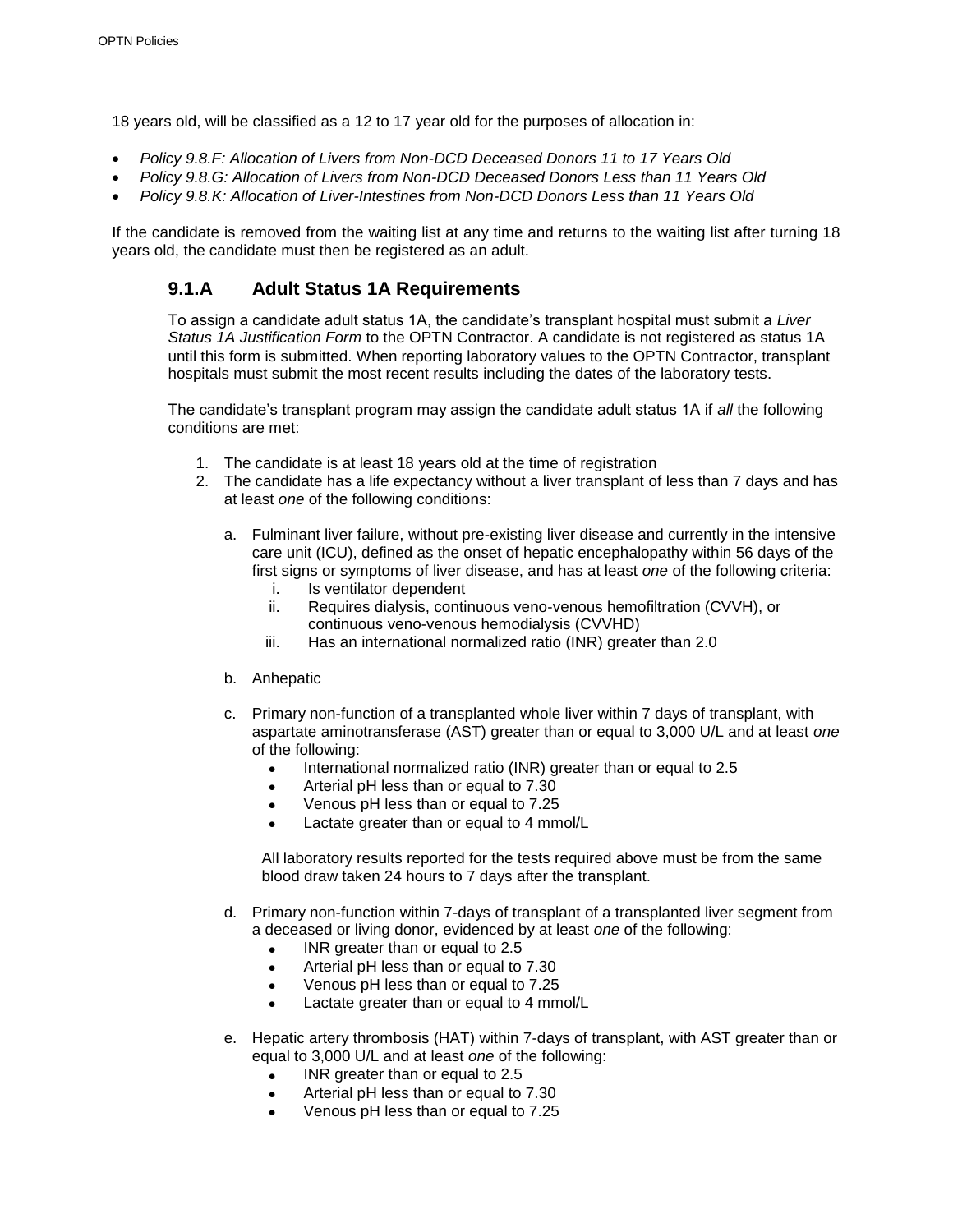• Lactate greater than or equal to 4 mmol/L

All laboratory results reported for the tests required above must be from the same blood draw taken 24 hours to 7 days after the transplant.

f. Acute decompensated Wilson's disease

### **9.1.B Pediatric Status 1A Requirements**

To assign a candidate pediatric status 1A, the candidate's transplant hospital must submit a *Liver Status 1A Justification Form* to the OPTN Contractor. A candidate is not assigned pediatric status 1A until this form is submitted.

The candidate's transplant program may assign the candidate pediatric status 1A if *all* the following conditions are met:

- 1. The candidate is less than 18 years old at the time of registration. This includes candidates less than 18 years old at the time of registration, who remain on the waiting list after turning 18 years old, but does not include candidates removed from the waiting list at any time who then return to the waiting list after turning 18 years old.
- 2. The candidate has at least *one* of the following conditions:
	- a. Fulminant liver failure without pre-existing liver disease, defined as the onset of hepatic encephalopathy within 56 days of the first signs and symptoms of liver disease and has at least *one* of the following criteria:
		- i. Is ventilator dependent
		- ii. Requires dialysis, continuous veno-venous hemofiltration (CVVH), or continuous veno-venous hemodialysis (CVVHD)
		- iii. Has an international normalized ratio (INR) greater than 2.0
	- b. Diagnosis of primary non-function of a transplanted liver within 7 days of transplant, evidenced by at least *two* of the following:
		- i. Alanine aminotransferase (ALT) greater than or equal to 2,000 U/L
		- ii. INR greater than or equal to 2.5
		- iii. Total bilirubin greater than or equal to 10 mg/dL
		- iv. Acidosis, defined as *one* of the following:
			- Arterial pH less than or equal to 7.30
			- Venous pH less than or equal to 7.25
			- Lactate greater than or equal to 4 mmol/L

All laboratory results reported for any tests required for the primary non-function of a transplanted liver diagnosis above must be from the same blood draw taken between 24 hours and 7 days after the transplant.

- c. Diagnosis of hepatic artery thrombosis (HAT) in a transplanted liver within 14 days of transplant
- d. Acute decompensated Wilson's disease

#### **9.1.C Pediatric Status 1B Requirements**

To assign a candidate pediatric status 1B, the candidate's transplant hospital must submit a *Liver Status 1B Justification Form* to the OPTN Contractor. A candidate is not registered as status 1B until this form is submitted.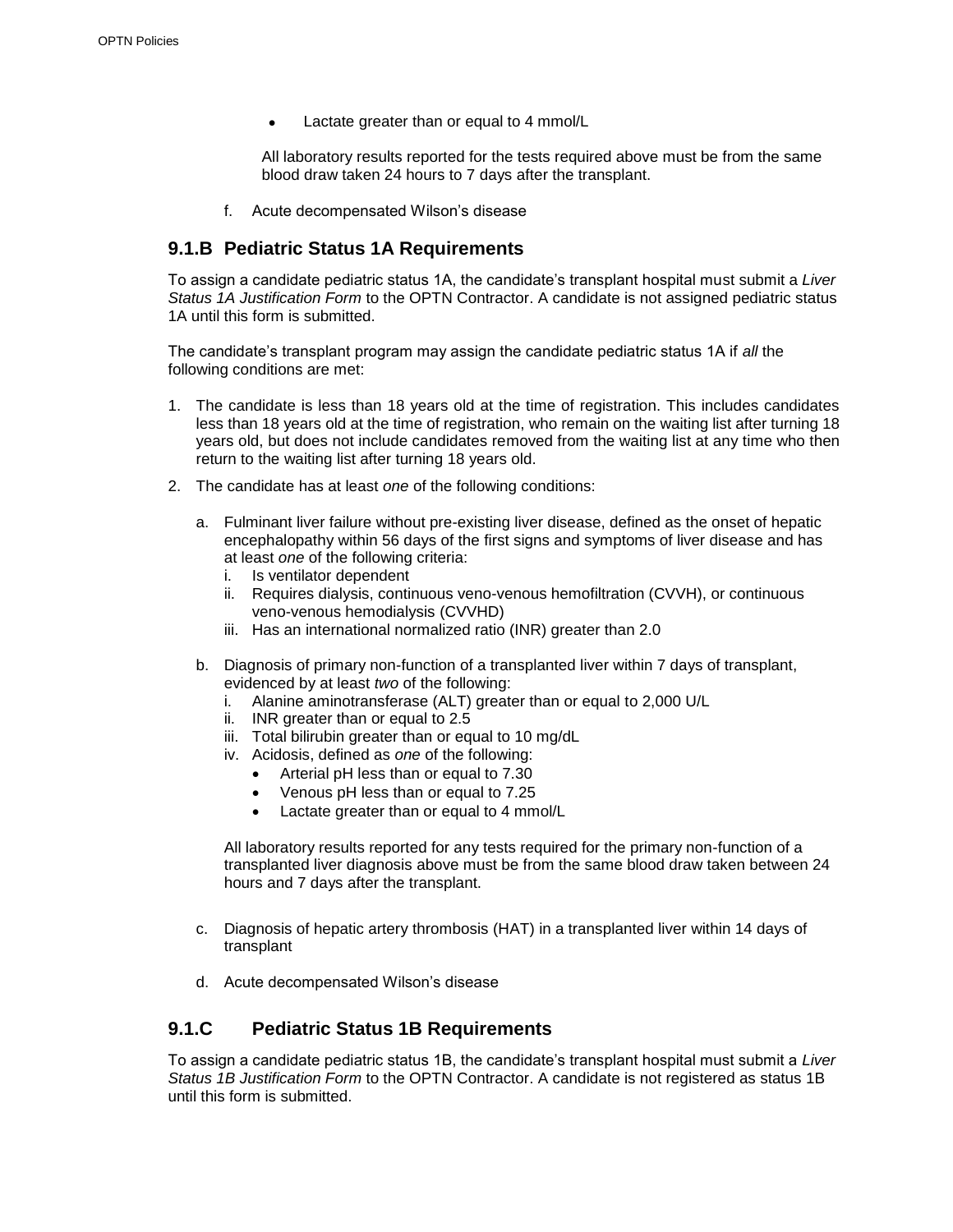The candidate's transplant program may assign the candidate pediatric status 1B if *all* the following conditions are met:

- 1. The candidate is less than 18 years old at the time of registration. This includes candidates less than 18 years old at the time of registration, who remain on the waiting list after turning 18 years old, but does not include candidates removed from the waiting list at any time who then return to the waiting list after turning 18 years old.
- 2. The candidate has *one* of the following conditions:
	- a. The candidate has a biopsy-proven hepatoblastoma without evidence of metastatic disease.
	- b. The candidate has an organic acidemia or urea cycle defect and an approved MELD or PELD exception meeting standard criteria for metabolic disease for at least 30 days.
	- c. Chronic liver disease with a calculated MELD or PELD greater than 25, and has at least *one* of the following criteria:
		- i. Is on a mechanical ventilator
		- ii. Has gastrointestinal bleeding requiring at least 30 mL/kg of red blood cell replacement within the previous 24 hours
		- iii. Has renal failure or renal insufficiency requiring dialysis, continuous veno-venous hemofiltration (CVVH), or continuous veno-venous hemodialysis (CVVHD)
		- iv. Has a Glasgow coma score (GCS) less than 10 within 48 hours before the status 1B assignment or extension.
	- d. Chronic liver disease and is a combined liver-intestine candidate with an adjusted MELD or PELD score greater than 25 according to *Policy 9.1.F: Liver-Intestine Candidates* and has at least *one* of the following criteria:
		- i. Is on a mechanical ventilator<br>ii. Has gastrointestinal bleeding
		- Has gastrointestinal bleeding requiring at least 10 mL/kg of red blood cell replacement within the previous 24 hours
		- iii. Has renal failure or renal insufficiency requiring dialysis, continuous veno-venous hemofiltration (CVVH), or continuous veno-venous hemodialysis (CVVHD)
		- iv. Has a Glasgow coma score (GCS) less than 10 within 48 hours before the status 1B assignment or extension.

#### **9.1.D MELD Score**

Candidates who are at least 12 years old receive an initial MELD(i) score equal to: *0.957 x Loge(creatinine mg/dL) + 0. 378 x Loge(bilirubin mg/dL) + 1.120 x Loge (INR) + 0.643*

Laboratory values less than 1.0 will be set to 1.0 when calculating a candidate's MELD score.

The following candidates will receive a creatinine value of 4.0 mg/dL:

- Candidates with a creatinine value greater than 4.0 mg/dL
- Candidates who received two or more dialysis treatments within the prior 7 days
- Candidates who received 24 hours of continuous veno-venous hemodialysis (CVVHD) within the prior 7 days

The maximum MELD score is 40. The MELD score derived from this calculation will be rounded to the tenth decimal place and then multiplied by 10.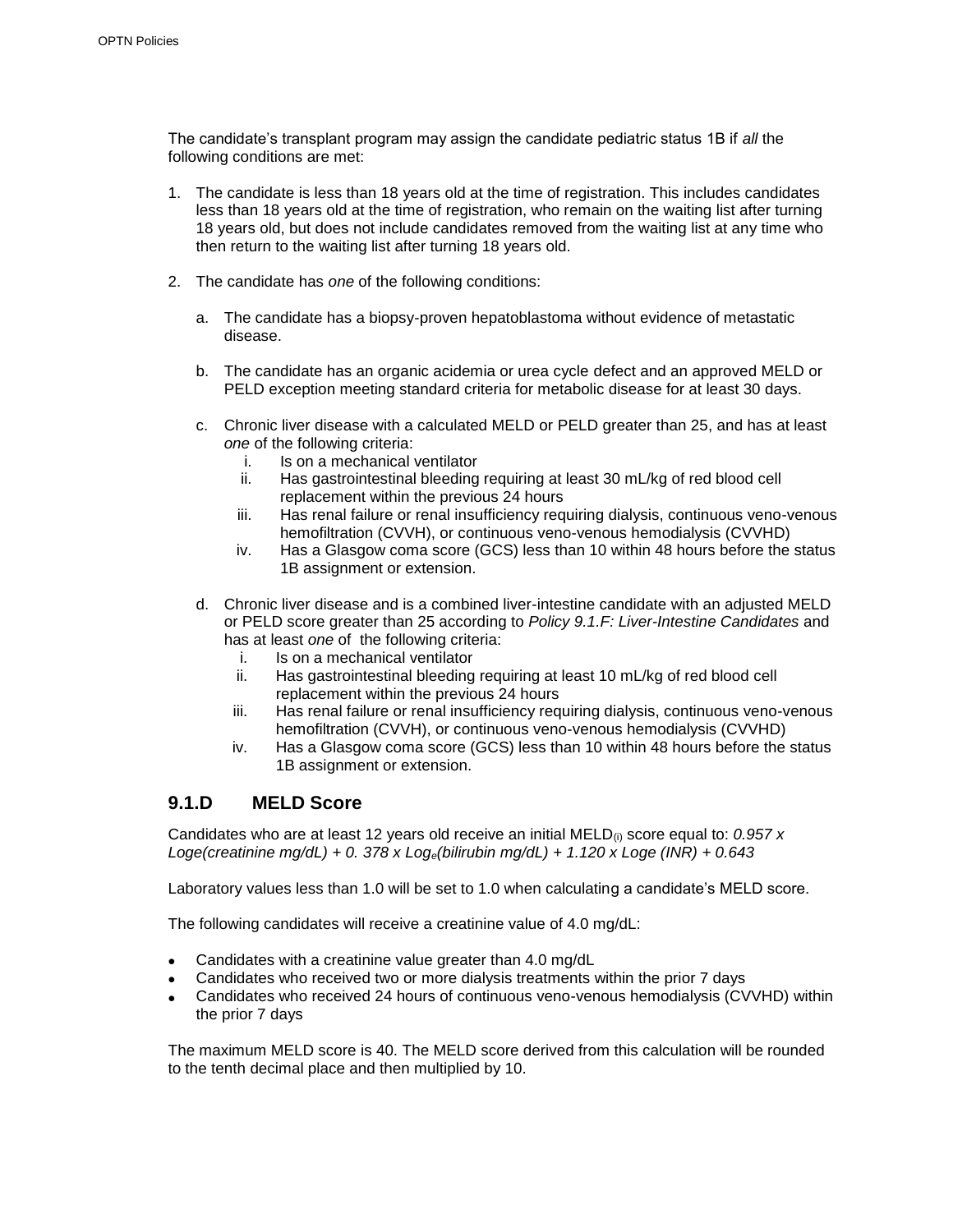For candidates with an initial MELD score greater than 11, the MELD score is then re-calculated as follows:

 $MELD = MELD_{(i)} + 1.32*(137-Na) - [0.033*MELD_{(i)}*(137-Na)]$ 

Sodium values less than 125 mmol/L will be set to 125, and values greater than 137 mmol/L will be set to 137.

### **9.1.E PELD Score**

Candidates who are less than 12 years old receive a PELD score equal to:

*0.436 (Age (<1 YR.)) – 0.687 x Loge (albumin g/dL) + 0.480 x Loge (total bilirubin mg/dL) + 1.857 x Loge (INR) +0.667 (Growth failure (<- 2 Std. Deviations present))*

The PELD score derived from this calculation will be rounded to the tenth decimal place and then multiplied by 10.

Scores for candidates registered for liver transplantation before the candidate's first birthday continue to include the value of 0.436 until the candidate is 24 months old.

Laboratory values less than 1.0 will be set to 1.0 when calculating a candidate's PELD score.

A candidate has growth failure if the candidate is more than two standard deviations below the candidate's expected growth based on age and gender using the most recent Centers for Disease Control and Prevention's (CDC) National Center for Health Statistics pediatric clinical growth chart.

### **9.1.F Liver-Intestine Candidates**

Adult liver candidates who are also registered and active on the waiting list for an intestine transplant at that transplant hospital will automatically receive an additional increase in their MELD or PELD score equivalent to a 10 percentage point increase in risk of 3-month mortality. Candidates less than 18 years old will receive 23 additional points to their calculated MELD or PELD score instead of the 10 percentage point increase. The transplant hospital must document in the candidate's medical record the medical justification for the combined liver-intestine transplant and that the transplant was completed.

## **9.2 Status and Laboratory Values Update Schedule**

The OPTN Contractor will notify the transplant hospital within 2 days of the deadline for recertification when a candidate's laboratory values need to be updated. Transplant hospitals must recertify a candidate's values according to *Table 9-1*.

When reporting laboratory values to the OPTN Contractor, transplant hospitals must submit the most recent results including the dates of the laboratory tests. In order to change a MELD or PELD score voluntarily, all laboratory values must be obtained within the same 2 day period.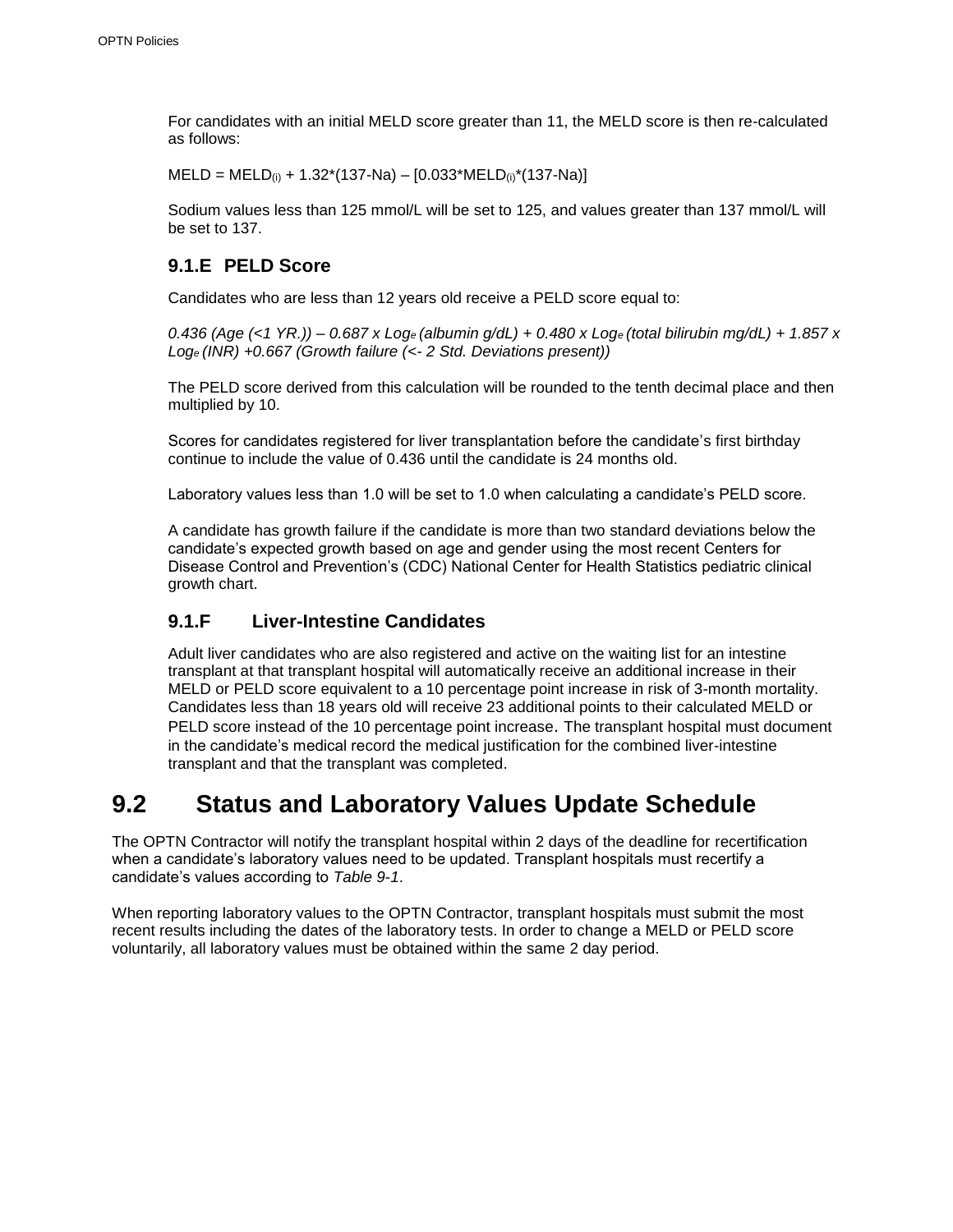| If the candidate is:                                       | The new laboratory values<br>must be reported every: | And when reported, the new<br>laboratory values must be no<br>older than : |
|------------------------------------------------------------|------------------------------------------------------|----------------------------------------------------------------------------|
| Status 1A or 1B                                            | 7 days                                               | 2 days                                                                     |
| <b>MELD 25 or greater (ages)</b><br>18 or older)           | 7 days                                               | 2 days                                                                     |
| <b>MELD/PELD 25 or greater</b><br>(less than 18 years old) | 14 days                                              | 3 days                                                                     |
| MELD/PELD 19 to 24                                         | 30 days                                              | 7 days                                                                     |
| MELD/PELD 11 to 18                                         | 90 days                                              | 14 days                                                                    |
| <b>MELD/PELD 10 or less</b>                                | 365 days                                             | 30 days                                                                    |

#### **Table 9-1: Liver Status Update Schedule**

Status 1B candidates have these further requirements for certification:

- Candidates with a gastrointestinal bleed as the reason for the initial status 1B upgrade criteria must have had another bleed in the past 7 days immediately before the upgrade in order to recertify as status 1B.
- Candidates indicating a metabolic disease or a hepatoblastoma require recertification every 90 days with lab values no older than 14 days.

If a candidate is not recertified by the deadline according to *Table 9-1*, the candidate will be re-assigned to their previous lower MELD or PELD score. The candidate may remain at that previous lower score for the period allowed based on the recertification schedule for the previous lower score, minus the time spent in the uncertified score.

If the candidate remains uncertified past the recertification due date for the previous lower score, the candidate will be assigned a MELD or PELD score of 6. If a candidate has no previous lower MELD or PELD score, and is not recertified according to the schedule, the candidate will be reassigned to a MELD or PELD score of 6, or will remain at the uncertified PELD score if it is less than 6.

### **9.2.A Recertification of Status 1A or 1B**

Transplant hospitals must submit a completed *Liver Status 1A or 1B Justification Form* to the OPTN Contractor for *each* recertification as a status 1A or 1B. A request to continue as status 1A or 1B beyond 14 days accumulated time will result in a review of all status 1A or 1B liver candidate registrations at the transplant hospital. A review will not occur if the request was for a candidate meeting the requirements for hepatoblastoma in *Policy 9.1.C: Pediatric Status 1B Requirements* or a metabolic disease in *Policy 9.5.F: Requirements for Metabolic Disease MELD or PELD Score Exceptions*.

## **9.3 Status Exceptions**

The Liver and Intestinal Organ Transplantation Committee establishes guidelines for review of status and MELD/PELD score exception requests.

If a candidate's transplant program believes that a candidate's current status does not appropriately reflect the candidate's medical urgency for transplant, the transplant program may register a candidate at an exceptional status. However, the Liver and Intestinal Organ Transplantation Committee will retrospectively review all exception candidates registered as status 1A or 1B and may refer these cases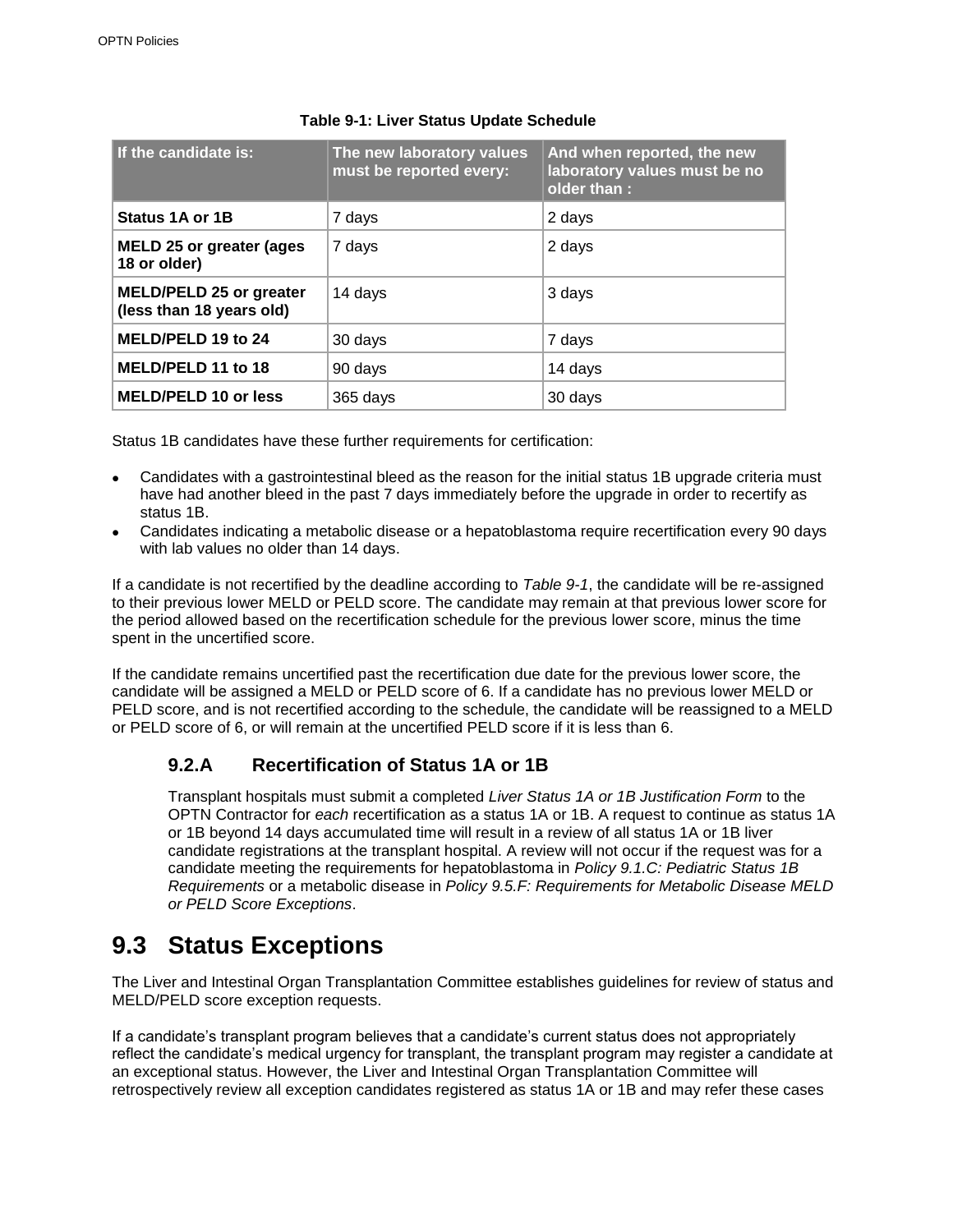to the Membership and Professional Standards Committee (MPSC) for review according to *Appendix L* of the OPTN Bylaws.

## **9.4 MELD or PELD Score Exceptions**

If a candidate's transplant program believes that a candidate's current MELD or PELD score does not appropriately reflect the candidate's medical urgency for transplant, the transplant program may submit a MELD/PELD score exception request to the National Liver Review Board (NLRB).

### **9.4.A MELD or PELD Score Exception Requests<sup>1</sup>**

A MELD or PELD score exception request must include *all* of the following:

- 1. A request for a specific MELD or PELD score
- 2. A justification of how the medical criteria supports that the candidate has a higher MELD or PELD score
- 3. An explanation of how the candidate's current condition and potential for benefit from transplant would be comparable to that of other candidates with that MELD or PELD score

Approved MELD or PELD exception scores are valid for 90 days from the date the exception is approved.

### **9.4.B NLRB and Committee Review of MELD or PELD Exceptions<sup>2</sup>**

The NLRB must review exception or extension requests within 21 days of the date the request is submitted to the OPTN Contractor. If the NLRB fails to make a decision on the initial exception or extension request by the end of the 21 day review period, the candidate will be assigned the requested MELD or PELD exception score.

### **9.4.B.i: NLRB Appeals**

If the NLRB denies an exception or extension request, the candidate's transplant program may appeal to the NLRB within 14 days of receiving the denial.

The NLRB must review appeals within 21 days of the date the appeal is submitted to the OPTN Contractor. If the NLRB fails to make a decision on the appeal by the end of the 21 day appeal period, the candidate will be assigned the requested MELD or PELD exception score.

### **9.4.B.ii: Appeals Review Team (ART) Conference**

If the NLRB denies the appeal for an exception or extension request, the candidate's transplant program may further appeal to the Appeals Review Team (ART) within 7 days of receiving notification of the denial. If the transplant program appeals the exception or extension request to the ART, the ART must review the request within 14 days of the date the appeal is submitted to the OPTN Contractor. If the ART fails to make a decision on the appealed request by the end of the 14 day ART appeal review period, the candidate will be assigned the requested MELD or PELD exception score.

<sup>1</sup> Previously, 9.3.A.

<sup>2</sup> Previously, 9.3.B.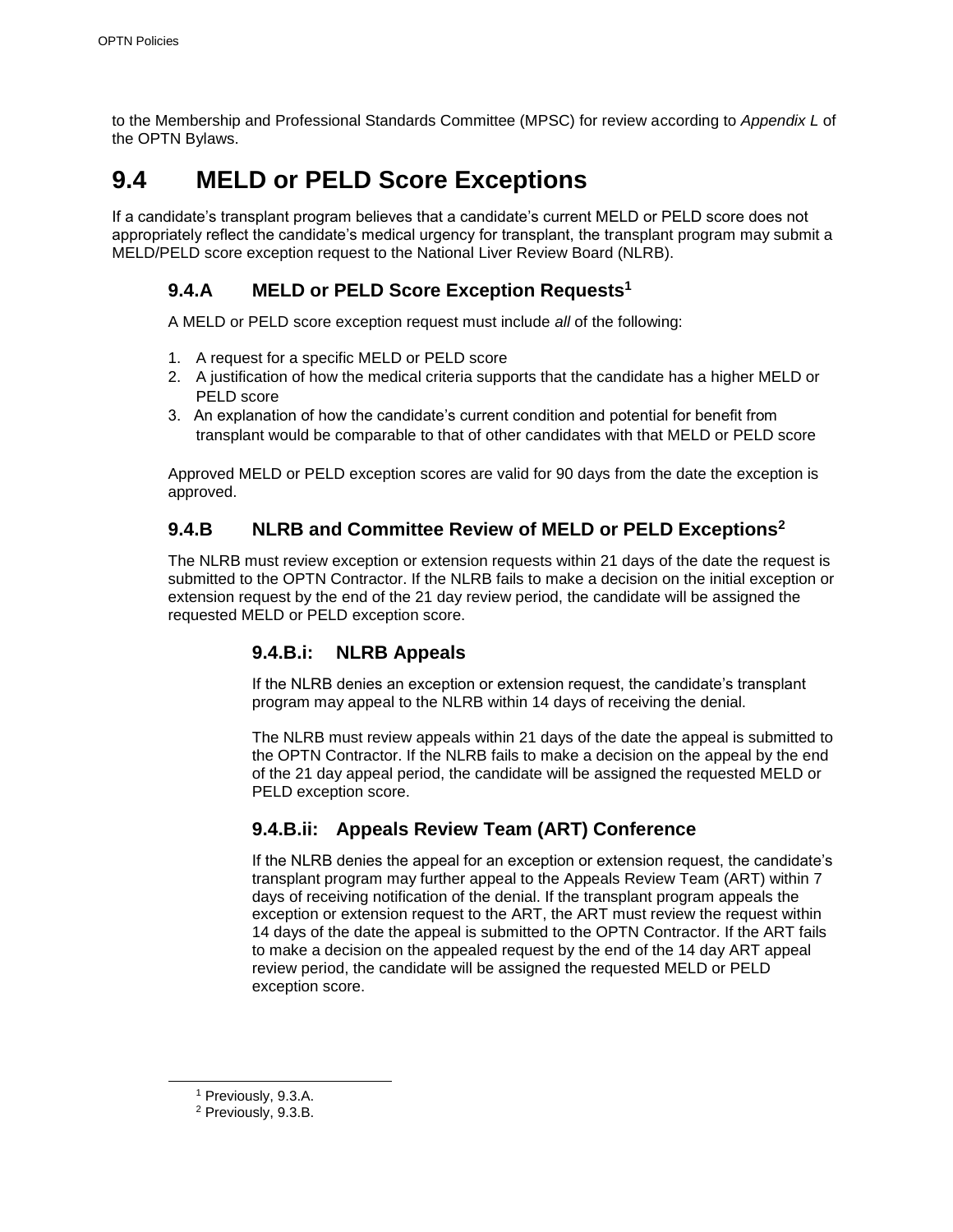### **9.4.B.iii Committee Appeals**

If the ART denies the appeal for an exception or extension request, the candidate's transplant program may appeal to the Liver and Intestinal Organ Transplantation Committee within 7 days of receiving notification of the denial.

### **9.4.C MELD or PELD Exception Extensions<sup>3</sup>**

A candidate's approved exception will be maintained if the transplant hospital enters a MELD or PELD Exception Score Extension Request before the due date even if the NLRB does not act before the due date. If the extension request is denied or if no MELD or PELD Exception Score Extension Request is submitted before the due date, then the candidate will be assigned the calculated MELD or PELD score based on the most recent reported laboratory values.

Each approved MELD or PELD exception extension is valid for an additional 90 days beginning from the day that the previous exception or extension expired.

### **9.4.D Calculation of Median MELD or PELD at Transplant**

Median MELD at transplant (MMaT) is calculated by using the median of the MELD scores at the time of transplant of all recipients at least 12 years old who were transplanted at hospitals within 250 nautical miles of the candidate's listing hospital in the last 365 days.

Median PELD at transplant (MPaT) is calculated by using the median of the PELD scores at the time of transplant of all recipients less than 12 years old in the nation.

The MMaT and MPaT calculations exclude recipients who are either of the following:

- 1. Transplanted with livers from living donors, DCD donors, and donors from donor hospitals more than 500 nautical miles away from the transplant hospital
- 2. Status 1A or 1B at the time of transplant.

The OPTN Contractor will recalculate the MMaT and MPaT every 180 days using the previous 365-day cohort. If there have been fewer than 10 qualifying transplants within 250 nautical miles of a transplant hospital in the previous 365 days, the MMaT will be calculated based on the previous 730 days.

Exceptions scores will be updated to reflect changes in MMaT or MPaT each time the MMaT or MPaT is recalculated. The following exception scores are not awarded relative to MMaT or MPaT and will not be updated:

- 1. Exception scores of 40 or higher awarded by the NLRB according to *Policy 9.4.A: MELD or PELD Score Exception Requests*
- 2. Any exception awarded according to *Policy 9.5.D: Requirements for Hepatic Artery Thrombosis (HAT) MELD Score Exceptions*
- 3. Exceptions awarded to candidates less than 18 years old at time of registration according to *Policy 9.5.I: Requirements for Hepatocellular Carcinoma (HCC) MELD or PELD Score Exceptions*
- 4. Initial exceptions and first extensions awarded to candidates at least 18 at time of registration according to *Policy 9.5.I: Requirements for Hepatocellular Carcinoma (HCC) MELD or PELD Score Exceptions*

<sup>3</sup> Previously, 9.3.G.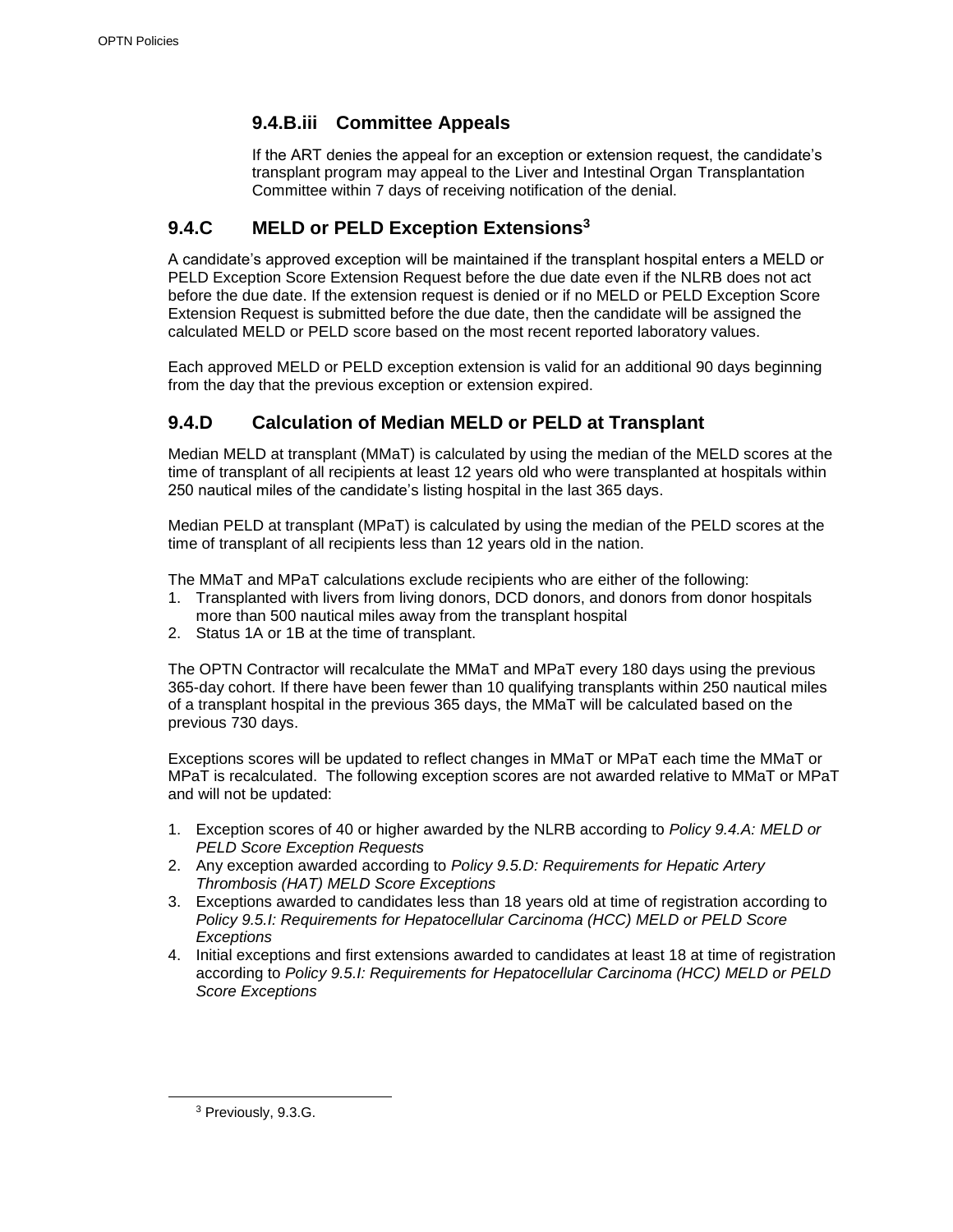## **9.5 Specific Standardized MELD or PELD Score Exceptions<sup>4</sup>**

Candidates are eligible for MELD or PELD score exceptions or extensions that do not require evaluation by the NLRB if they meet *any* of the following requirements for a specific diagnosis of *any* of the following:

- Cholangiocarcinoma (CCA), according to *Policy 9.5.A: Requirements for Cholangiocarcinoma MELD or PELD Score Exceptions*
- Cystic fibrosis, according to *Policy 9.5.B: Requirements for Cystic Fibrosis MELD or PELD Score Exceptions*
- Familial amyloid polyneuropathy, according to *Policy 9.5.C: Requirements for Familial Amyloid Polyneuropathy (FAP) MELD or PELD Score Exceptions*
- Hepatic artery thrombosis, according to *Policy 9.5.D: Requirements for Hepatic Artery Thrombosis (HAT) MELD Score Exceptions*
- Hepatopulmonary syndrome, according to *Policy 9.5.E: Requirements for Hepatopulmonary Syndrome (HPS) MELD or PELD Score Exceptions*
- Metabolic disease, according to *Policy 9.5.F: Requirements for Metabolic Disease MELD or PELD Score Exceptions*
- Portopulmonary hypertension, according to *Policy 9.5.G: Requirements for Portopulmonary Hypertension MELD or PELD Score Exceptions*
- Primary hyperoxaluria, according to *Policy 9.5.H: Requirements for Primary Hyperoxaluria MELD or PELD Score Exceptions*
- Hepatocellular carcinoma, according to *Policy 9.5.I: Requirements for Hepatocellular Carcinoma (HCC) MELD or PELD Score Exception*

If a candidate's exception score based on the score assignments relative to MMaT or MPaT in this section would be lower than 15, the candidate's exception score will be 15.

### **9.5.A Requirements for Cholangiocarcinoma (CCA) MELD or PELD Score Exceptions<sup>5</sup>**

A candidate will receive a MELD or PELD score exception for CCA, if the candidate's transplant hospital meets *all* the following qualifications:

- 1. Submits a written protocol for patient care to the Liver and Intestinal Organ Transplantation Committee that must include *all* of the following:
	- Candidate selection criteria
	- Administration of neoadjuvant therapy before transplantation
	- Operative staging to exclude any patient with regional hepatic lymph node metastases, intrahepatic metastases, or extrahepatic disease
	- Any data requested by the Liver and Intestinal Organ Transplantation Committee
- 2. Documents that the candidate meets the diagnostic criteria for hilar CCA with a malignant appearing stricture on cholangiography and at least *one* of the following:
	- Biopsy or cytology results demonstrating malignancy
	- Carbohydrate antigen 19-9 greater than 100 U/mL in absence of cholangitis
	- Aneuploidy

The tumor must be considered un-resectable because of technical considerations or underlying liver disease.

3. Submits cross-sectional imaging studies. If cross-sectional imaging studies demonstrate a mass, the mass must be single and less than three cm.

<sup>4</sup> Previously, 9.3.C.

<sup>5</sup> Previously, 9.3.E.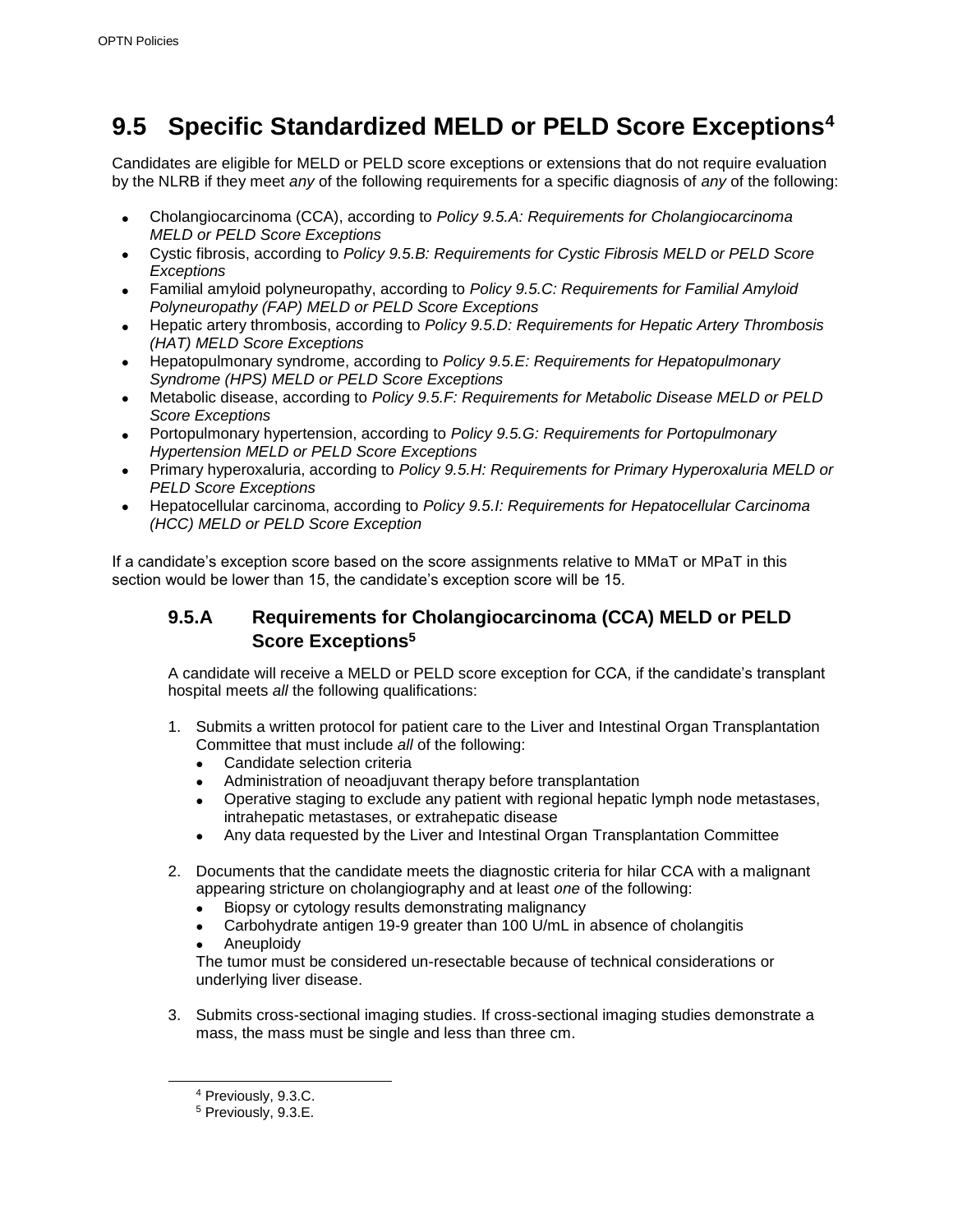- 4. Documents the exclusion of intrahepatic and extrahepatic metastases by cross-sectional imaging studies of the chest and abdomen within 90 days prior to submission of the initial exception request.
- 5. Assesses regional hepatic lymph node involvement and peritoneal metastases by operative staging after completion of neoadjuvant therapy and before liver transplantation. Endoscopic ultrasound-guided aspiration of regional hepatic lymph nodes may be advisable to exclude patients with obvious metastases before neo-adjuvant therapy is initiated.
- 6. Transperitoneal aspiration or biopsy of the primary tumor (either by endoscopic ultrasound, operative or percutaneous approaches) must be avoided because of the high risk of tumor seeding associated with these procedures.

A candidate who meets the requirements for a standardized MELD or PELD score exception will be assigned a score according to *Table 9-2* below.

| Age                    | Age at registration    | <b>Score</b>        |
|------------------------|------------------------|---------------------|
| At least 18 years old  | At least 18 years old  | 3 points below MMaT |
| At least 12 years old  | Less than 18 years old | Equal to MMaT       |
| Less than 12 years old | Less than 12 years old | Equal to MPaT       |

**Table 9-2: CCA Exception Scores**

In order to be approved for an extension of this MELD or PELD score exception, transplant hospitals must submit an exception extension request according to *Policy 9.4.C: MELD or PELD Exception Extensions,* and provide cross-sectional imaging studies of the chest and abdomen that exclude intrahepatic and extrahepatic metastases. These required imaging studies must have been completed within 30 days prior to the submission of the extension request.

### **9.5.B Requirements for Cystic Fibrosis (CF) MELD or PELD Score Exceptions**

A candidate will receive a MELD or PELD score exception for cystic fibrosis if the candidate's diagnosis has been confirmed by genetic analysis, and the candidate has a forced expiratory volume at one second (FEV1) below 40 percent of predicted FEV1 within 30 days prior to submission of the initial exception request.

A candidate who meets the requirements for a standardized MELD or PELD score exception will be assigned a score according to *Table 9-3* below.

| Age                    | <b>Age at registration</b> | <b>Score</b>        |
|------------------------|----------------------------|---------------------|
| At least 18 years old  | At least 18 years old      | 3 points below MMaT |
| At least 12 years old  | Less than 18 years old     | Equal to MMaT       |
| Less than 12 years old | Less than 12 years old     | Equal to MPaT       |

| <b>Table 9-3: Cystic Fibrosis Exception Scores</b> |  |  |
|----------------------------------------------------|--|--|
|----------------------------------------------------|--|--|

In order to be approved for an extension of this MELD or PELD score exception, transplant hospitals must submit an exception extension request according to *Policy 9.4.C: MELD or PELD Exception Extensions.*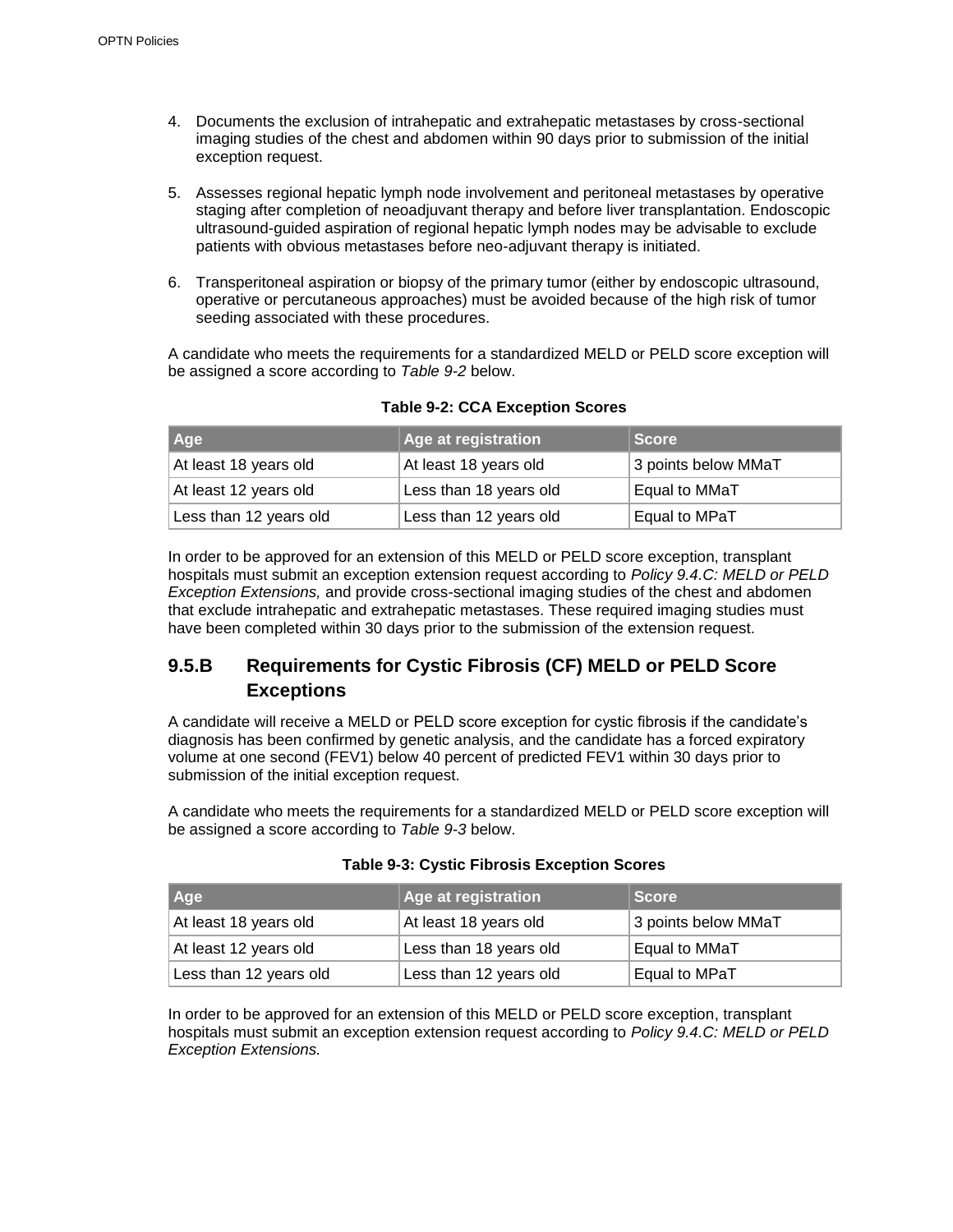### **9.5.C Requirements for Familial Amyloid Polyneuropathy (FAP) MELD or PELD Score Exceptions**

A candidate will receive a MELD or PELD score exception for FAP if the candidate's transplant hospital submits evidence of *all* of the following:

- 1. Either that the candidate is also registered and active on the waiting list for a heart transplant at that transplant hospital, or has an echocardiogram performed within 30 days prior to submission of the initial exception request showing the candidate has an ejection fraction greater than 40 percent.
- 2. That the candidate can walk without assistance.
- 3. That a transthyretin (TTR) gene mutation has been confirmed.
- 4. A biopsy-proven amyloid.

A candidate who meets the requirements for a standardized MELD or PELD score exception will be assigned a score according to *Table 9-4* below.

| <b>Age</b>             | Age at registration    | <b>Score</b>        |
|------------------------|------------------------|---------------------|
| At least 18 years old  | At least 18 years old  | 3 points below MMaT |
| At least 12 years old  | Less than 18 years old | Equal to MMaT       |
| Less than 12 years old | Less than 12 years old | Equal to MPaT       |

#### **Table 9-4: FAP Exception Scores**

In order to be approved for an extension of this MELD or PELD score exception, transplant hospitals must submit an exception extension request according to *Policy 9.4.C: MELD or PELD Score Exception Extensions* and meet one of the following criteria:

- 1. An echocardiogram that shows that the candidate has an ejection fraction greater than 40 percent within the last 120 days
- 2. Registered and active on the waiting list for a heart transplant at that hospital

### **9.5.D Requirements for Hepatic Artery Thrombosis (HAT) MELD Score Exceptions**

A candidate will receive a MELD score exception for HAT if the candidate is at least 18 years old at registration and has HAT within 14 days of transplant but does not meet criteria for status 1A in *Policy 9.1.A: Adult Status 1A Requirements*.

Candidates who meet these requirements will receive a MELD score of 40.

In order to be approved for an extension of this MELD score exception, transplant hospitals must submit an exception extension request according to *Policy 9.4.C: MELD or PELD Exception Extensions.*

### **9.5.E Requirements for Hepatopulmonary Syndrome (HPS) MELD or PELD Score Exceptions**

A candidate will receive a MELD or PELD score exception for HPS if the candidate's transplant hospital submits evidence of *all* of the following:

- 1. Ascites, varices, splenomegaly, or thrombocytopenia.
- 2. A shunt, shown by either contrast echocardiogram or lung scan.
- 3. PaO2 less than 60 mmHg on room air within 30 days prior to submission of the initial exception request.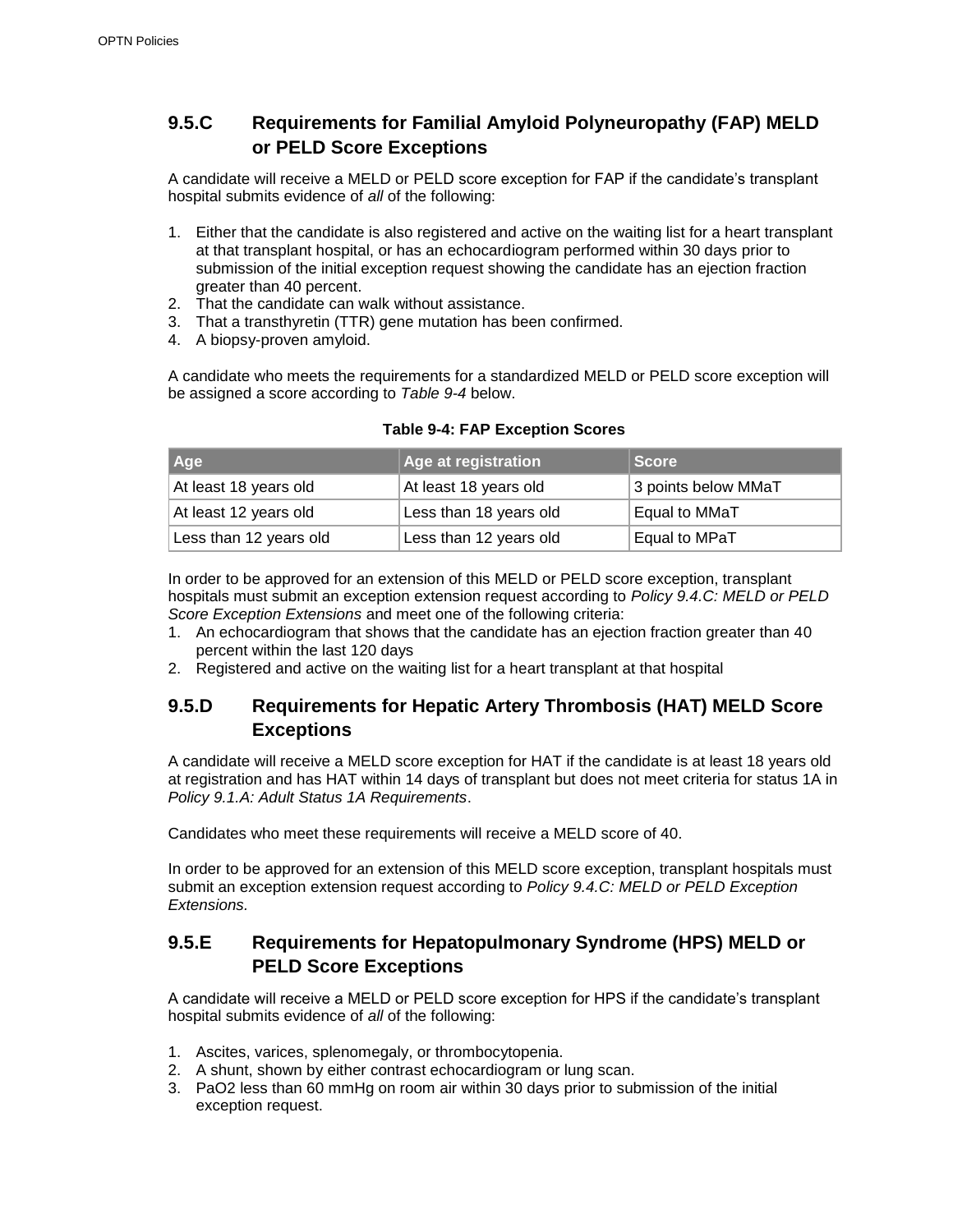4. No clinically significant underlying primary pulmonary disease.

A candidate who meets the requirements for a standardized MELD or PELD exception will be assigned a score according to *Table 9-5* below.

| ∥Age∶                  | <b>Age at registration</b> | <b>Score</b>        |
|------------------------|----------------------------|---------------------|
| At least 18 years old  | At least 18 years old      | 3 points below MMaT |
| At least 12 years old  | Less than 18 years old     | Equal to MMaT       |
| Less than 12 years old | Less than 12 years old     | Equal to MPaT       |

**Table 9-5: HPS Exception Scores**

In order to be approved for an extension of this MELD or PELD score exception, transplant hospitals must submit an exception extension request according to *Policy 9.4.C: MELD or PELD Score Exception Extensions, with evidence that the candidate's PaO<sub>2</sub> remained at less than 60* mmHg on room air within the 30 days prior to submission of the extension request.

### **9.5.F Requirements for Metabolic Disease MELD or PELD Score Exceptions**

A liver candidate less than 18 years old at the time of registration will receive a MELD or PELD score exception for metabolic disease if the candidate's transplant hospital submits evidence of urea cycle disorder or organic acidemia.

A candidate who meets the requirements for a standardized MELD or PELD score exception will be assigned a score according to *Table 9-6* below.

| <b>Age</b>             | Age at registration    | ∣Score        |
|------------------------|------------------------|---------------|
| At least 12 years old  | Less than 18 years old | Equal to MMaT |
| Less than 12 years old | Less than 12 years old | Equal to MPaT |

#### **Table 9-6: Metabolic Disease Exception Scores**

If the candidate does not receive a transplant within 30 days of being registered with the exception score, then the candidate's transplant physician may register the candidate as a status 1B.

In order to be approved for an extension of this MELD or PELD score exception, transplant hospitals must submit an exception extension request according to *Policy 9.4.C: MELD or PELD Score Exception Extensions.*

### **9.5.G Requirements for Portopulmonary Hypertension MELD or PELD Score Exceptions**

A candidate will receive a MELD or PELD score exception for portopulmonary hypertension if the transplant hospital submits evidence of *all* of the following:

- 1. Initial mean pulmonary arterial pressure (MPAP) level
- 2. Initial pulmonary vascular resistance (PVR) level
- 3. Initial transpulmonary gradient to correct for volume overload
- 4. Documentation of treatment
- 5. Post-treatment MPAP less than 35 mmHg within 90 days prior to submission of the initial exception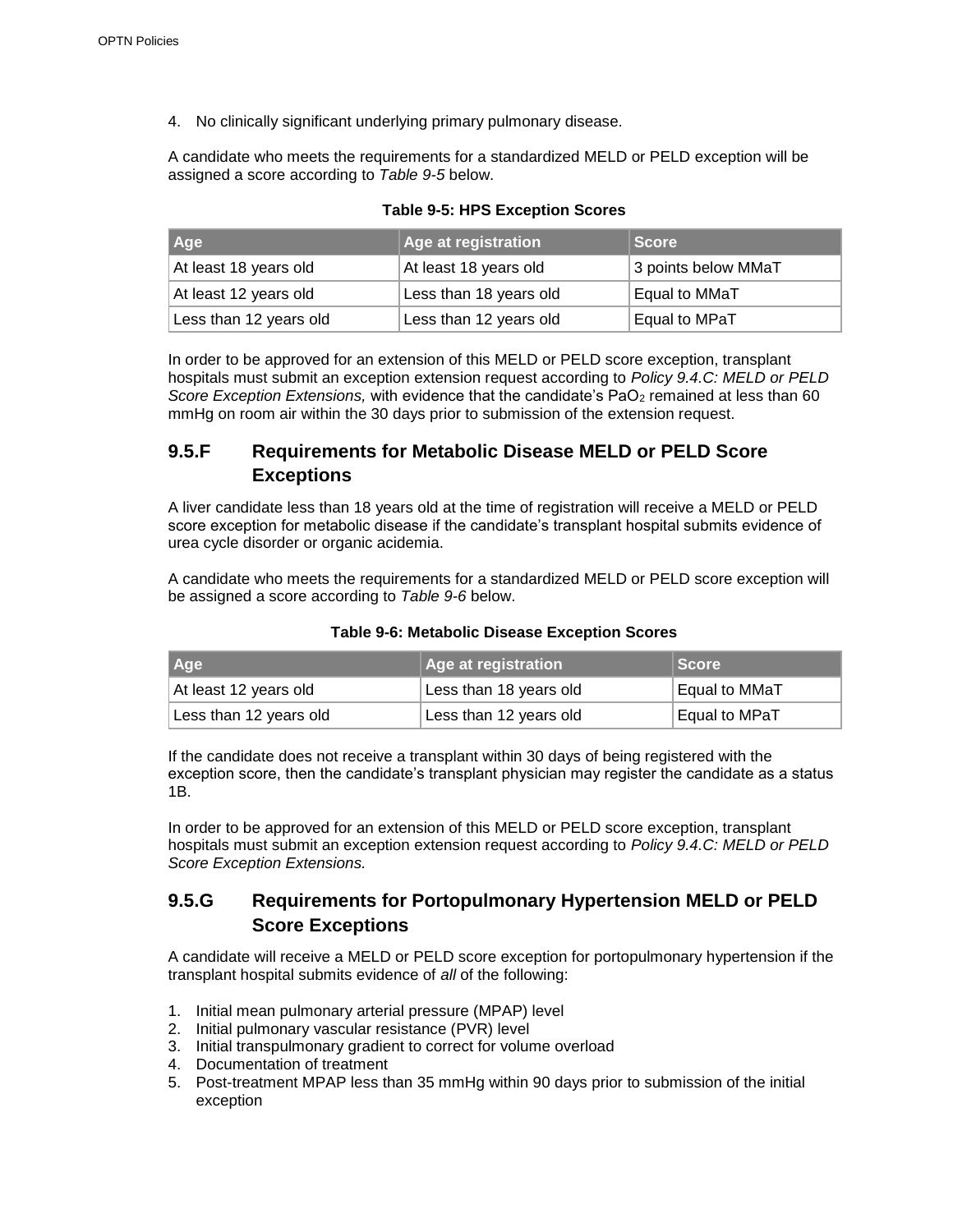6. Post treatment PVR less than 400 dynes\*sec/cm<sup>5</sup> or less than 5.1 Wood units (WU), on the same test date as post-treatment MPAP less than 35 mmHg

A candidate who meets the requirements for a standardized MELD or PELD score exception will be assigned a score according to *Table 9-7* below.

| <b>Age</b>             | Age at registration    | <b>Score</b>        |
|------------------------|------------------------|---------------------|
| At least 18 years old  | At least 18 years old  | 3 points below MMaT |
| At least 12 years old  | Less than 18 years old | Equal to MMaT       |
| Less than 12 years old | Less than 12 years old | Equal to MPaT       |

#### **Table 9-7: Portopulmonary Hypertension Exception Scores**

In order to be approved for an extension of this MELD or PELD score exception, transplant hospitals must submit an exception extension request according to *Policy 9.4.C: MELD or PELD Score Exception Extensions* with evidence of a heart catheterization since the last exception or extension request that confirms the mean pulmonary arterial pressure (MPAP) remains less than 35 mmHg.

### **9.5.H Requirements for Primary Hyperoxaluria MELD or PELD Score Exceptions**

A candidate will receive a MELD or PELD score exception for primary hyperoxaluria if the candidate's transplant hospital submits evidence of all of the following:

- 1. The liver candidate is registered on the waiting list for a kidney transplant at that transplant hospital
- 2. Alanine glyoxylate aminotransferase (AGT) deficiency proven by liver biopsy using sample analysis or genetic analysis
- 3. Estimated glomerular filtration rate (eGFR) by six variable Modification of Diet in Renal Disease formula (MDRD6), or glomerular filtration rate (GFR) measured by iothalamate or iohexol, is less than or equal to 25 mL/min on 2 occasions at least 42 days apart

A candidate who meets the requirements for a standardized MELD or PELD score exception will be assigned an exception score according to *Table 9-8* below.

| Age                    | <b>Age at registration</b> | <b>Score</b>        |
|------------------------|----------------------------|---------------------|
| At least 18 years old  | At least 18 years old      | Equal to MMaT       |
| At least 12 years old  | Less than 18 years old     | 3 points above MMaT |
| Less than 12 years old | Less than 12 years old     | 3 points above MPaT |

#### **Table 9-8: Primary Hyperoxaluria Scores**

In order to be approved for an extension of this MELD or PELD score exception, transplant hospitals must submit an exception extension request according to *Policy 9.4.C: MELD or PELD Score Exception Extensions* with evidence that the candidate is registered on the waiting list for a kidney transplant at that hospital.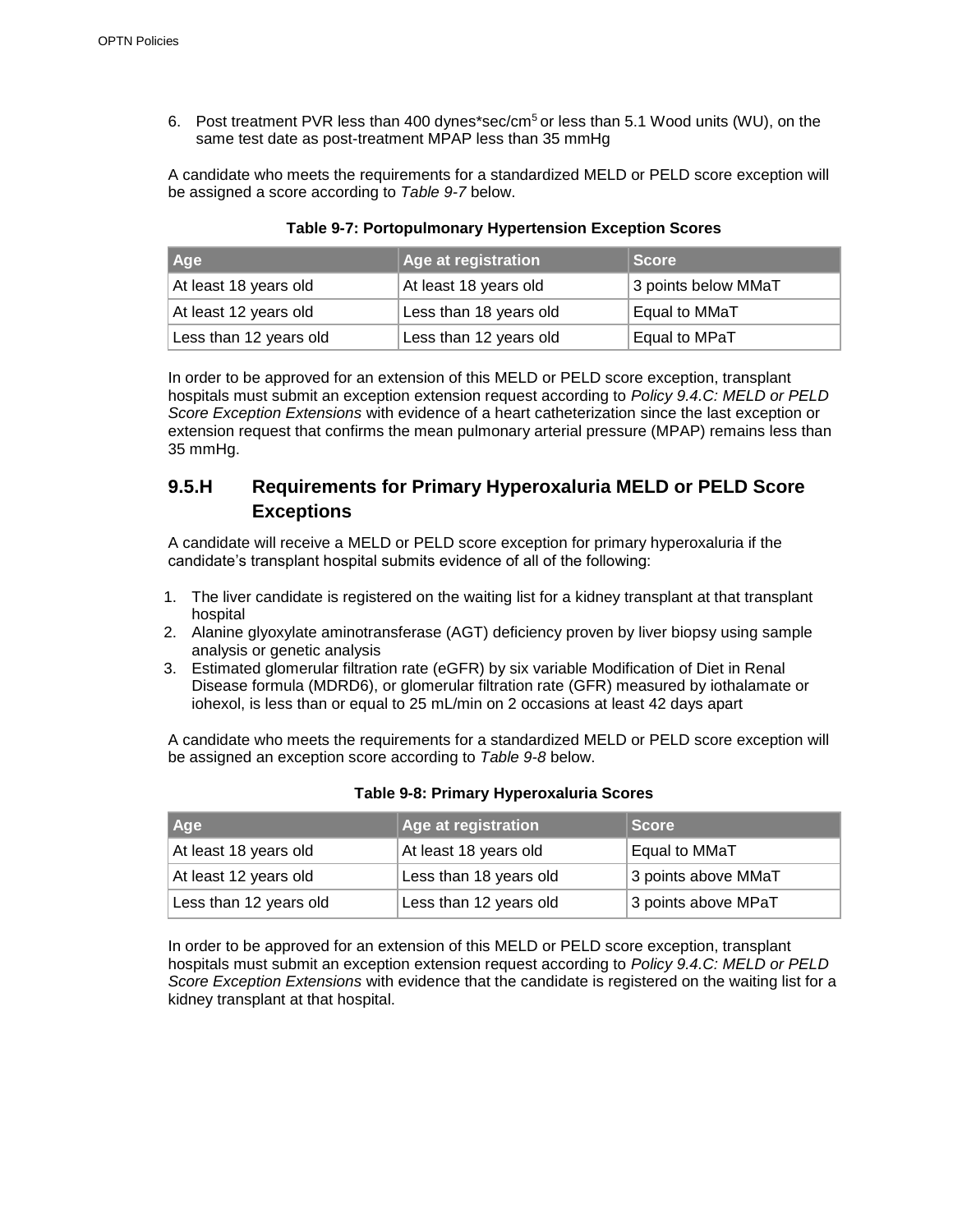### **9.5.I Requirements for Hepatocellular Carcinoma (HCC) MELD or PELD Score Exceptions<sup>6</sup>**

Upon submission of the first exception request, a candidate with hepatocellular carcinoma (HCC) will be provided a score according to *Policy 9.5.I.vii: Extensions of HCC Exceptions<sup>7</sup>* if the candidate meets the criteria according to *Policies 9.5.I.i through 9.5.I.vi.<sup>8</sup>*

### **9.5.I.i Initial Assessment and Requirements for HCC Exception Requests<sup>9</sup>**

Prior to applying for a standardized MELD or PELD exception, the candidate must undergo a thorough assessment that includes *all* of the following:

- 1. An evaluation of the number and size of lesions before local-regional therapy that meet Class 5 criteria using a dynamic contrast enhanced computed tomography (CT) or magnetic resonance imaging (MRI)
- 2. A CT of the chest to rule out metastatic disease
- 3. A CT or MRI to rule out any other sites of extrahepatic spread or macrovascular involvement
- 4. An indication that the candidate is not eligible for resection
- 5. An indication whether the candidate has undergone local-regional therapy
- 6. The candidate's alpha-fetoprotein (AFP) level

The transplant hospital must maintain documentation of the radiologic images and assessments of all OPTN Class 5 lesions in the candidate's medical record. If growth criteria are used to classify a lesion as HCC, the radiology report must contain the prior and current dates of imaging, type of imaging, and measurements of the lesion.

For those candidates who receive a liver transplant while receiving additional priority under the HCC exception criteria, the transplant hospital must submit the *Post-Transplant Explant Pathology Form* to the OPTN Contractor within 60 days of transplant. If the pathology report does not show evidence of HCC, the transplant hospital must also submit documentation or imaging studies confirming HCC at the time of assignment. The Liver and Intestinal Organ Transplantation Committee will review a transplant hospital when more than 10 percent of the HCC cases in a one-year period are not supported by the required pathologic confirmation or submission of clinical information.

### **9.5.I.ii Eligible Candidates Definition of T2 Lesions<sup>10</sup>**

Candidates with T2 HCC lesions are eligible for a standardized MELD or PELD exception if they have an alpha-fetoprotein (AFP) level less than or equal to 1000 ng/mL and *either*  of the following:

- 1. One lesion greater than or equal to 2 cm and less than or equal to 5 cm in size.
- 2. Two or three lesions each greater than or equal to 1 cm and less than or equal to 3 cm in size.

A candidate who has previously had an AFP level greater than 1000 ng/mL at any time must qualify for a standardized MELD or PELD exception according to *Policy 9.5.I.iv: Candidates with Alpha-fetoprotein (AFP) Levels Greater than 1000.*

<sup>6</sup> Previously, 9.3.F

<sup>7</sup> Previously, 9.3.F.vii

<sup>8</sup> Previously, 9.3.F.i through vi.

<sup>9</sup> Previously, 9.3.F.i.

<sup>10</sup> Previously, 9.3.F.ii.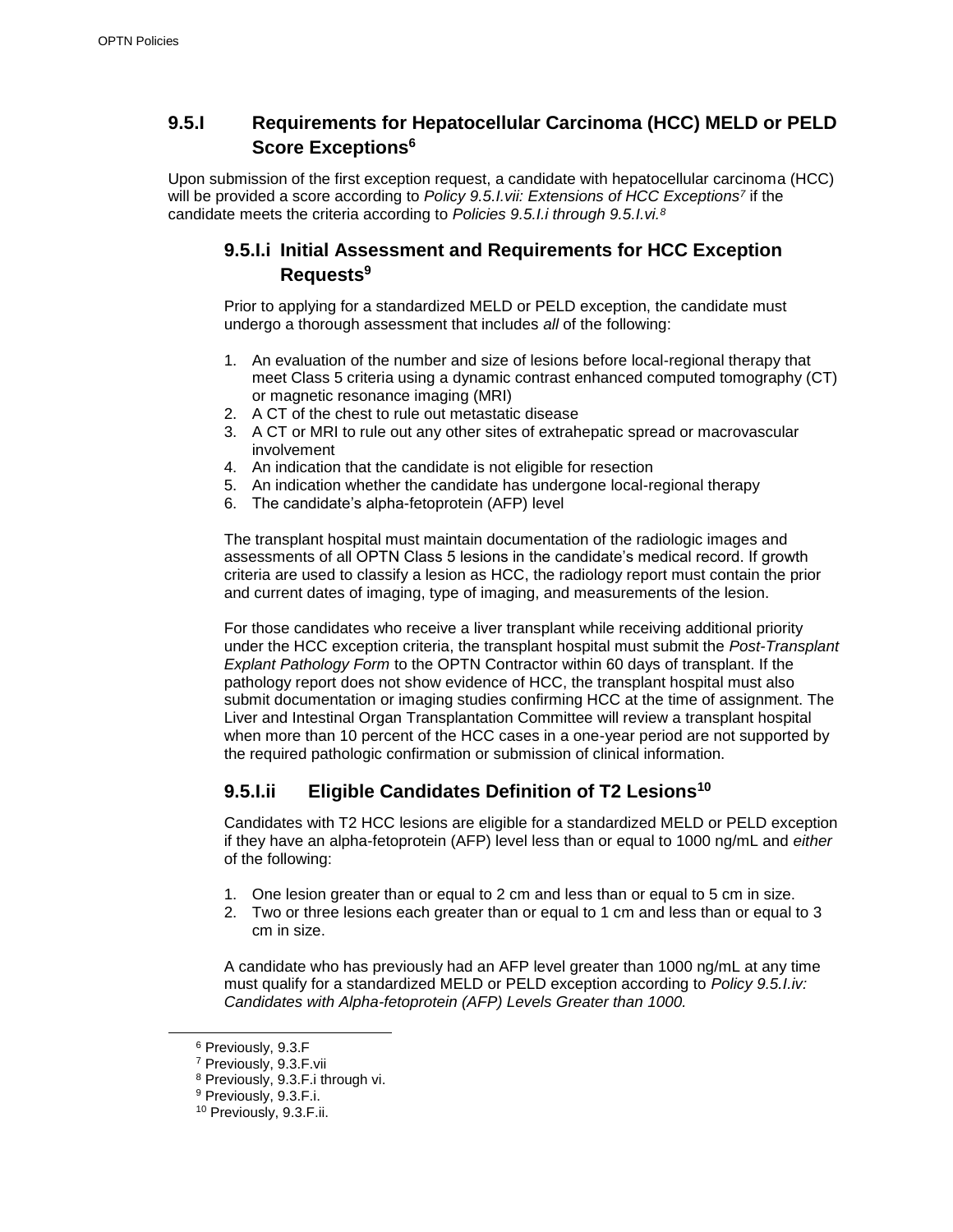### **9.5.I.iii Lesions Eligible for Downstaging Protocols<sup>11</sup>**

Candidates are eligible for a standardized MELD or PELD exception if, before completing local-regional therapy, they have lesions that meet *one* of the following criteria:

- 1. One lesion greater than 5 cm and less than or equal to 8 cm
- 2. Two or three lesions each greater than 3 cm or less than or equal to 5 cm, and a total diameter of all lesions less than or equal to 8 cm
- 3. Four or five lesions each less than 3 cm, and a total diameter of all lesions less than or equal to 8 cm

For candidates who meet the downstaging criteria above and then complete localregional therapy, their residual lesions must subsequently meet the requirements for T2 lesions according to *Policy 9.5.I.ii: Eligible Candidates Definition of T2 Lesions<sup>12</sup>* to be eligible for a standardized MELD or PELD exception. Downstaging to meet eligibility requirements for T2 lesions must be demonstrated by CT or MRI performed after localregional therapy. Candidates with lesions that do not initially meet the downstaging protocol inclusion criteria who are later downstaged and then meet eligibility for T2 lesions are not automatically eligible for a standardized MELD or PELD exception and must be referred to the NLRB for consideration of a MELD or PELD exception.

### **9.5.I.iv Candidates with Alpha-fetoprotein (AFP) Levels Greater than 1000<sup>13</sup>**

Candidates with lesions meeting T2 criteria according to *Policy 9.5.I.ii Eligible Candidates Definition of T2 Lesions<sup>14</sup>* but with an alpha-fetoprotein (AFP) level greater than 1000 ng/mL may be treated with local-regional therapy. If the candidate's AFP level falls below 500 ng/mL after treatment, the candidate is eligible for a standardized MELD or PELD exception as long as the candidate's AFP level remains below 500 ng/mL. Candidates with an AFP level greater than or equal to 500 ng/mL following local-regional therapy at any time must be referred to the NLRB for consideration of a MELD or PELD exception.

### **9.5.I.v Requirements for Dynamic Contrast-enhanced CT or MRI of the Liver<sup>15</sup>**

CT scans and MRIs performed for a Hepatocellular Carcinoma (HCC) MELD or PELD score exception request must be interpreted by a radiologist at a transplant hospital. If the scan is inadequate or incomplete then the lesion will be classified as OPTN Class 0 and imaging must be repeated or completed to receive an HCC MELD or PELD exception.

#### **9.5.I.vi Imaging Requirements for Class 5 Lesions**

Lesions found on images of cirrhotic livers are classified according to *Table 9-2*.

#### **Table 9-2: Classification System for Lesions Seen on Imaging of Cirrhotic Livers**

| <b>Class</b> | <b>Description</b>                         |
|--------------|--------------------------------------------|
|              | Incomplete or technically inadequate study |

<sup>11</sup> Previously, 9.3.F.iii.

<sup>12</sup> Previously, 9.3.F.ii.

<sup>13</sup> Previously, 9.3.F.iv.

<sup>14</sup> Previously, 9.5.F.ii.

<sup>15</sup> Previously, 9.3.F.v.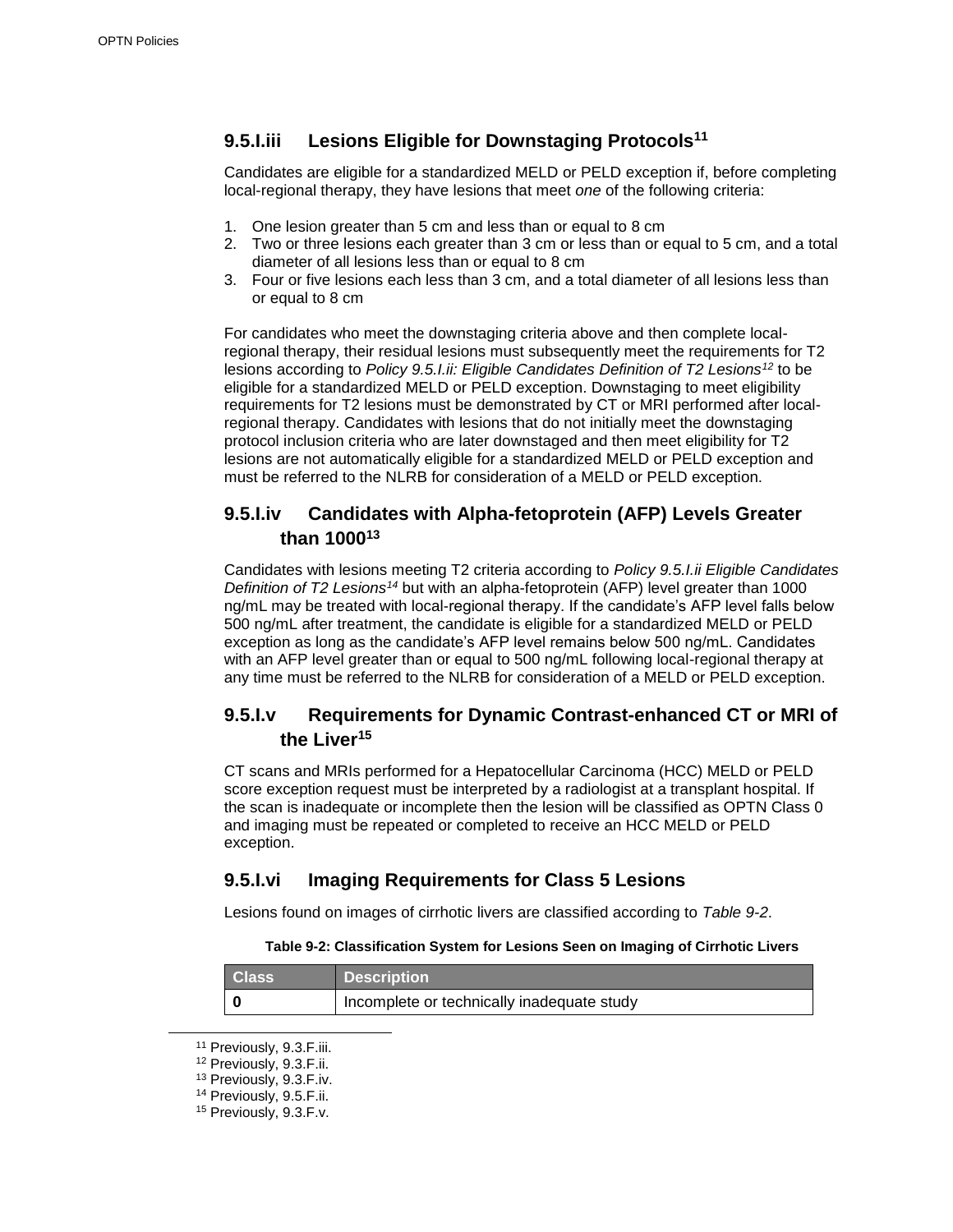| <b>Class</b> | <b>Description</b>                                                                                                                                                                                                                                                                                                                                                                                                                                                                                                                                                                                                                                            |
|--------------|---------------------------------------------------------------------------------------------------------------------------------------------------------------------------------------------------------------------------------------------------------------------------------------------------------------------------------------------------------------------------------------------------------------------------------------------------------------------------------------------------------------------------------------------------------------------------------------------------------------------------------------------------------------|
| 5A           | Maximum diameter of at least 1 cm and less than 2 cm, as<br>$\bullet$<br>measured on late arterial or portal phase images.<br>Increased contrast enhancement, relative to hepatic<br>$\bullet$<br>parenchyma, on late arterial phase.<br>• Either of the following:<br>Washout during the later contrast phases and peripheral rim<br>enhancement on delayed phase<br><b>Biopsy</b>                                                                                                                                                                                                                                                                           |
| $5A-g$       | Must meet all of the following:<br>1. Maximum diameter of at least 1 cm and less than 2 cm, as<br>measured on late arterial or portal phase images.<br>2. Increased contrast enhancement, relative to hepatic<br>parenchyma, on late arterial phase.<br>3. Maximum diameter increase of at least 50% documented on<br>serial MRI or CT obtained at least 6 months apart.                                                                                                                                                                                                                                                                                      |
| 5B           | Must meet all of the following:<br>Maximum diameter of at least 2 cm and less than or equal to 5<br>1.<br>cm, as measured on late arterial or portal phase images.<br>Increased contrast enhancement, relative to hepatic<br>2.<br>parenchyma, on late hepatic arterial images.<br>One of the following:<br>3.<br>1. Washout on portal venous/delayed phase.<br>2. Peripheral rim enhancement.<br>3. Maximum diameter increase, in the absence of ablation, by<br>50% or more and documented on serial MRI or CT<br>obtained at least 6 months apart. Serial imaging and<br>measurements must be performed on corresponding<br>contrast phases.<br>4. Biopsy. |
| 5T           | Any Class 5A, 5A-g, 5B lesion that was automatically approved<br>upon initial request or extension and has subsequently been<br>ablated.                                                                                                                                                                                                                                                                                                                                                                                                                                                                                                                      |

### **9.5.I.vii Extensions of HCC Exceptions16**

In order for a candidate to maintain an approved exception for HCC, the transplant program must submit an updated MELD or PELD Exception Score Request Form that contains the following:

- 1. Documentation of the tumor using a CT or MRI
- 2. The type of treatment if the number of tumors decreased since the last request
- 3. The candidate's alpha-fetoprotein (AFP) level

The candidate will then receive the additional priority unless *any* of the following occurs:

- The candidate's lesions progress beyond T2 criteria, according to *9.5.I.ii: Eligible Candidates Definition of T2 Lesions<sup>17</sup>*
- The candidate's alpha-fetoprotein (AFP) level was less than or equal to 1,000 ng/mL on the initial request but subsequently rises above 1,000 ng/mL

<sup>16</sup> Previously, 9.3.F.vii.

<sup>&</sup>lt;sup>17</sup> Previously, 9.3.F.ii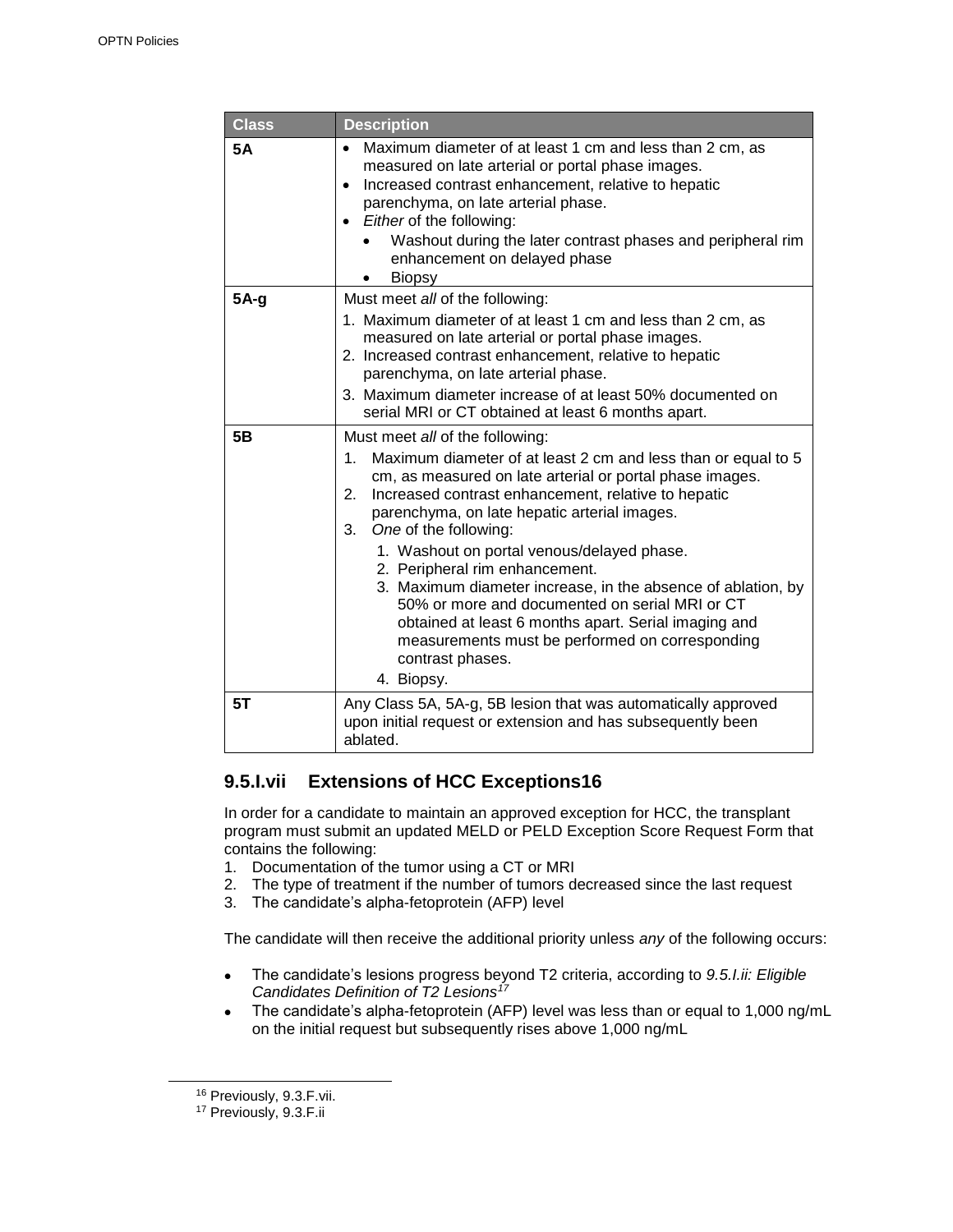- The candidate's AFP level was greater than 1,000 ng/mL, the AFP level falls below 500 ng/mL after treatment but before the initial request, then the AFP level subsequently rises to greater than or equal to 500 ng/mL
- The candidate's tumors have been resected since the previous request

When a liver candidate at least 18 years old at the time of registration submits an initial request or the first extension request that meets the requirements for a standardized MELD score exception, the candidate will receive a MELD score of 6, and appear on the match according to that exception score or the calculated MELD score, whichever is higher.

A candidate who meets the requirements for a standardized MELD or PELD score exception will be assigned a score according to *Table 9-9* below.

| Age                       |                           | Age at registration Exception Request                            | <b>Score</b>           |
|---------------------------|---------------------------|------------------------------------------------------------------|------------------------|
| At least 18 years<br>old  |                           | At least 18 years old Initial and first extension                | 6                      |
| At least 18 years<br>old  |                           | At least 18 years old Any extension after the first<br>extension | 3 points below<br>MMaT |
| At least 12 years<br>old  | Less than 18 years<br>old | Any                                                              | 40                     |
| Less than 12<br>years old | Less than 12 years<br>old | Any                                                              | 40                     |

**Table 9-9: HCC Exception Scores**

### **9.7.B Points Assigned by Blood Type**

For status 1A and 1B transplant candidates, those with the same blood type as the deceased liver donor will receive 10 points. Candidates with compatible but not identical blood types will receive 5 points, and candidates with incompatible types will receive 0 points. Blood type O candidates who will accept a liver from a blood type A, non-A $_1$  blood type donor will receive 5 points for blood type incompatible matching.

### **9.8.C Allocation of Livers by Blood Type**

Livers from blood type O donors must be offered in the following order:

- Status 1A and 1B candidates, blood type O candidates, and blood type B candidates with a MELD or PELD score of at least 30
- Blood type B candidates with a MELD or PELD score less than 30
- Any remaining blood type compatible candidates

For status 1A or 1B candidates or candidates with an allocation MELD or PELD score greater than or equal to 30, transplant hospitals may specify on the waiting list if those candidates will accept a liver from a deceased donor of any blood type. Candidates are given points depending on their blood type according to *Policy 9.7.B: Points Assigned by Blood Type*.

### **9.8.D Sorting Within Each Classification**

Within each status 1A allocation classification, candidates are sorted in the following order:

- Total waiting time and blood type compatibility points (highest to lowest), according to *Policy 9.7: Liver Allocation Points*
- Total waiting time at status 1A (highest to lowest)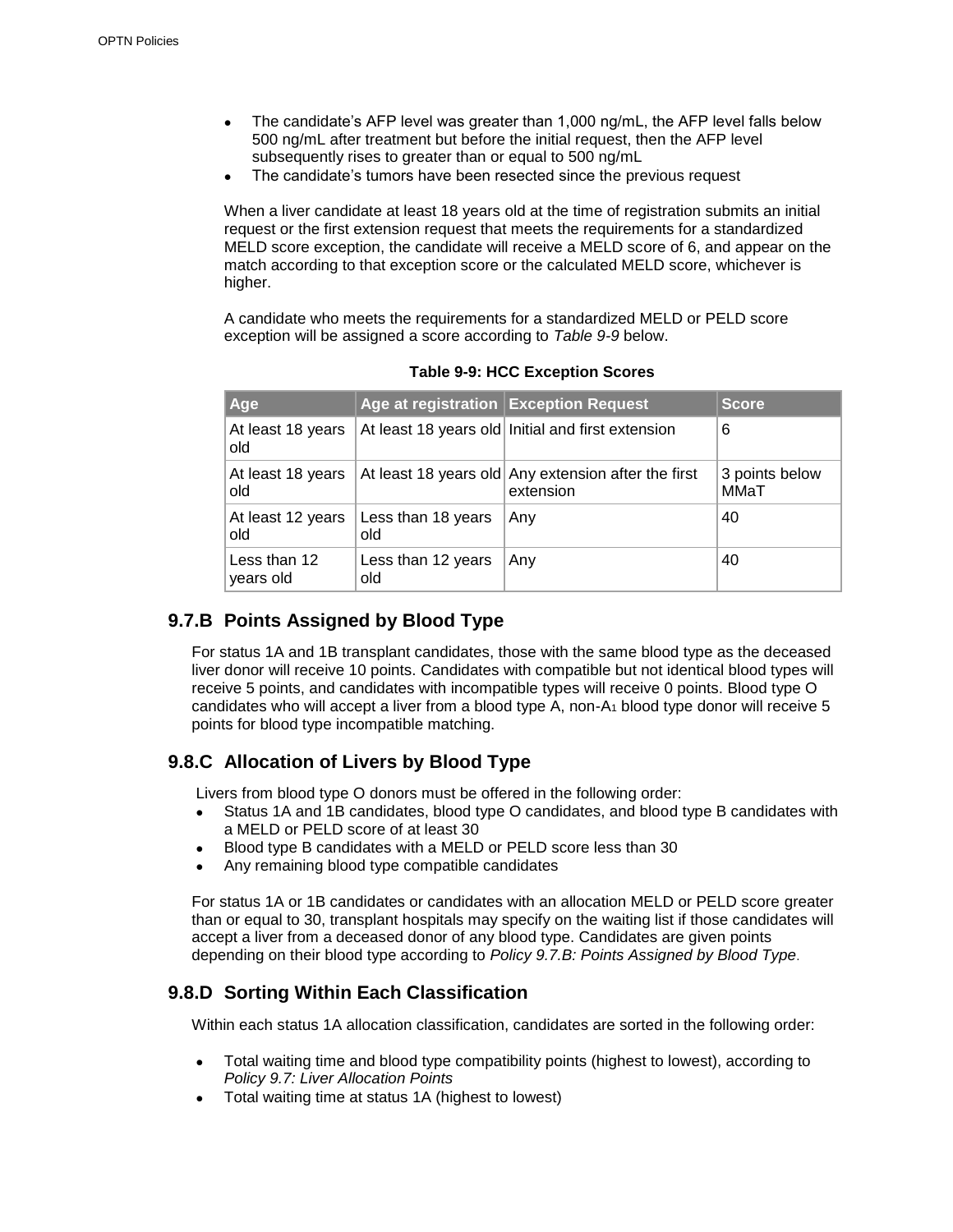Within each status 1B allocation classification, candidates are sorted in the following order:

- Total waiting time and blood type compatibility points (highest to lowest), according to *Policy 9.7: Liver Allocation Points*
- Total waiting time at status 1B (highest to lowest)

Within each MELD or PELD score allocation classification, all candidates are sorted in the following order:

- MELD or PELD score (highest to lowest)
- Identical blood types, compatible blood types, then incompatible blood types
- Waiting time at the current or higher MELD or PELD score (highest to lowest)
- Time since submission of initial approved MELD or PELD exception request (highest to lowest)
- Total waiting time (highest to lowest)

### **9.8.E Allocation of Livers from Non-DCD Deceased Donors at Least 18 Years Old and Less than 70 Years Old**

Livers from non-DCD deceased donors at least 18 years old and less than 70 years old are allocated to candidates according to *Table 9-10* below.

|                | Classification Candidates with a score And registered at a<br>of at least | transplant hospital<br>that is within this<br>distance from the<br>donor hospital: | <b>Donor</b><br>blood<br>type: | <b>Candidate</b><br>blood type |
|----------------|---------------------------------------------------------------------------|------------------------------------------------------------------------------------|--------------------------------|--------------------------------|
| 1              | Status 1A                                                                 | 500nm                                                                              | Any                            | Any                            |
| $\overline{c}$ | Status 1B                                                                 | 500nm                                                                              | Any                            | Any                            |
| 3              | 37                                                                        | 150 <sub>nm</sub>                                                                  | $\circ$                        | O or B                         |
| 4              | 37                                                                        | 150nm                                                                              | Non-O                          | Any                            |
| 5              | 37                                                                        | 250nm                                                                              | O                              | O or B                         |
| 6              | 37                                                                        | 250nm                                                                              | Non-O                          | Any                            |
| $\overline{7}$ | 37                                                                        | 500nm                                                                              | O                              | O or B                         |
| 8              | 37                                                                        | 500 <sub>nm</sub>                                                                  | Non-O                          | Any                            |
| 9              | 33                                                                        | 150nm                                                                              | O                              | O or B                         |
| 10             | 33                                                                        | <b>150nm</b>                                                                       | Non-O                          | Any                            |
| 11             | 33                                                                        | 250nm                                                                              | O                              | O or B                         |
| 12             | 33                                                                        | 250nm                                                                              | Non-O                          | Any                            |
| 13             | 33                                                                        | 500nm                                                                              | O                              | O or B                         |
| 14             | 33                                                                        | 500nm                                                                              | Non-O                          | Any                            |
| 15             | 30                                                                        | 150nm                                                                              | O                              | O or B                         |
| 16             | 29                                                                        | 150nm                                                                              | O                              | O                              |
| 17             | 29                                                                        | 150 <sub>nm</sub>                                                                  | Non-O                          | Any                            |

#### **Table 9-10: Allocation of Livers from Non-DCD Deceased Donors at Least 18 Years Old and Less than 70 Years Old**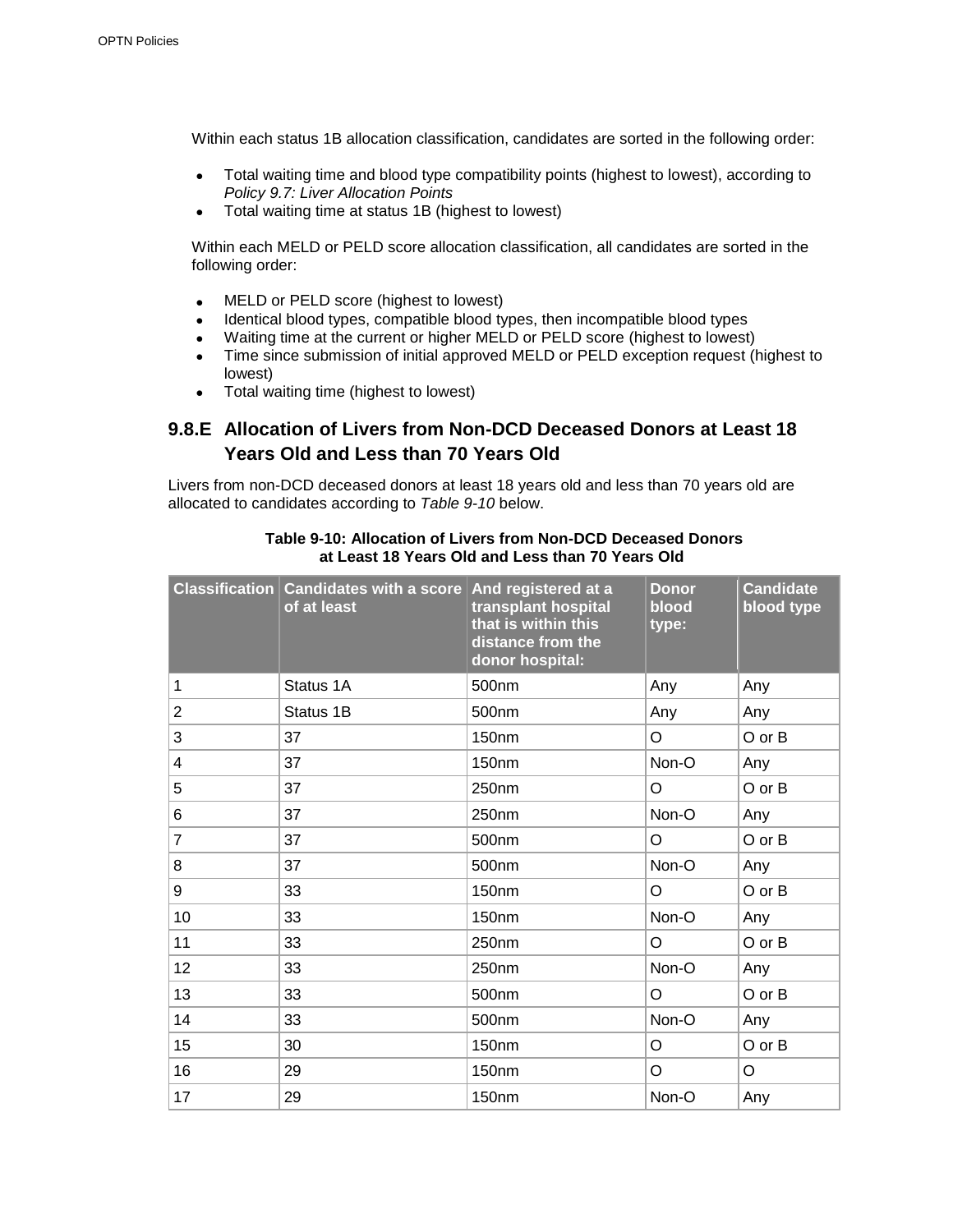|    | Classification Candidates with a score And registered at a<br>of at least | transplant hospital<br>that is within this<br>distance from the<br>donor hospital: | <b>Donor</b><br>blood<br>type: | <b>Candidate</b><br>blood type |
|----|---------------------------------------------------------------------------|------------------------------------------------------------------------------------|--------------------------------|--------------------------------|
| 18 | 30                                                                        | 250nm                                                                              | O                              | O or B                         |
| 19 | 29                                                                        | 250nm                                                                              | O                              | $\circ$                        |
| 20 | 29                                                                        | 250nm                                                                              | Non-O                          | Any                            |
| 21 | 30                                                                        | 500nm                                                                              | O                              | O or B                         |
| 22 | 29                                                                        | 500nm                                                                              | O                              | $\mathsf O$                    |
| 23 | 29                                                                        | 500nm                                                                              | Non-O                          | Any                            |
| 24 | 15                                                                        | 150nm                                                                              | $\circ$                        | $\circ$                        |
| 25 | 15                                                                        | 150nm                                                                              | Non-O                          | Any                            |
| 26 | 15                                                                        | 250nm                                                                              | $\mathsf O$                    | $\mathsf O$                    |
| 27 | 15                                                                        | 250nm                                                                              | Non-O                          | Any                            |
| 28 | 15                                                                        | 500nm                                                                              | O                              | $\circ$                        |
| 29 | 15                                                                        | 500nm                                                                              | Non-O                          | Any                            |
| 30 | Status 1A                                                                 | Nation                                                                             | Any                            | Any                            |
| 31 | Status 1B                                                                 | Nation                                                                             | Any                            | Any                            |
| 32 | 30                                                                        | Nation                                                                             | O                              | O or B                         |
| 33 | 15                                                                        | Nation                                                                             | O                              | O                              |
| 34 | 15                                                                        | Nation                                                                             | Non-O                          | Any                            |
| 35 | Any                                                                       | 150nm                                                                              | O                              | $\circ$                        |
| 36 | Any                                                                       | 150nm                                                                              | Non-O                          | Any                            |
| 37 | Any                                                                       | 250nm                                                                              | O                              | $\mathsf O$                    |
| 38 | Any                                                                       | 250nm                                                                              | Non-O                          | Any                            |
| 39 | Any                                                                       | 500nm                                                                              | O                              | $\mathsf O$                    |
| 40 | Any                                                                       | 500nm                                                                              | Non-O                          | Any                            |
| 41 | Any                                                                       | Nation                                                                             | Ő                              | O                              |
| 42 | Any                                                                       | Nation                                                                             | Non-O                          | Any                            |
| 43 | 29                                                                        | 150nm                                                                              | $\circ$                        | B                              |
| 44 | 29                                                                        | 250nm                                                                              | O                              | B                              |
| 45 | 29                                                                        | 500nm                                                                              | O                              | B                              |
| 46 | 15                                                                        | 150nm                                                                              | O                              | B                              |
| 47 | 15                                                                        | 250nm                                                                              | O                              | B                              |
| 48 | 15                                                                        | 500nm                                                                              | O                              | B                              |
| 49 | 15                                                                        | Nation                                                                             | O                              | B                              |
| 50 | Any                                                                       | 150nm                                                                              | O                              | B                              |
| 51 | Any                                                                       | 250nm                                                                              | O                              | B                              |
| 52 | Any                                                                       | 500nm                                                                              | O                              | B                              |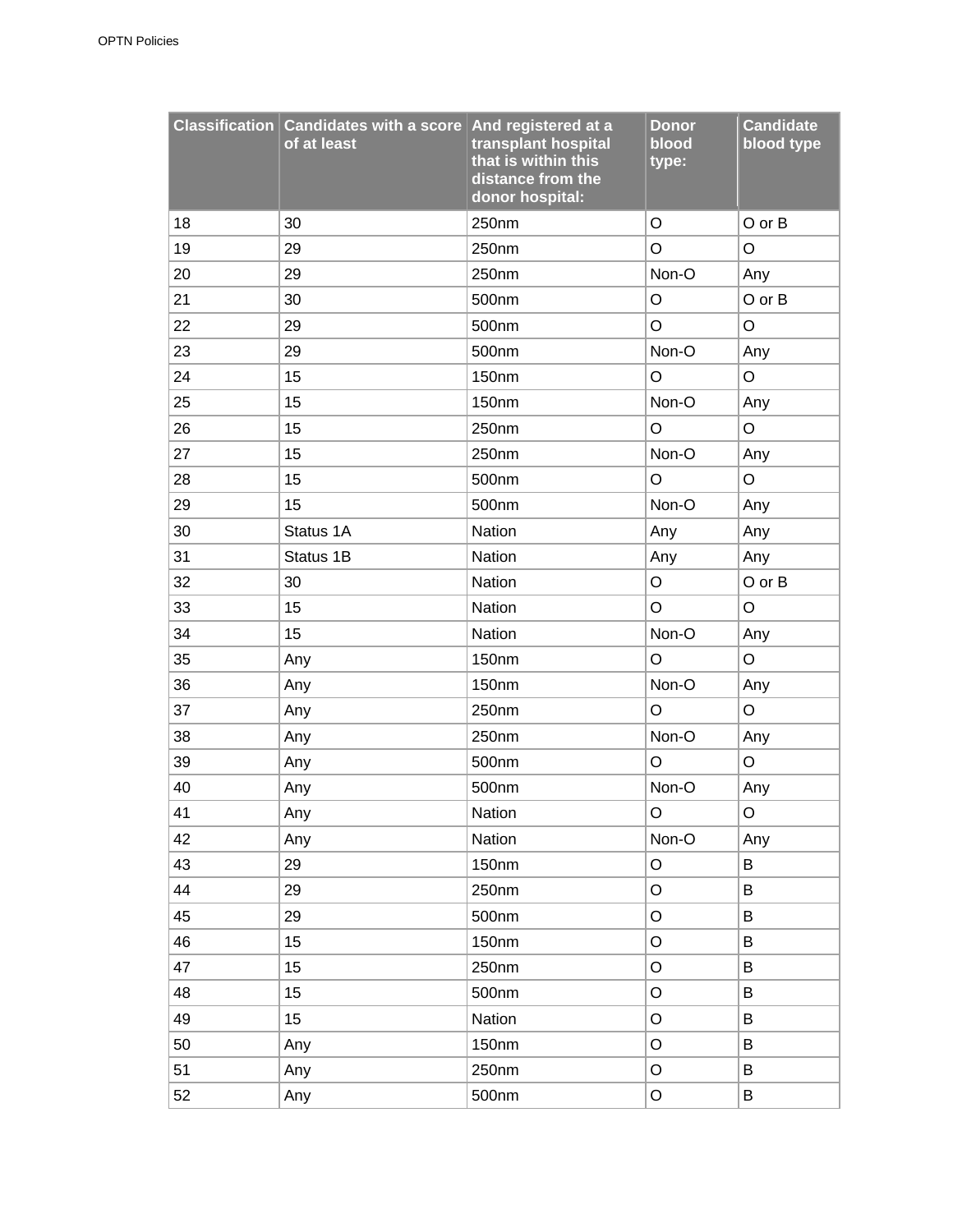|    | Classification Candidates with a score<br>of at least      | And registered at a<br>transplant hospital<br>that is within this<br>distance from the<br>donor hospital: | <b>Donor</b><br>blood<br>type: | <b>Candidate</b><br>blood type |
|----|------------------------------------------------------------|-----------------------------------------------------------------------------------------------------------|--------------------------------|--------------------------------|
| 53 | Any                                                        | Nation                                                                                                    | $\circ$                        | B                              |
| 54 | 37                                                         | 150nm                                                                                                     | O                              | A or AB                        |
| 55 | 37                                                         | 250nm                                                                                                     | O                              | A or AB                        |
| 56 | 37                                                         | 500nm                                                                                                     | $\circ$                        | A or AB                        |
| 57 | 33                                                         | 150nm                                                                                                     | O                              | A or AB                        |
| 58 | 33                                                         | 250nm                                                                                                     | $\circ$                        | A or AB                        |
| 59 | 33                                                         | 500nm                                                                                                     | $\circ$                        | A or AB                        |
| 60 | 29                                                         | 150nm                                                                                                     | O                              | A or AB                        |
| 61 | 29                                                         | 250nm                                                                                                     | $\circ$                        | A or AB                        |
| 62 | 29                                                         | 500nm                                                                                                     | O                              | A or AB                        |
| 63 | 15                                                         | 150nm                                                                                                     | $\circ$                        | A or AB                        |
| 64 | 15                                                         | 250nm                                                                                                     | O                              | A or AB                        |
| 65 | 15                                                         | 500nm                                                                                                     | O                              | A or AB                        |
| 66 | 15                                                         | Nation                                                                                                    | $\circ$                        | A or AB                        |
| 67 | Any                                                        | 150nm                                                                                                     | O                              | A or AB                        |
| 68 | Any                                                        | 250nm                                                                                                     | O                              | A or AB                        |
| 69 | Any                                                        | 500nm                                                                                                     | O                              | A or AB                        |
| 70 | Any                                                        | Nation                                                                                                    | $\circ$                        | A or AB                        |
| 71 | Status 1A, for other<br>method of hepatic<br>support       | Nation                                                                                                    | Any                            | Any                            |
| 72 | Status 1B, for other<br>method of hepatic<br>support       | Nation                                                                                                    | Any                            | Any                            |
| 73 | Any MELD or PELD for<br>other method of hepatic<br>support | Nation                                                                                                    | Any                            | Any                            |

### **9.8.F Allocation of Livers from Non-DCD Deceased Donors 11 to 17 Years Old**

Livers from non-DCD deceased donors 11 to 17 years old are allocated to candidates according to *Table 9-11* below.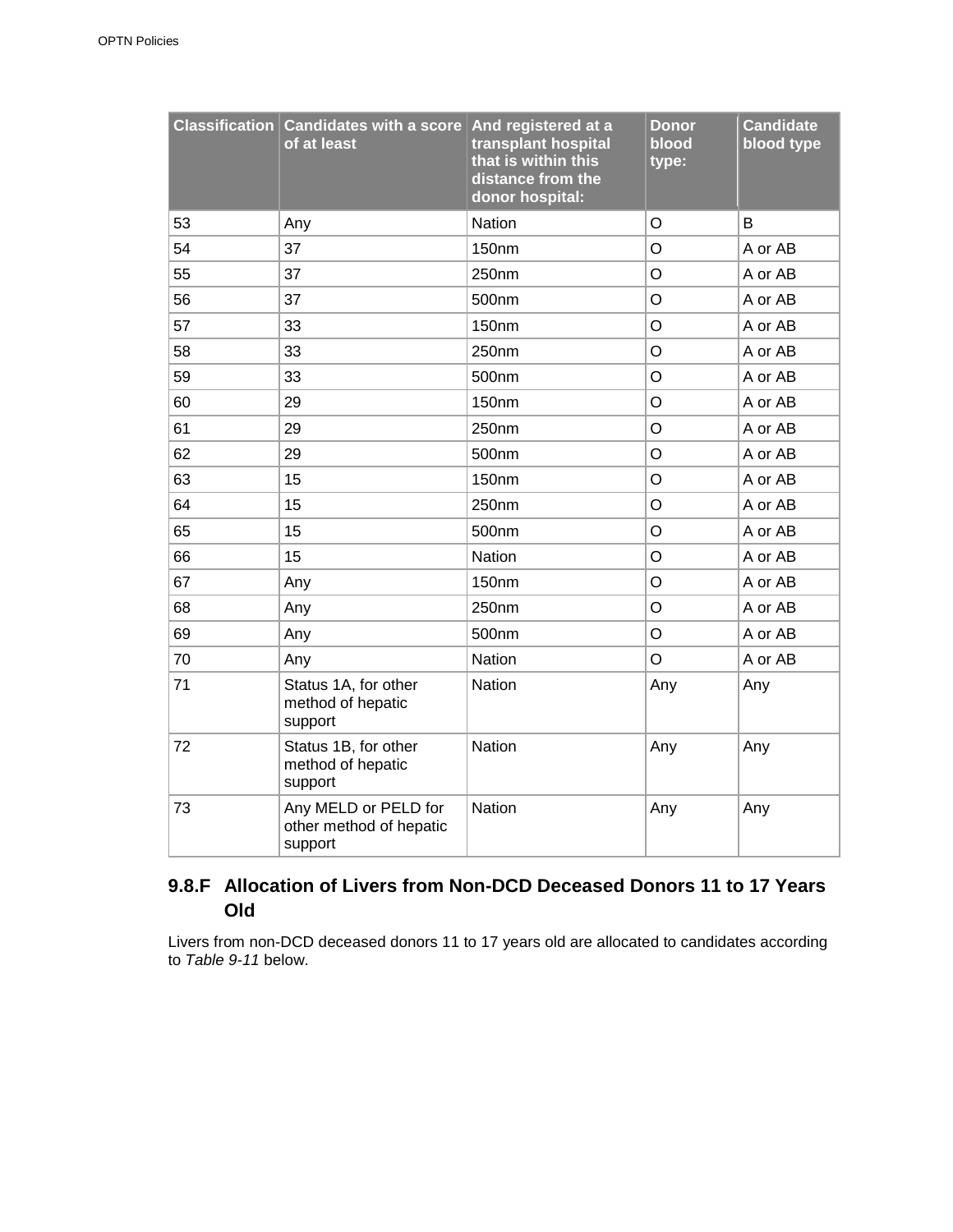| <b>Classification</b> | <b>Candidates with a</b><br><b>MELD/PELD score of at</b><br>least                 | And registered at a<br>transplant hospital<br>that is within this<br>distance from a donor<br>hospital | <b>Donor</b><br><b>Type</b> | <b>Candidate</b><br><b>Type</b> |
|-----------------------|-----------------------------------------------------------------------------------|--------------------------------------------------------------------------------------------------------|-----------------------------|---------------------------------|
| 1                     | Pediatric Status 1A                                                               | 500 <sub>nm</sub>                                                                                      | Any                         | Any                             |
| $\overline{2}$        | <b>Adult Status 1A</b>                                                            | 500 <sub>nm</sub>                                                                                      | Any                         | Any                             |
| 3                     | <b>Pediatric Status 1B</b>                                                        | 500nm                                                                                                  | Any                         | Any                             |
| 4                     | PELD of at least 30                                                               | 500nm                                                                                                  | $\circ$                     | $O$ or $B$                      |
| 5                     | Any PELD                                                                          | 500nm                                                                                                  | $\circ$                     | O                               |
| 6                     | Any PELD                                                                          | 500nm                                                                                                  | Non-O                       | Any                             |
| 7                     | MELD of at least 30 and<br>candidate is less than 18<br>years old at registration | 500 <sub>nm</sub>                                                                                      | $\circ$                     | $O$ or $B$                      |
| 8                     | Any MELD and candidate<br>is less than 18 years old at<br>registration            | 500 <sub>nm</sub>                                                                                      | $\circ$                     | $\circ$                         |
| 9                     | Any MELD and candidate<br>is less than 18 years old at<br>registration            | 500 <sub>nm</sub>                                                                                      | Non-O                       | Any                             |
| 10                    | <b>Pediatric Status 1A</b>                                                        | <b>Nation</b>                                                                                          | Any                         | Any                             |
| 11                    | <b>Adult Status 1A</b>                                                            | <b>Nation</b>                                                                                          | Any                         | Any                             |
| 12                    | <b>Pediatric Status 1B</b>                                                        | <b>Nation</b>                                                                                          | Any                         | Any                             |
| 13                    | PELD score of at least 30                                                         | <b>Nation</b>                                                                                          | $\circ$                     | $O$ or $B$                      |
| 14                    | Any PELD                                                                          | <b>Nation</b>                                                                                          | $\circ$                     | O                               |
| 15                    | Any PELD                                                                          | <b>Nation</b>                                                                                          | Non-O                       | Any                             |
| 16                    | MELD of at least 30 and<br>candidate is less than 18<br>years old at registration | <b>Nation</b>                                                                                          | $\circ$                     | O or B                          |
| 17                    | Any MELD and candidate<br>is less than 18 years old at<br>registration            | <b>Nation</b>                                                                                          | $\circ$                     | O                               |
| 18                    | Any MELD and candidate<br>is less than 18 years old at<br>registration            | <b>Nation</b>                                                                                          | Non-O                       | Any                             |
| 19                    | MELD of at least 30 and<br>candidate is at least 18<br>years old at registration  | 500nm                                                                                                  | O                           | O or B                          |
| 20                    | Any MELD and candidate<br>is at least 18 years old at<br>registration             | 500nm                                                                                                  | $\circ$                     | $\circ$                         |
| 21                    | Any MELD and candidate<br>is at least 18 years old at<br>registration             | 500nm                                                                                                  | Non-O                       | Any                             |

#### **Table 9-11: Allocation of Livers from Non-DCD Deceased Donors 11 to 17 Years Old**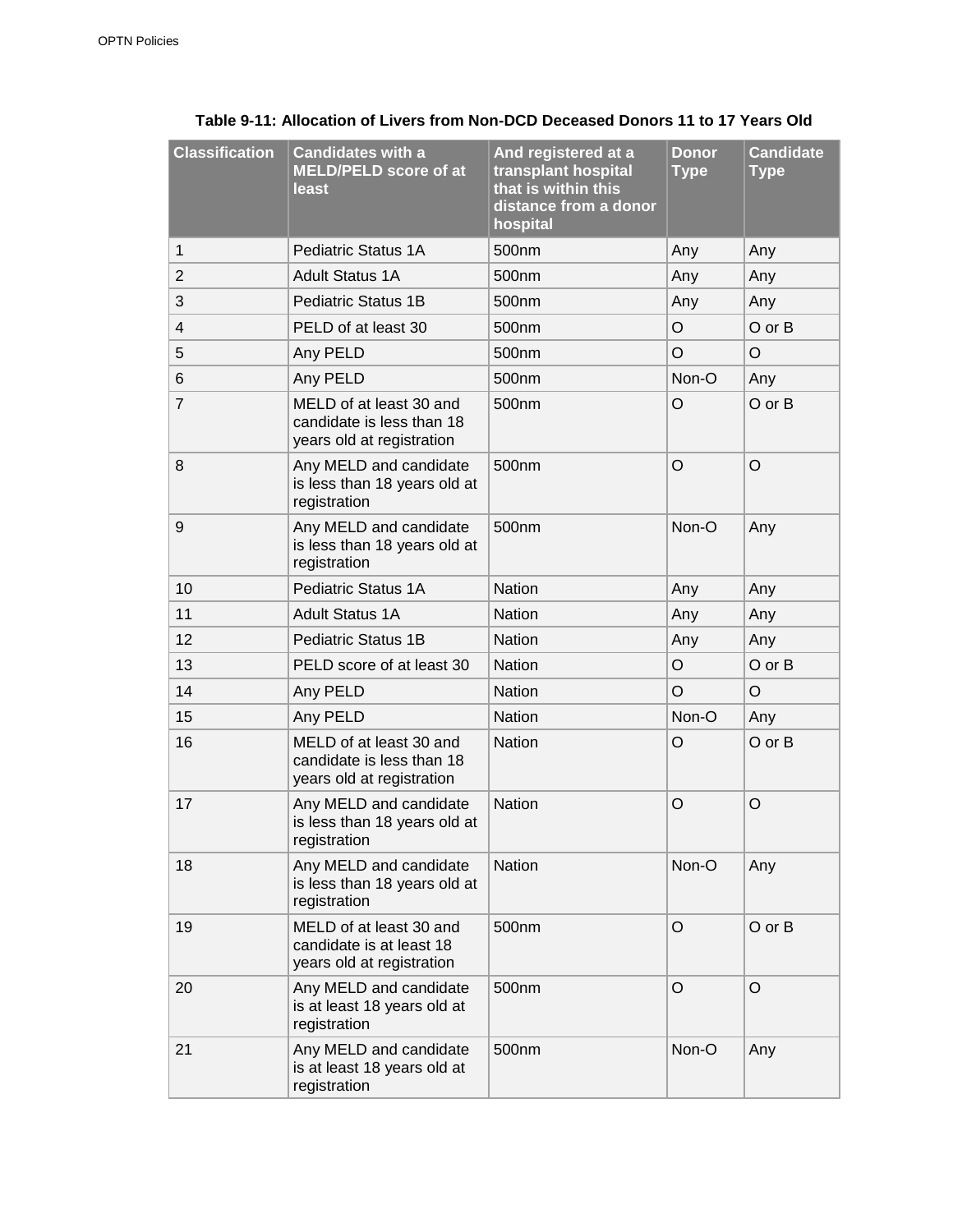| <b>Classification</b> | <b>Candidates with a</b><br><b>MELD/PELD score of at</b><br>least                | And registered at a<br>transplant hospital<br>that is within this<br>distance from a donor<br>hospital | <b>Donor</b><br><b>Type</b> | <b>Candidate</b><br><b>Type</b> |
|-----------------------|----------------------------------------------------------------------------------|--------------------------------------------------------------------------------------------------------|-----------------------------|---------------------------------|
| 22                    | MELD of at least 30 and<br>candidate is at least 18<br>years old at registration | <b>Nation</b>                                                                                          | O                           | $O$ or $B$                      |
| 23                    | Any MELD and candidate<br>is at least 18 years old at<br>registration            | <b>Nation</b>                                                                                          | O                           | $\circ$                         |
| 24                    | Any MELD and candidate<br>is at least 18 years old at<br>registration            | <b>Nation</b>                                                                                          | Non-O                       | Any                             |
| 25                    | Any PELD                                                                         | 500nm                                                                                                  | O                           | B                               |
| 26                    | Any MELD and candidate<br>is less than 18 years old at<br>registration           | 500nm                                                                                                  | O                           | B                               |
| 27                    | Any PELD                                                                         | <b>Nation</b>                                                                                          | O                           | B                               |
| 28                    | Any MELD and candidate<br>is less than 18 years old at<br>registration           | <b>Nation</b>                                                                                          | O                           | В                               |
| 29                    | Any MELD and candidate<br>is at least 18 years old at<br>registration            | 500nm                                                                                                  | $\circ$                     | B                               |
| 30                    | Any MELD and candidate<br>is at least 18 years old at<br>registration            | <b>Nation</b>                                                                                          | $\circ$                     | B                               |
| 31                    | Any PELD                                                                         | 500nm                                                                                                  | O                           | A or AB                         |
| 32                    | Any MELD and candidate<br>is less than 18 years old at<br>registration           | 500 <sub>nm</sub>                                                                                      | O                           | A or AB                         |
| 33                    | Any PELD                                                                         | <b>Nation</b>                                                                                          | $\circ$                     | A or AB                         |
| 34                    | Any MELD and candidate<br>is less than 18 years old at<br>registration           | Nation                                                                                                 | O                           | A or AB                         |
| 35                    | Any MELD and candidate<br>is at least 18 years old at<br>registration            | 500nm                                                                                                  | O                           | A or AB                         |
| 36                    | Any MELD and candidate<br>is at least 18 years old at<br>registration            | <b>Nation</b>                                                                                          | O                           | A or AB                         |
| 37                    | <b>Adult or Pediatric Status</b><br>1A, for other method of<br>hepatic support   | <b>Nation</b>                                                                                          | Any                         | Any                             |
| 38                    | Pediatric Status 1B, for<br>other method of hepatic<br>support                   | <b>Nation</b>                                                                                          | Any                         | Any                             |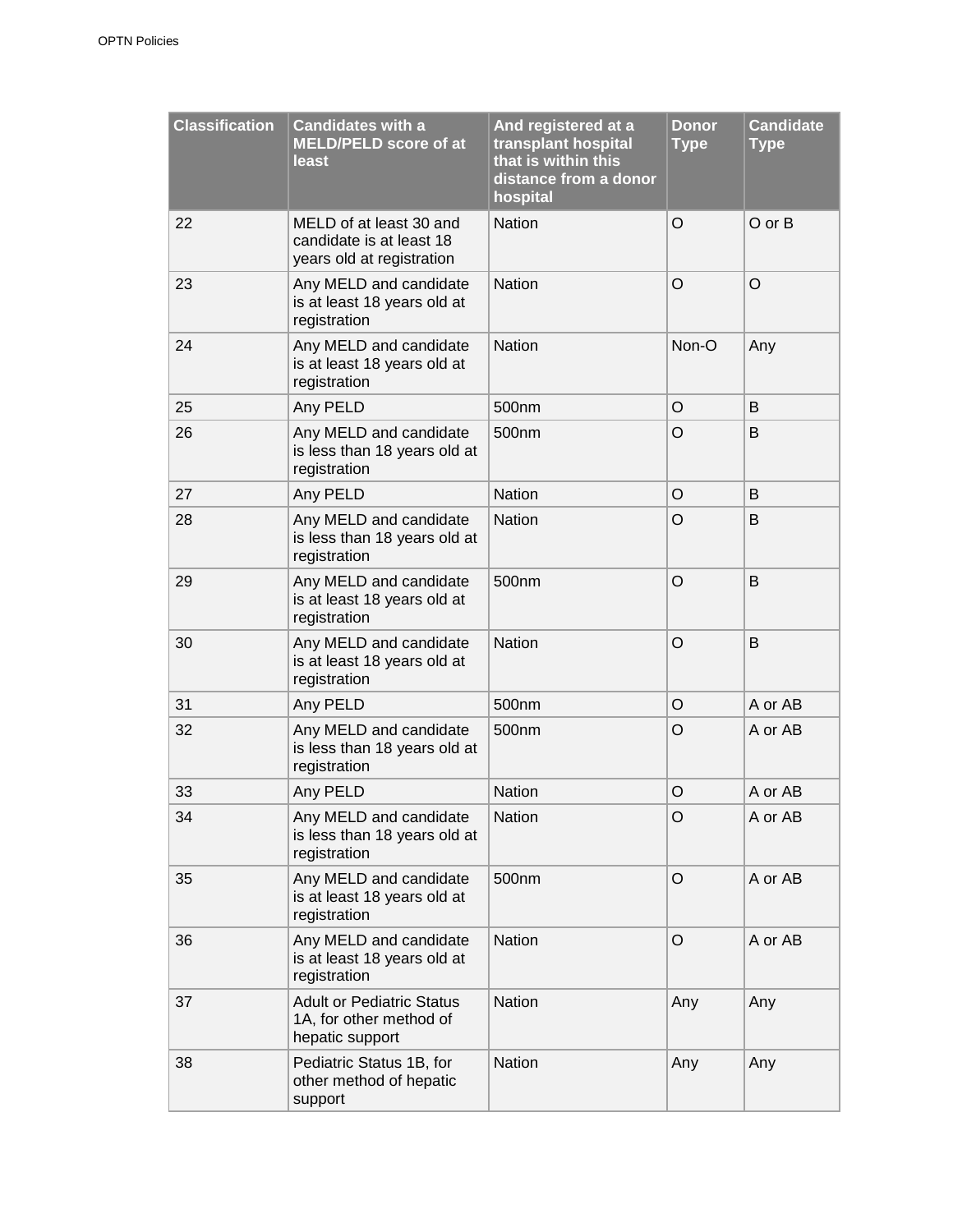| <b>Classification</b> | <b>Candidates with a</b><br>MELD/PELD score of at<br>least | And registered at a<br>transplant hospital<br>that is within this<br>distance from a donor<br>hospital | Donor.<br><b>Type</b> | <b>Candidate</b><br><b>Type</b> |
|-----------------------|------------------------------------------------------------|--------------------------------------------------------------------------------------------------------|-----------------------|---------------------------------|
| 39                    | Any MELD or PELD for<br>other method of hepatic<br>support | <b>Nation</b>                                                                                          | Any                   | Any                             |

### **9.8.G Allocation of Livers from Non-DCD Deceased Donors Less than 11 Years Old**

Livers from non-DCD donors less than 11 years old are allocated to candidates according to *Table 9-12* below.

#### **Table 9-12: Allocation of Livers from Non-DCD Deceased Donors Less than 11 Years Old**

|                | <b>Classification Candidates with a</b><br><b>MELD/PELD score of</b><br>at least     | And registered at a<br>transplant hospital that is<br>within this distance from<br>a donor hospital | <b>Donor</b><br><b>Type</b> | <b>Candidate</b><br><b>Type</b> |
|----------------|--------------------------------------------------------------------------------------|-----------------------------------------------------------------------------------------------------|-----------------------------|---------------------------------|
| $\mathbf{1}$   | Pediatric status 1A                                                                  | 500 <sub>nm</sub>                                                                                   | Any                         | Any                             |
| $\overline{2}$ | Pediatric Status 1A<br>and candidate is less<br>than 12 years old                    | <b>Nation</b>                                                                                       | Any                         | Any                             |
| 3              | <b>Adult Status 1A</b>                                                               | 500nm                                                                                               | Any                         | Any                             |
| $\overline{4}$ | <b>Pediatric Status 1B</b>                                                           | 500 <sub>nm</sub>                                                                                   | Any                         | Any                             |
| 5              | PELD of at least 30                                                                  | 500 <sub>nm</sub>                                                                                   | $\circ$                     | O or B                          |
| 6              | Any PELD                                                                             | 500nm                                                                                               | $\circ$                     | $\circ$                         |
| $\overline{7}$ | Any PELD                                                                             | 500 <sub>nm</sub>                                                                                   | Non-O                       | Any                             |
| 8              | MELD of at least 30<br>and candidate is less<br>than 18 years old at<br>registration | 500 <sub>nm</sub>                                                                                   | $\circ$                     | O or B                          |
| 9              | Any MELD and<br>candidate is less than<br>18 years old at<br>registration            | 500nm                                                                                               | $\circ$                     | $\circ$                         |
| 10             | Any MELD and<br>candidate is less than<br>18 years old at<br>registration            | 500 <sub>nm</sub>                                                                                   | Non-O                       | Any                             |
| 11             | <b>Pediatric Status 1A</b><br>and candidate is at<br>least 12 years old              | <b>Nation</b>                                                                                       | Any                         | Any                             |
| 12             | <b>Adult Status 1A</b>                                                               | <b>Nation</b>                                                                                       | Any                         | Any                             |
| 13             | <b>Pediatric Status 1B</b>                                                           | <b>Nation</b>                                                                                       | Any                         | Any                             |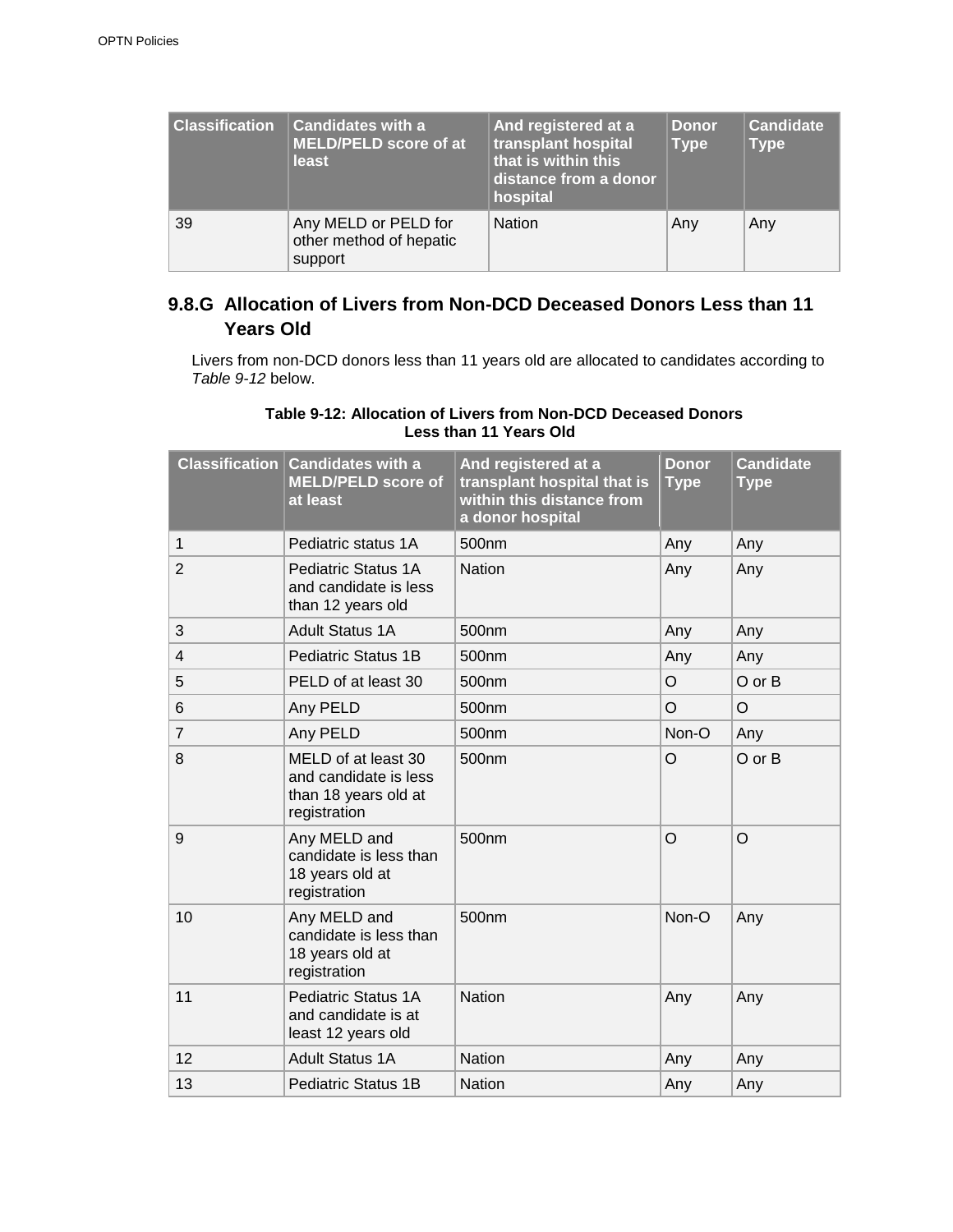|    | <b>Classification Candidates with a</b><br><b>MELD/PELD score of</b><br>at least     | And registered at a<br>transplant hospital that is<br>within this distance from<br>a donor hospital | <b>Donor</b><br><b>Type</b> | <b>Candidate</b><br><b>Type</b> |
|----|--------------------------------------------------------------------------------------|-----------------------------------------------------------------------------------------------------|-----------------------------|---------------------------------|
| 14 | PELD of at least 30                                                                  | <b>Nation</b>                                                                                       | $\circ$                     | O or B                          |
| 15 | Any PELD                                                                             | <b>Nation</b>                                                                                       | $\circ$                     | $\circ$                         |
| 16 | Any PELD                                                                             | <b>Nation</b>                                                                                       | Non-O                       | Any                             |
| 17 | MELD of at least 30<br>and candidate is less<br>than 18 years old at<br>registration | <b>Nation</b>                                                                                       | $\circ$                     | O or B                          |
| 18 | Any MELD and<br>candidate is less than<br>18 years old at<br>registration            | Nation                                                                                              | $\circ$                     | $\circ$                         |
| 19 | Any MELD and less<br>than 18 years old at<br>registration                            | <b>Nation</b>                                                                                       | Non-O                       | Any                             |
| 20 | MELD of at least 30<br>and candidate is at<br>least 18 years old at<br>registration  | <b>Nation</b>                                                                                       | $\circ$                     | O or B                          |
| 21 | Any MELD and<br>candidate is at least 18<br>years old at registration                | <b>Nation</b>                                                                                       | $\circ$                     | $\circ$                         |
| 22 | Any MELD and at least<br>18 years old at<br>registration                             | 500nm                                                                                               | Non-O                       | Any                             |
| 23 | Any MELD and at least<br>18 years old at<br>registration                             | <b>Nation</b>                                                                                       | Non-O                       | Any                             |
| 24 | Any PELD                                                                             | 500nm                                                                                               | $\circ$                     | B                               |
| 25 | Any MELD and<br>candidate is less than<br>18 years old at<br>registration            | 500nm                                                                                               | $\circ$                     | B                               |
| 26 | Any PELD                                                                             | Nation                                                                                              | O                           | B                               |
| 27 | Any MELD and<br>candidate is less than<br>18 years old at<br>registration            | Nation                                                                                              | $\circ$                     | B                               |
| 28 | Any MELD and<br>candidate is at least 18<br>years old at registration                | 500nm                                                                                               | $\bigcirc$                  | B                               |
| 29 | Any MELD and<br>candidate is at least 18<br>years old at registration                | <b>Nation</b>                                                                                       | $\circ$                     | B                               |
| 30 | Any PELD                                                                             | 500nm                                                                                               | $\circ$                     | A or AB                         |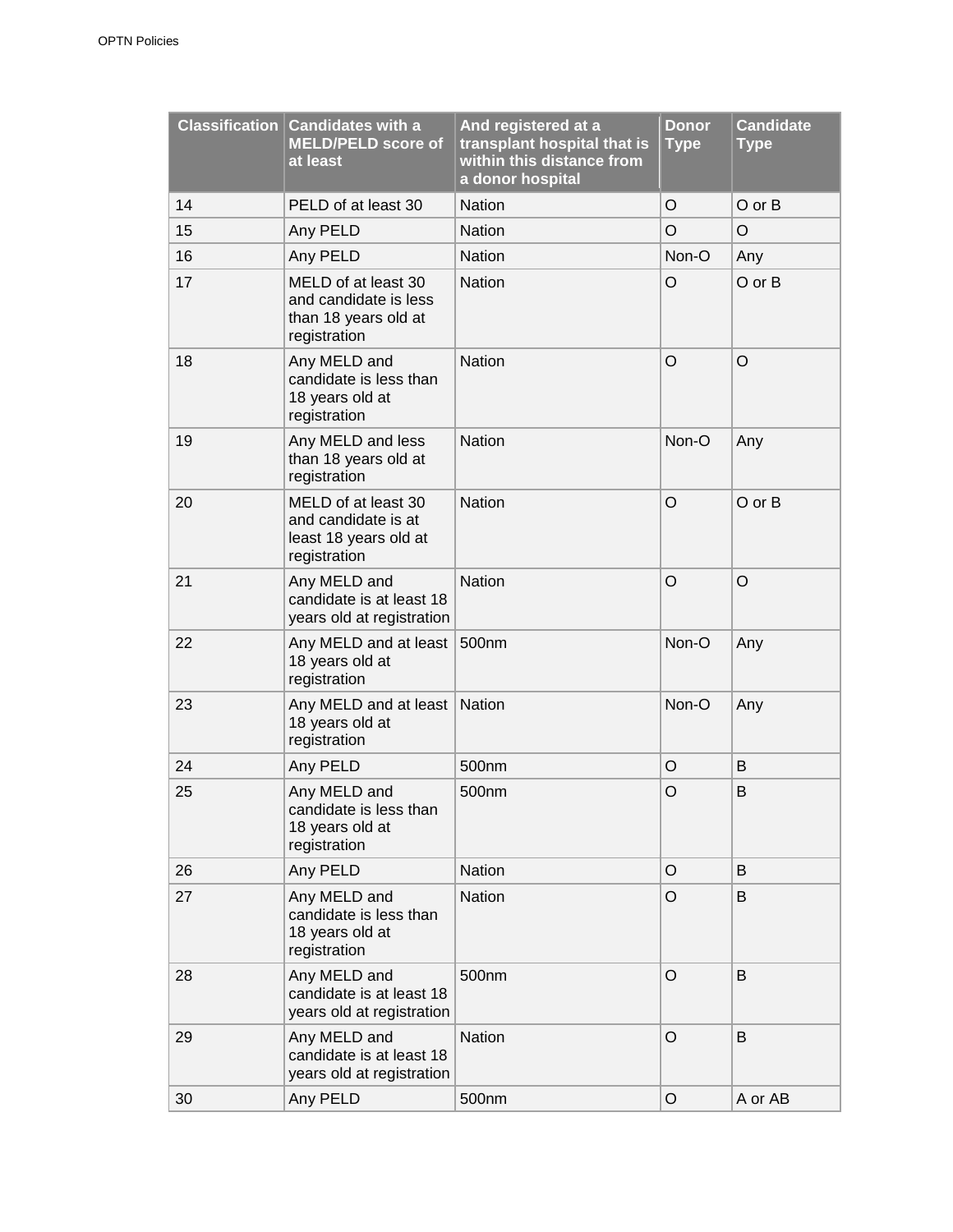|    | <b>Classification Candidates with a</b><br><b>MELD/PELD score of</b><br>at least | And registered at a<br>transplant hospital that is<br>within this distance from<br>a donor hospital | <b>Donor</b><br><b>Type</b> | <b>Candidate</b><br><b>Type</b> |
|----|----------------------------------------------------------------------------------|-----------------------------------------------------------------------------------------------------|-----------------------------|---------------------------------|
| 31 | Any MELD and<br>candidate is less than<br>18 years old at<br>registration        | 500 <sub>nm</sub>                                                                                   | O                           | A or AB                         |
| 32 | Any PELD                                                                         | <b>Nation</b>                                                                                       | O                           | A or AB                         |
| 33 | Any MELD and<br>candidate is less than<br>18 years old at<br>registration        | <b>Nation</b>                                                                                       | O                           | A or AB                         |
| 34 | Any MELD and<br>candidate is at least 18<br>years old at registration            | 500 <sub>nm</sub>                                                                                   | $\Omega$                    | A or AB                         |
| 35 | Any MELD and<br>candidate is at least 18<br>years old at registration            | <b>Nation</b>                                                                                       | O                           | A or AB                         |
| 36 | Status 1A, for other<br>method of hepatic<br>support                             | <b>Nation</b>                                                                                       | Any                         | Any                             |
| 37 | Status 1B, for other<br>method of hepatic<br>support                             | <b>Nation</b>                                                                                       | Any                         | Any                             |
| 38 | Any MELD or PELD for<br>other method of<br>hepatic support                       | <b>Nation</b>                                                                                       | Any                         | Any                             |

### **9.8.H Allocation of Livers and Liver-Intestines from DCD Donors or Donors at Least 70 Years Old**

Livers and liver-intestines from DCD donors or donors at least 70 years old are allocated to candidates according to *Table 9-13* below.

#### **Table 9-13: Allocation of Livers and Liver-Intestines from DCD Donors or Donors at Least 70 Years Old**

| <b>Classification</b> | <b>Candidates with a</b><br>score of at least | And registered at a<br>transplant hospital<br>that is within this<br>distance from the<br>donor hospital: | <b>Donor</b><br>blood type | <b>Candidate</b><br>blood type |
|-----------------------|-----------------------------------------------|-----------------------------------------------------------------------------------------------------------|----------------------------|--------------------------------|
|                       | Status 1A                                     | 500 <sub>nm</sub>                                                                                         | Any                        | Any                            |
| $\overline{2}$        | Status 1B                                     | 500 <sub>nm</sub>                                                                                         | Any                        | Any                            |
| 3                     | 30                                            | 150 <sub>nm</sub>                                                                                         | O                          | O or B                         |
| 4                     | 15                                            | 150 <sub>nm</sub>                                                                                         | Ω                          | O                              |
| 5                     | 15                                            | 150 <sub>nm</sub>                                                                                         | Non-O                      | Any                            |
| 6                     | 30                                            | 250 <sub>nm</sub>                                                                                         | Ω                          | $O$ or $B$                     |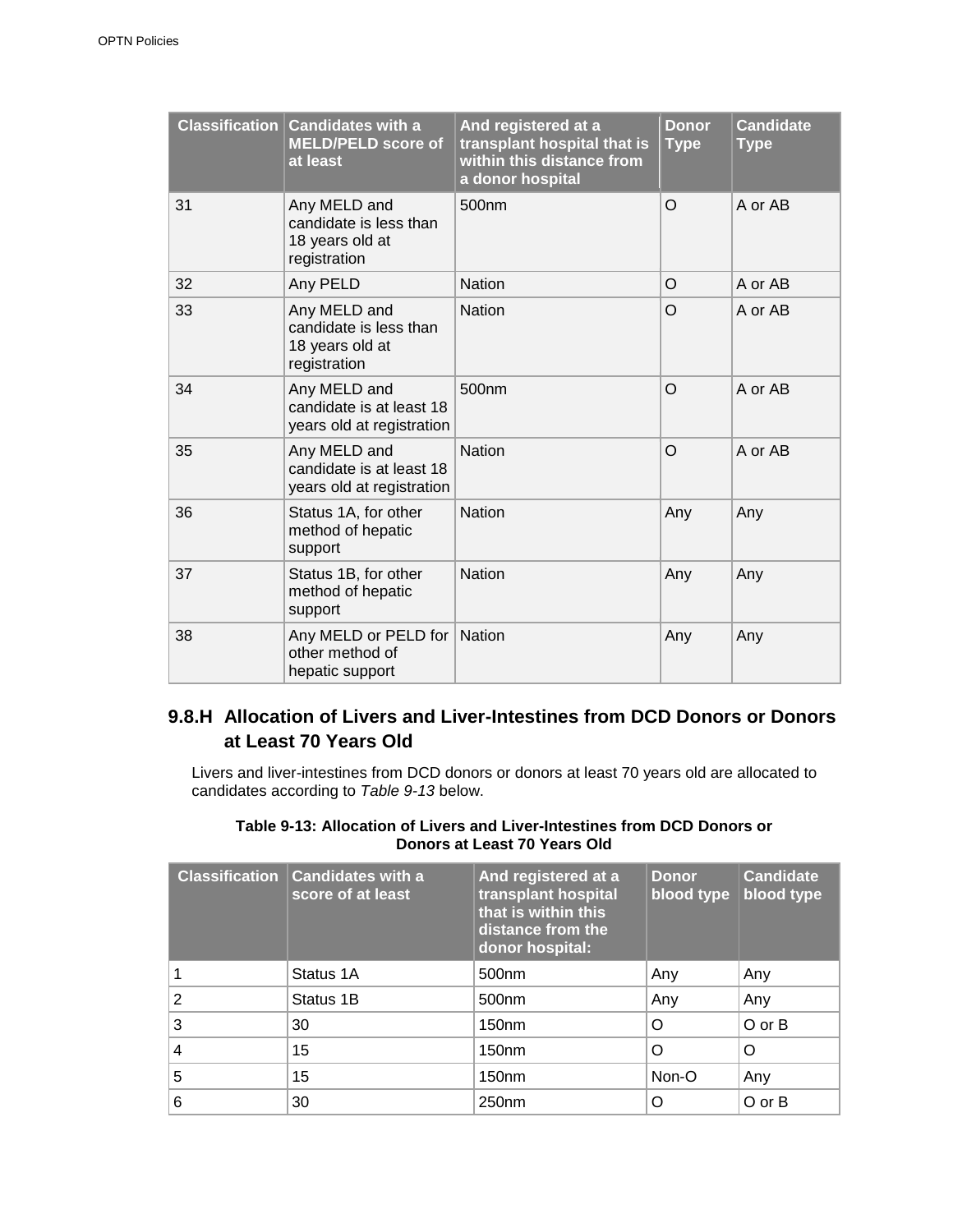| <b>Classification</b> | <b>Candidates with a</b><br>score of at least | And registered at a<br>transplant hospital<br>that is within this<br>distance from the<br>donor hospital: | <b>Donor</b><br>blood type | <b>Candidate</b><br>blood type |
|-----------------------|-----------------------------------------------|-----------------------------------------------------------------------------------------------------------|----------------------------|--------------------------------|
| 7                     | 15                                            | 250nm                                                                                                     | O                          | O                              |
| 8                     | 15                                            | 250nm                                                                                                     | Non-O                      | Any                            |
| 9                     | 30                                            | 500nm                                                                                                     | O                          | O or B                         |
| 10                    | 15                                            | 500 <sub>nm</sub>                                                                                         | O                          | $\circ$                        |
| 11                    | 15                                            | 500nm                                                                                                     | Non-O                      | Any                            |
| 12                    | Status 1A                                     | Nation                                                                                                    | Any                        | Any                            |
| 13                    | Status 1B                                     | Nation                                                                                                    | Any                        | Any                            |
| 14                    | 30                                            | Nation                                                                                                    | O                          | O or B                         |
| 15                    | 15                                            | Nation                                                                                                    | O                          | O                              |
| 16                    | 15                                            | Nation                                                                                                    | Non-O                      | Any                            |
| 17                    | Any                                           | 150nm                                                                                                     | $\circ$                    | $\mathsf O$                    |
| 18                    | Any                                           | 150nm                                                                                                     | Non-O                      | Any                            |
| 19                    | Any                                           | 250nm                                                                                                     | O                          | O                              |
| 20                    | Any                                           | 250nm                                                                                                     | Non-O                      | Any                            |
| 21                    | Any                                           | 500nm                                                                                                     | O                          | $\mathsf O$                    |
| 22                    | Any                                           | 500nm                                                                                                     | Non-O                      | Any                            |
| 23                    | Any                                           | Nation                                                                                                    | O                          | $\mathsf O$                    |
| 24                    | Any                                           | Nation                                                                                                    | Non-O                      | Any                            |
| 25                    | 15                                            | 150nm                                                                                                     | O                          | B                              |
| 26                    | 15                                            | 250nm                                                                                                     | O                          | B                              |
| 27                    | 15                                            | 500nm                                                                                                     | O                          | B                              |
| 28                    | 15                                            | <b>Nation</b>                                                                                             | O                          | B                              |
| 29                    | Any                                           | 150 <sub>nm</sub>                                                                                         | O                          | B                              |
| 30                    | Any                                           | 250nm                                                                                                     | O                          | B                              |
| 31                    | Any                                           | 500nm                                                                                                     | O                          | B                              |
| 32                    | Any                                           | <b>Nation</b>                                                                                             | O                          | B                              |
| 33                    | 15                                            | 150nm                                                                                                     | O                          | A or AB                        |
| 34                    | 15                                            | 250nm                                                                                                     | O                          | A or AB                        |
| 35                    | 15                                            | 500nm                                                                                                     | O                          | A or AB                        |
| 36                    | 15                                            | <b>Nation</b>                                                                                             | O                          | A or AB                        |
| 37                    | Any                                           | 150nm                                                                                                     | O                          | A or AB                        |
| 38                    | Any                                           | 250nm                                                                                                     | O                          | A or AB                        |
| 39                    | Any                                           | 500nm                                                                                                     | O                          | A or AB                        |
| 40                    | Any                                           | Nation                                                                                                    | O                          | A or AB                        |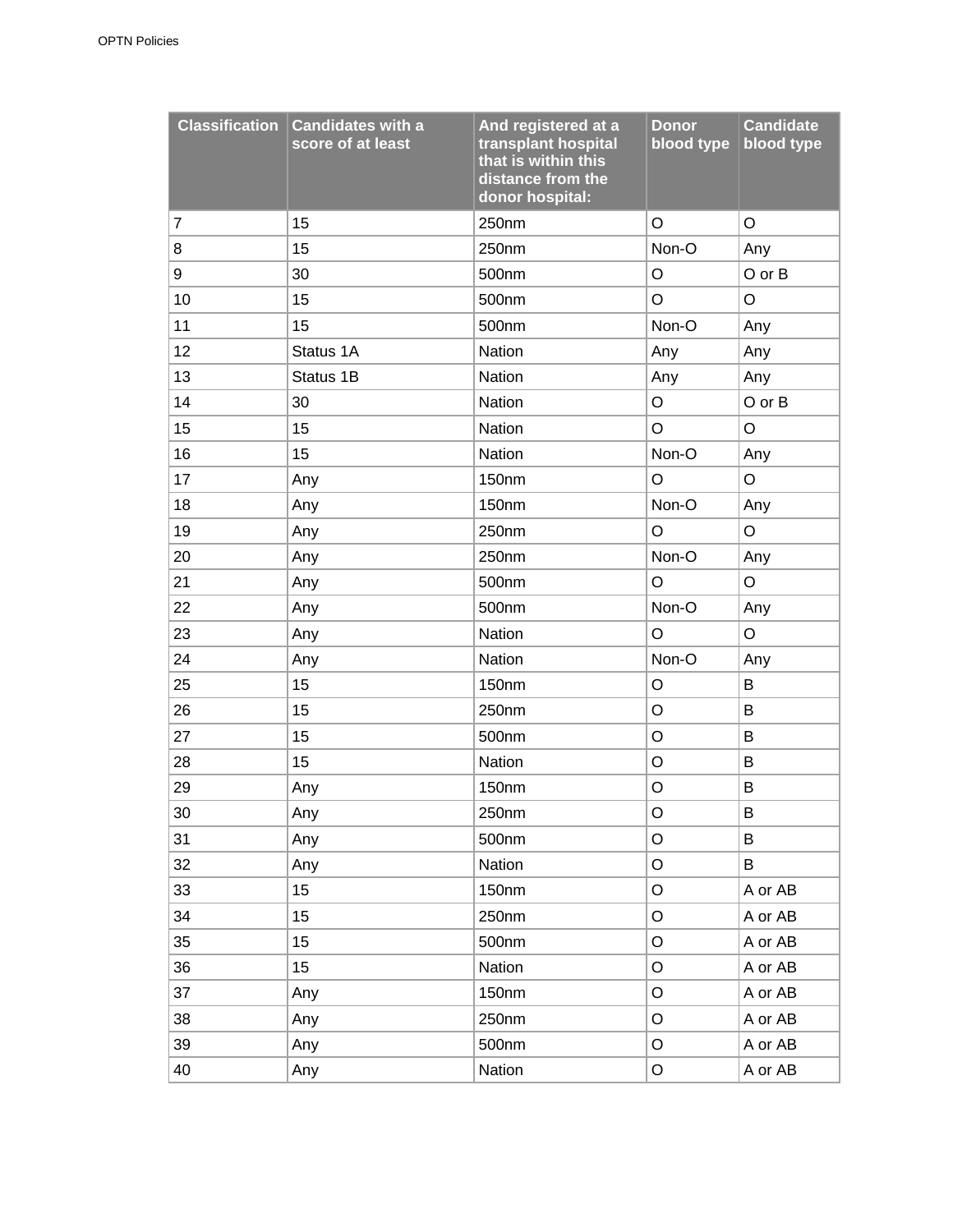| <b>Classification</b> | <b>Candidates with a</b><br>score of at least              | And registered at a<br>transplant hospital<br>that is within this<br>distance from the<br>donor hospital: | <b>Donor</b><br>blood type | <b>Candidate</b><br>blood type |
|-----------------------|------------------------------------------------------------|-----------------------------------------------------------------------------------------------------------|----------------------------|--------------------------------|
| 41                    | Status 1A, for other<br>method of hepatic<br>support       | <b>Nation</b>                                                                                             | Any                        | Any                            |
| 42                    | Status 1B, for other<br>method of hepatic<br>support       | <b>Nation</b>                                                                                             | Any                        | Any                            |
| 43                    | Any MELD or PELD for<br>other method of hepatic<br>support | <b>Nation</b>                                                                                             | Any                        | Any                            |

### **9.8.J Allocation of Liver-Intestines from Non-DCD Deceased Donors at Least 18 Years Old and Less than 70 Years Old**

Livers and intestines from non-DCD deceased donors at least 18 years old and less than 70 years old are allocated to candidates according to *Table 9-14* below:

|                         | <b>Classification Candidates with a</b><br>score of at least | And registered at a<br>transplant hospital<br>that is within this<br>distance from the<br>donor hospital: | <b>Donor</b><br>blood type | <b>Candidate</b><br>blood type |
|-------------------------|--------------------------------------------------------------|-----------------------------------------------------------------------------------------------------------|----------------------------|--------------------------------|
| 1                       | Status 1A                                                    | 500nm                                                                                                     | Any                        | Any                            |
| $\overline{2}$          | Status 1B                                                    | 500nm                                                                                                     | Any                        | Any                            |
| 3                       | 37                                                           | 150nm                                                                                                     | O                          | O or B                         |
| $\overline{\mathbf{4}}$ | 37                                                           | 150nm                                                                                                     | Non-O                      | Any                            |
| 5                       | 37                                                           | 250nm                                                                                                     | O                          | O or B                         |
| 6                       | 37                                                           | 250nm                                                                                                     | Non-O                      | Any                            |
| $\overline{7}$          | 37                                                           | 500nm                                                                                                     | O                          | O or B                         |
| 8                       | 37                                                           | 500nm                                                                                                     | Non-O                      | Any                            |
| 9                       | 33                                                           | 150nm                                                                                                     | O                          | O or B                         |
| 10                      | 33                                                           | 150nm                                                                                                     | Non-O                      | Any                            |
| 11                      | 33                                                           | 250nm                                                                                                     | O                          | O or B                         |
| 12                      | 33                                                           | 250nm                                                                                                     | Non-O                      | Any                            |
| 13                      | 33                                                           | 500nm                                                                                                     | O                          | O or B                         |
| 14                      | 33                                                           | 500nm                                                                                                     | Non-O                      | Any                            |
| 15                      | 30                                                           | 150nm                                                                                                     | O                          | O or B                         |
| 16                      | 29                                                           | <b>150nm</b>                                                                                              | O                          | $\mathsf O$                    |
| 17                      | 29                                                           | 150 <sub>nm</sub>                                                                                         | Non-O                      | Any                            |

**Table 9-14: Allocation of Liver-Intestines from Non-DCD Deceased Donors at Least 18 Years Old and Less than 70 Years Old**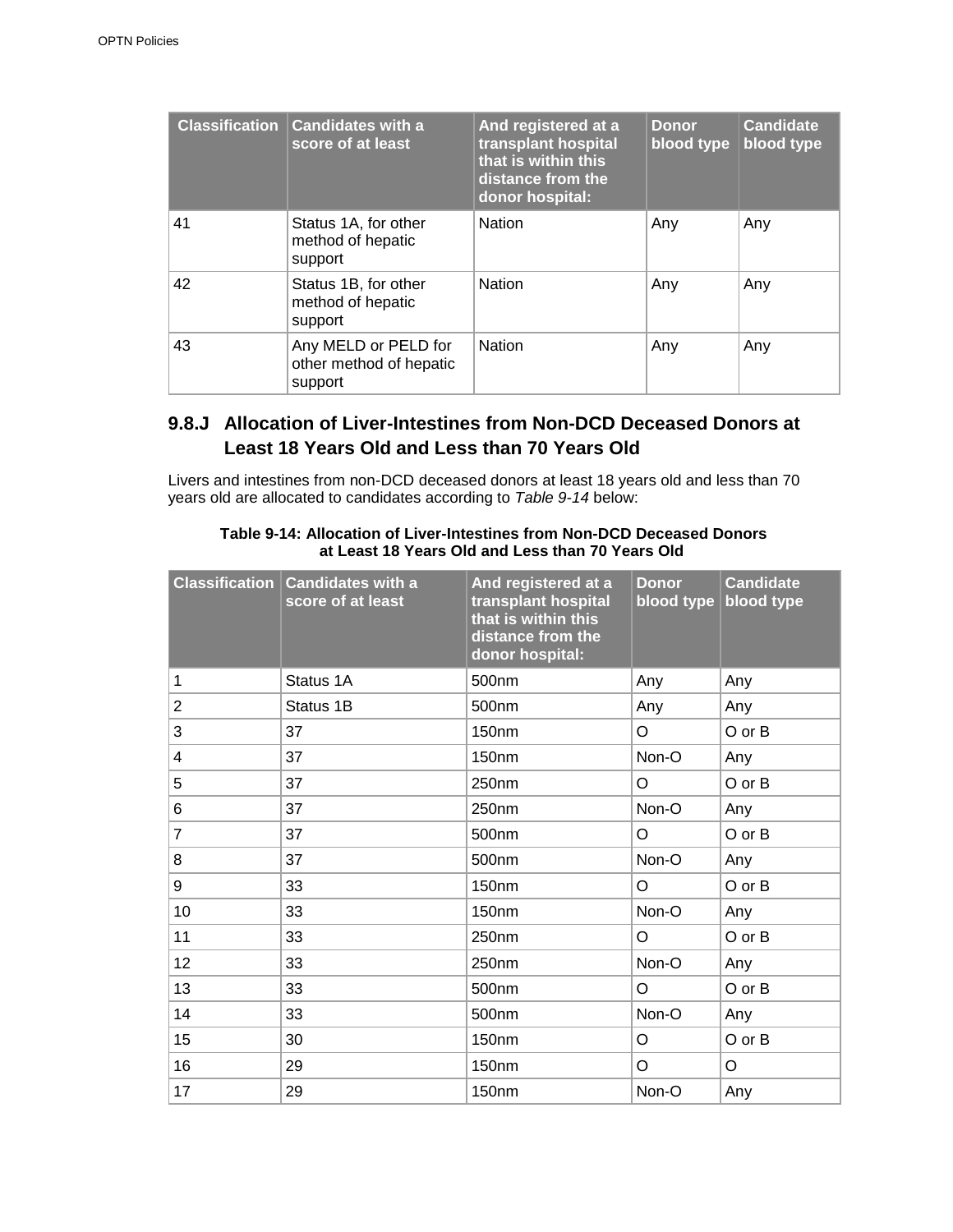|    | Classification Candidates with a<br>score of at least | And registered at a<br>transplant hospital<br>that is within this<br>distance from the<br>donor hospital: | <b>Donor</b><br>blood type | <b>Candidate</b><br>blood type |
|----|-------------------------------------------------------|-----------------------------------------------------------------------------------------------------------|----------------------------|--------------------------------|
| 18 | 30                                                    | 250nm                                                                                                     | O                          | O or B                         |
| 19 | 29                                                    | 250nm                                                                                                     | O                          | O                              |
| 20 | 29                                                    | 250nm                                                                                                     | Non-O                      | Any                            |
| 21 | 30                                                    | 500nm                                                                                                     | O                          | $O$ or $B$                     |
| 22 | 29                                                    | 500nm                                                                                                     | O                          | O                              |
| 23 | 29                                                    | 500nm                                                                                                     | Non-O                      | Any                            |
| 24 | Status 1A and also<br>registered for an intestine     | <b>Nation</b>                                                                                             | Any                        | Any                            |
| 25 | Status 1B and also<br>registered for an intestine     | Nation                                                                                                    | Any                        | Any                            |
| 26 | 30 and also registered<br>for an intestine            | Nation                                                                                                    | O                          | O or B                         |
| 27 | Any and also registered<br>for an intestine           | Nation                                                                                                    | O                          | O                              |
| 28 | Any and also registered<br>for an intestine           | Nation                                                                                                    | Non-O                      | Any                            |
| 29 | 15                                                    | 150nm                                                                                                     | O                          | O                              |
| 30 | 15                                                    | 150nm                                                                                                     | Non-O                      | Any                            |
| 31 | 15                                                    | 250nm                                                                                                     | O                          | O                              |
| 32 | 15                                                    | 250nm                                                                                                     | Non-O                      | Any                            |
| 33 | 15                                                    | 500 <sub>nm</sub>                                                                                         | O                          | O                              |
| 34 | 15                                                    | 500nm                                                                                                     | Non-O                      | Any                            |
| 35 | Status 1A                                             | Nation                                                                                                    | Any                        | Any                            |
| 36 | Status 1B                                             | Nation                                                                                                    | Any                        | Any                            |
| 37 | 30                                                    | <b>Nation</b>                                                                                             | O                          | O or B                         |
| 38 | 15                                                    | Nation                                                                                                    | $\mathsf O$                | $\circ$                        |
| 39 | 15                                                    | Nation                                                                                                    | Non-O                      | Any                            |
| 40 | Any                                                   | 150nm                                                                                                     | O                          | O                              |
| 41 | Any                                                   | <b>150nm</b>                                                                                              | Non-O                      | Any                            |
| 42 | Any                                                   | 250nm                                                                                                     | $\mathsf O$                | $\circ$                        |
| 43 | Any                                                   | 250nm                                                                                                     | Non-O                      | Any                            |
| 44 | Any                                                   | 500nm                                                                                                     | $\mathsf O$                | O                              |
| 45 | Any                                                   | 500nm                                                                                                     | Non-O                      | Any                            |
| 46 | Any                                                   | Nation                                                                                                    | $\mathsf O$                | O                              |
| 47 | Any                                                   | Nation                                                                                                    | Non-O                      | Any                            |
| 48 | 29                                                    | 150nm                                                                                                     | $\mathsf O$                | В                              |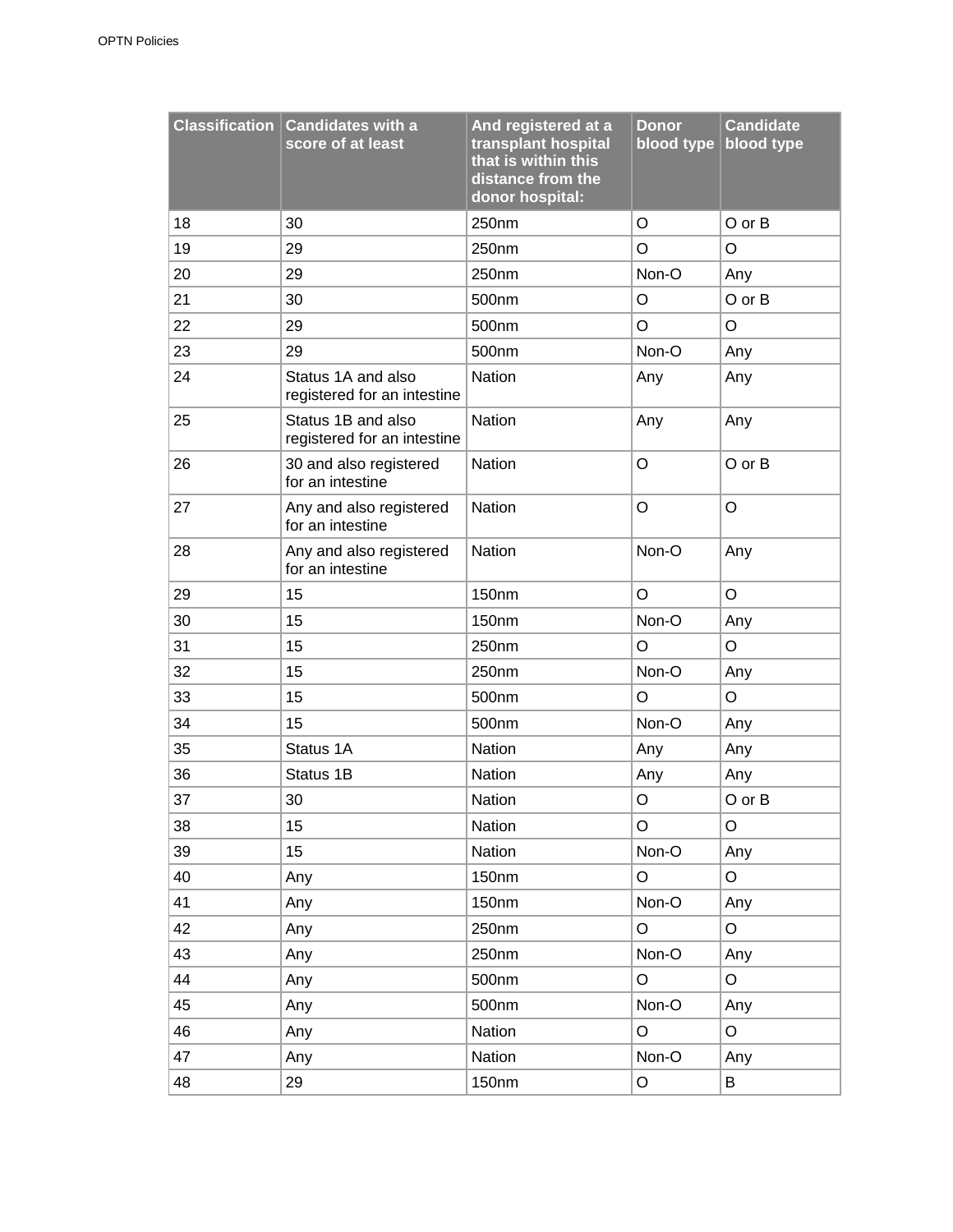|    | <b>Classification Candidates with a</b><br>score of at least | And registered at a<br>transplant hospital<br>that is within this<br>distance from the<br>donor hospital: | <b>Donor</b><br>blood type | <b>Candidate</b><br>blood type |
|----|--------------------------------------------------------------|-----------------------------------------------------------------------------------------------------------|----------------------------|--------------------------------|
| 49 | 29                                                           | 250nm                                                                                                     | O                          | B                              |
| 50 | 29                                                           | 500nm                                                                                                     | $\circ$                    | B                              |
| 51 | Any and also registered<br>for an intestine                  | Nation                                                                                                    | O                          | В                              |
| 52 | 15                                                           | 150nm                                                                                                     | O                          | B                              |
| 53 | 15                                                           | 250nm                                                                                                     | O                          | B                              |
| 54 | 15                                                           | 500nm                                                                                                     | $\circ$                    | B                              |
| 55 | 15                                                           | Nation                                                                                                    | O                          | B                              |
| 56 | Any                                                          | 150nm                                                                                                     | O                          | B                              |
| 57 | Any                                                          | 250nm                                                                                                     | O                          | B                              |
| 58 | Any                                                          | 500nm                                                                                                     | O                          | B                              |
| 59 | Any                                                          | Nation                                                                                                    | O                          | B                              |
| 60 | 37                                                           | <b>150nm</b>                                                                                              | O                          | A or AB                        |
| 61 | 37                                                           | 250nm                                                                                                     | O                          | A or AB                        |
| 62 | 37                                                           | 500nm                                                                                                     | $\circ$                    | A or AB                        |
| 63 | 33                                                           | 150nm                                                                                                     | O                          | A or AB                        |
| 64 | 33                                                           | 250nm                                                                                                     | O                          | A or AB                        |
| 65 | 33                                                           | 500nm                                                                                                     | O                          | A or AB                        |
| 66 | 29                                                           | 150 <sub>nm</sub>                                                                                         | O                          | A or AB                        |
| 67 | 29                                                           | 250nm                                                                                                     | O                          | A or AB                        |
| 68 | 29                                                           | 500nm                                                                                                     | O                          | A or AB                        |
| 69 | Any and also registered<br>for an intestine                  | Nation                                                                                                    | O                          | A or AB                        |
| 70 | 15                                                           | 150nm                                                                                                     | $\circ$                    | A or AB                        |
| 71 | 15                                                           | 250nm                                                                                                     | O                          | A or AB                        |
| 72 | 15                                                           | 500nm                                                                                                     | O                          | A or AB                        |
| 73 | 15                                                           | Nation                                                                                                    | O                          | A or AB                        |
| 74 | Any                                                          | 150nm                                                                                                     | O                          | A or AB                        |
| 75 | Any                                                          | 250nm                                                                                                     | O                          | A or AB                        |
| 76 | Any                                                          | 500nm                                                                                                     | O                          | A or AB                        |
| 77 | Any                                                          | Nation                                                                                                    | O                          | A or AB                        |
| 78 | Status 1A, for other<br>method of hepatic<br>support         | Nation                                                                                                    | Any                        | Any                            |
| 79 | Status 1B, for other<br>method of hepatic<br>support         | Nation                                                                                                    | Any                        | Any                            |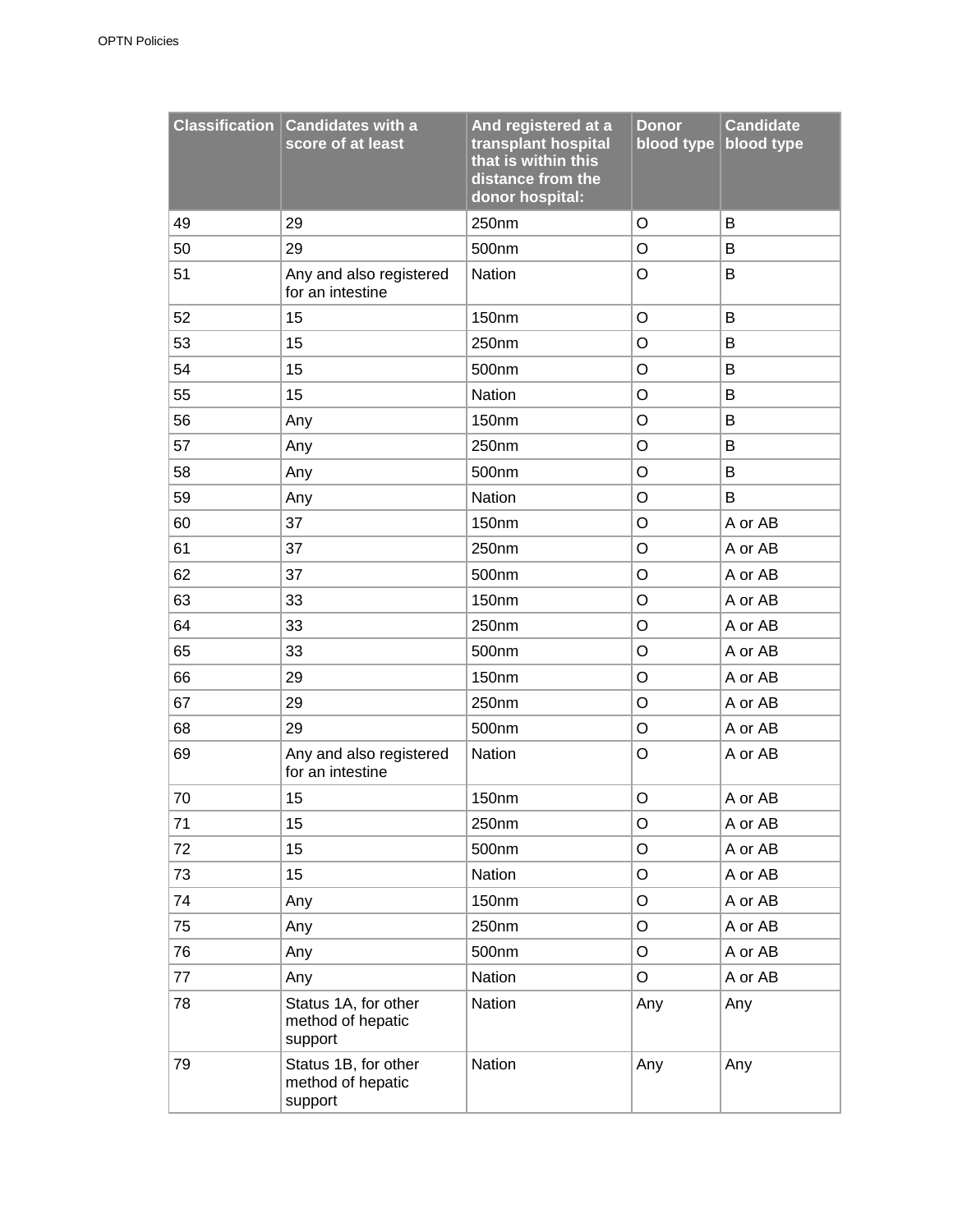|    | <b>Classification Candidates with a</b><br>score of at least | And registered at a<br>transplant hospital<br>that is within this<br>distance from the<br>donor hospital: | <b>Donor</b><br>blood type   blood type | <b>Candidate</b> |
|----|--------------------------------------------------------------|-----------------------------------------------------------------------------------------------------------|-----------------------------------------|------------------|
| 80 | Any MELD or PELD for<br>other method of hepatic<br>support   | <b>Nation</b>                                                                                             | Any                                     | Any              |

### **9.8.K Allocation of Liver-Intestines from Non-DCD Donors 11 to 17 Years Old**

For combined liver-intestine allocation from non-DCD donors 11 to 17 years old, the liver must first be offered as follows:

- According to *Policy 9.8.G: Allocation of Livers from Non-DCD Deceased Donors 11 to 17 Years Old*
- Sequentially to *each* liver candidate, including all MELD and PELD candidates, through national status 1A and 1B offers

 $\bullet$ The liver may then be offered to combined liver-intestine potential recipients sequentially according to the intestine match run.

### **9.8.L Allocation of Liver-Intestines from Non-DCD Donors Less than 11 Years Old**

Livers and intestines from non-DCD donors less than 11 years old are allocated to candidates according to *Table 9-15* below.

| <b>Classification</b> | <b>Candidates with a</b><br><b>MELD/PELD score of at</b><br>least                                                      | And registered at a<br>transplant hospital that<br>is within this distance<br>from a donor hospital | <b>Donor</b><br><b>Type</b> | <b>Candidate</b><br>Type |
|-----------------------|------------------------------------------------------------------------------------------------------------------------|-----------------------------------------------------------------------------------------------------|-----------------------------|--------------------------|
| 1                     | Pediatric Status 1A                                                                                                    | 500nm                                                                                               | Any                         | Any                      |
| $\overline{2}$        | Pediatric Status 1A and<br>candidate is less than 12<br>years old                                                      | <b>Nation</b>                                                                                       | Any                         | Any                      |
| 3                     | Pediatric Status 1A,<br>candidate is at least 12<br>years old, and candidate is<br>also registered for an<br>intestine | <b>Nation</b>                                                                                       | Any                         | Any                      |
| $\overline{4}$        | <b>Adult Status 1A</b>                                                                                                 | 500 <sub>nm</sub>                                                                                   | Any                         | Any                      |
| 5                     | <b>Pediatric Status 1B</b>                                                                                             | 500 <sub>nm</sub>                                                                                   | Any                         | Any                      |
| 6                     | PELD 30                                                                                                                | 500 <sub>nm</sub>                                                                                   | O                           | $O$ or $B$               |
| $\overline{7}$        | PELD <sub>20</sub>                                                                                                     | 500 <sub>nm</sub>                                                                                   | O                           | O                        |
| 8                     | PELD <sub>20</sub>                                                                                                     | 500 <sub>nm</sub>                                                                                   | Non-O                       | Any                      |

#### **Table 9-15: Allocation of Combined Liver-Intestines from Donors Less than 11 Years Old**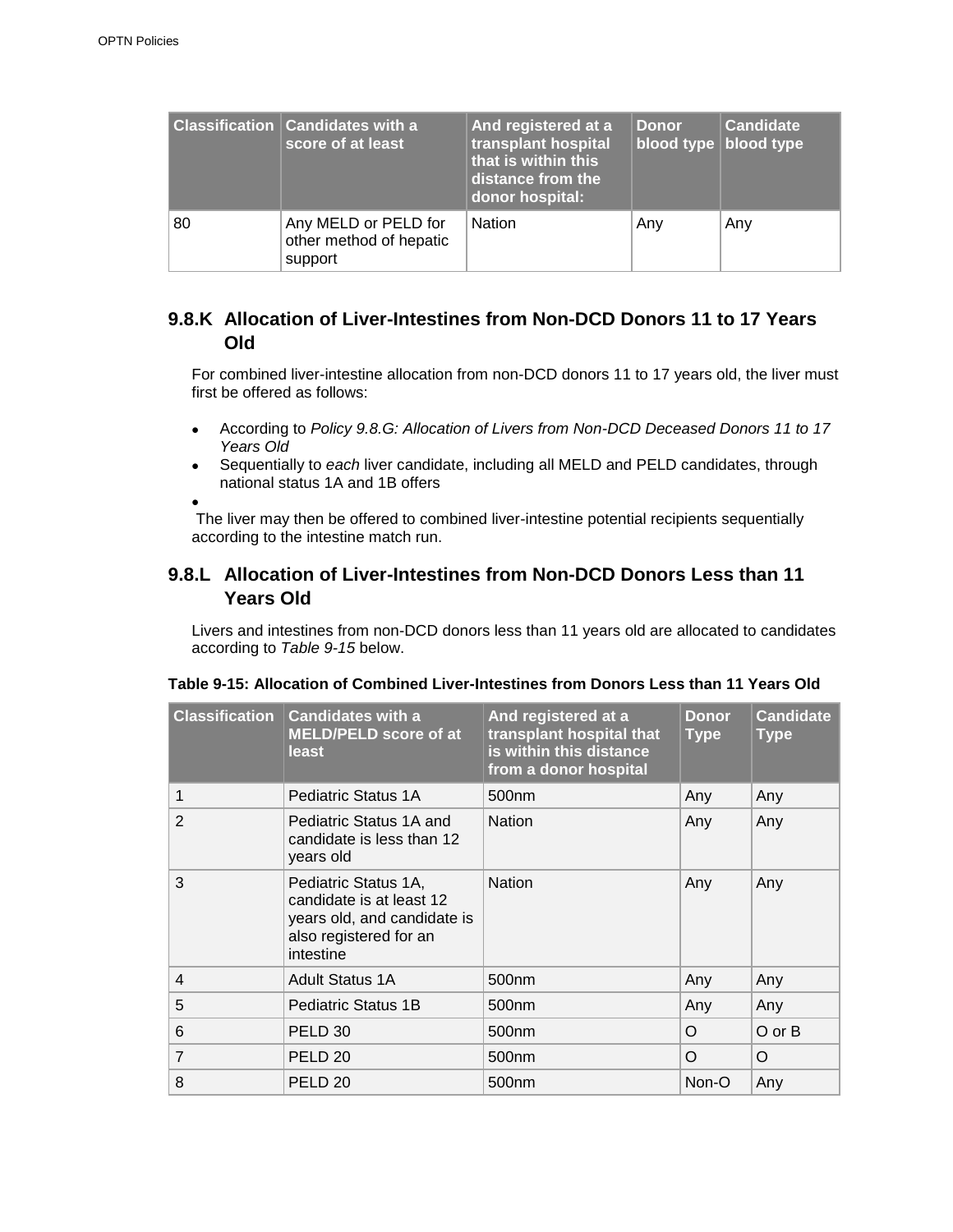| <b>Classification</b> | <b>Candidates with a</b><br><b>MELD/PELD score of at</b><br><b>least</b>     | And registered at a<br>transplant hospital that<br>is within this distance<br>from a donor hospital | <b>Donor</b><br><b>Type</b> | <b>Candidate</b><br><b>Type</b> |
|-----------------------|------------------------------------------------------------------------------|-----------------------------------------------------------------------------------------------------|-----------------------------|---------------------------------|
| 9                     | Pediatric Status 1B, and<br>candidate is also registered<br>for an intestine | <b>Nation</b>                                                                                       | Any                         | Any                             |
| 10                    | PELD of at least 30 and<br>candidate is also registered<br>for an intestine  | <b>Nation</b>                                                                                       | O                           | $O$ or $B$                      |
| 11                    | PELD of at least 20 and<br>candidate is also registered<br>for an intestine  | <b>Nation</b>                                                                                       | O                           | O                               |
| 12                    | PELD of at least 20 and<br>candidate is also registered<br>for an intestine  | <b>Nation</b>                                                                                       | Non-O                       | Any                             |
| 13                    | Any PELD                                                                     | 500nm                                                                                               | O                           | $\circ$                         |
| 14                    | Any PELD                                                                     | 500 <sub>nm</sub>                                                                                   | Non-O                       | Any                             |
| 15                    | MELD of at least 30 and<br>less than 18 years old at<br>registration         | 500 <sub>nm</sub>                                                                                   | O                           | O or B                          |
| 16                    | Any MELD and less than<br>18 years old at registration                       | 500nm                                                                                               | O                           | $\circ$                         |
| 17                    | Any MELD, candidate is<br>less than 18 years old at<br>registration          | 500nm                                                                                               | Non-O                       | Any                             |
| 18                    | Pediatric Status 1A and at<br>least 12 years old                             | <b>Nation</b>                                                                                       | Any                         | Any                             |
| 19                    | <b>Adult Status 1A</b>                                                       | <b>Nation</b>                                                                                       | Any                         | Any                             |
| 20                    | <b>Pediatric Status 1B</b>                                                   | Nation                                                                                              | Any                         | Any                             |
| 21                    | PELD at least 30                                                             | Nation                                                                                              | O                           | O or B                          |
| 22                    | Any PELD                                                                     | <b>Nation</b>                                                                                       | O                           | O                               |
| 23                    | Any PELD                                                                     | Nation                                                                                              | Non-O                       | Any                             |
| 24                    | MELD of at least 30 and<br>less than 18 years old at<br>registration         | <b>Nation</b>                                                                                       | O                           | O or B                          |
| 25                    | Any MELD and less than<br>18 years old at registration                       | Nation                                                                                              | O                           | $\circ$                         |
| 26                    | Any MELD and less than<br>18 years old at registration                       | Nation                                                                                              | Non-O                       | Any                             |
| 27                    | MELD of at least 30 and at<br>least 18 years old at<br>registration          | 500nm                                                                                               | $\circ$                     | O or B                          |
| 28                    | Any MELD and at least 18<br>years old at registration                        | 500nm                                                                                               | O                           | $\circ$                         |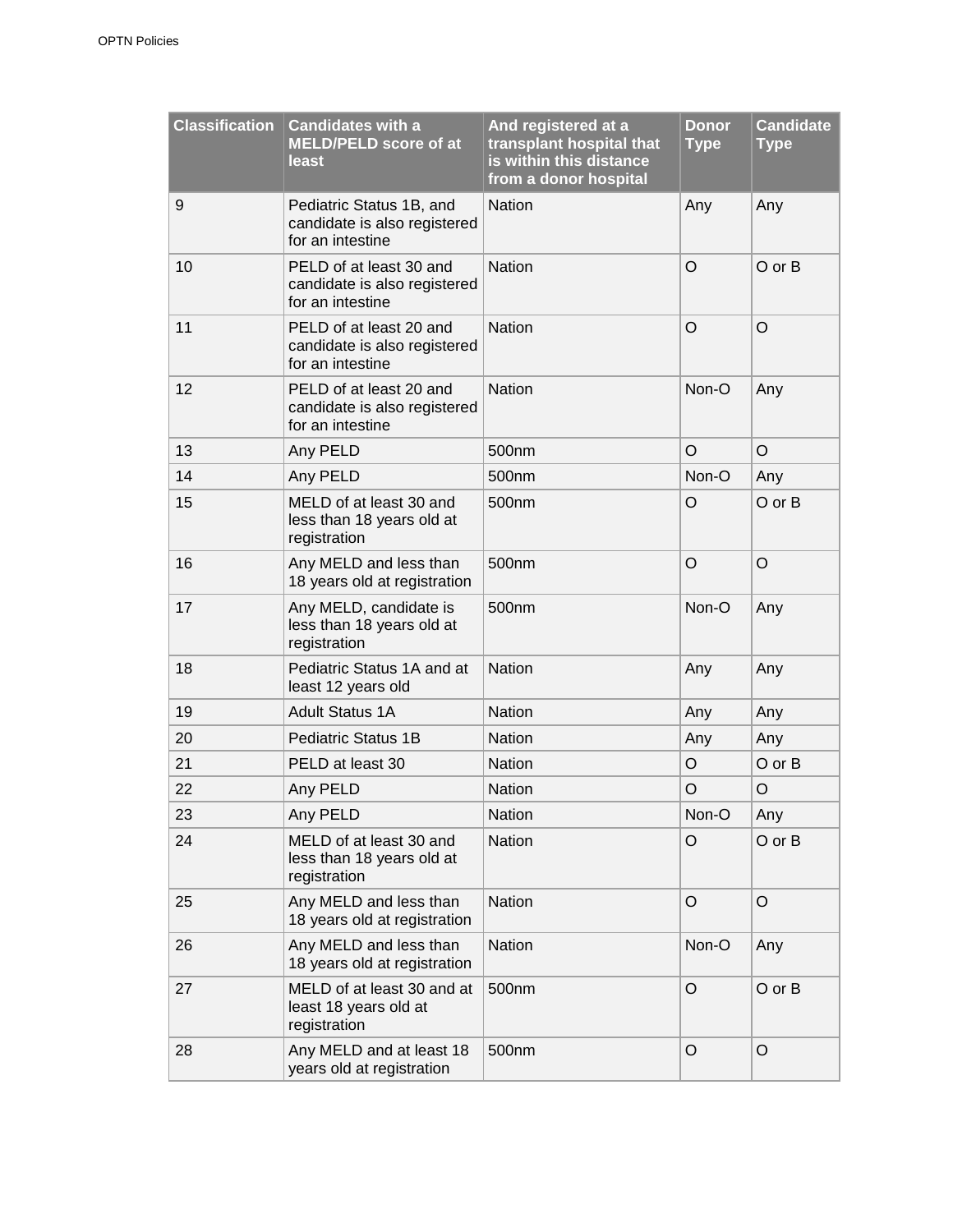| <b>Classification</b> | <b>Candidates with a</b><br><b>MELD/PELD score of at</b><br>least           | And registered at a<br>transplant hospital that<br>is within this distance<br>from a donor hospital | <b>Donor</b><br><b>Type</b> | <b>Candidate</b><br><b>Type</b> |
|-----------------------|-----------------------------------------------------------------------------|-----------------------------------------------------------------------------------------------------|-----------------------------|---------------------------------|
| 29                    | Any MELD and at least 18<br>years old at registration                       | 500nm                                                                                               | Non-O                       | Any                             |
| 30                    | MELD of at least 30 and at<br>least 18 years old at<br>registration         | <b>Nation</b>                                                                                       | $\circ$                     | $O$ or $B$                      |
| 31                    | Any MELD and at least 18<br>years old at registration                       | <b>Nation</b>                                                                                       | O                           | O                               |
| 32                    | Any MELD and at least 18<br>years old at registration                       | <b>Nation</b>                                                                                       | Non-O                       | Any                             |
| 33                    | PELD <sub>20</sub>                                                          | 500nm                                                                                               | O                           | B                               |
| 34                    | PELD of at least 20 and<br>candidate is also registered<br>for an intestine | <b>Nation</b>                                                                                       | O                           | B                               |
| 35                    | Any PELD                                                                    | 500nm                                                                                               | O                           | B                               |
| 36                    | Any MELD and candidate<br>is less than 18 years old at<br>registration      | 500nm                                                                                               | O                           | B                               |
| 37                    | Any PELD                                                                    | <b>Nation</b>                                                                                       | O                           | B                               |
| 38                    | Any MELD and candidate<br>is less than 18 years old at<br>registration      | <b>Nation</b>                                                                                       | O                           | B                               |
| 39                    | Any MELD and candidate<br>is at least 18 years old at<br>registration       | 500nm                                                                                               | O                           | B                               |
| 40                    | Any MELD and candidate<br>is at least 18 years old at<br>registration       | <b>Nation</b>                                                                                       | O                           | B                               |
| 41                    | PELD <sub>20</sub>                                                          | 500nm                                                                                               | O                           | A or AB                         |
| 42                    | PELD of at least 20 and<br>candidate is also registered<br>for an intestine | <b>Nation</b>                                                                                       | O                           | A or AB                         |
| 43                    | Any PELD                                                                    | 500nm                                                                                               | O                           | A or AB                         |
| 44                    | Any MELD and candidate<br>is less than 18 years old at<br>registration      | 500nm                                                                                               | $\circ$                     | A or AB                         |
| 45                    | Any PELD                                                                    | Nation                                                                                              | O                           | A or AB                         |
| 46                    | Any MELD, candidate is<br>less than 18 years old at<br>registration         | Nation                                                                                              | O                           | A or AB                         |
| 47                    | Any MELD, candidate is at<br>least 18 years old at<br>registration          | 500nm                                                                                               | O                           | A or AB                         |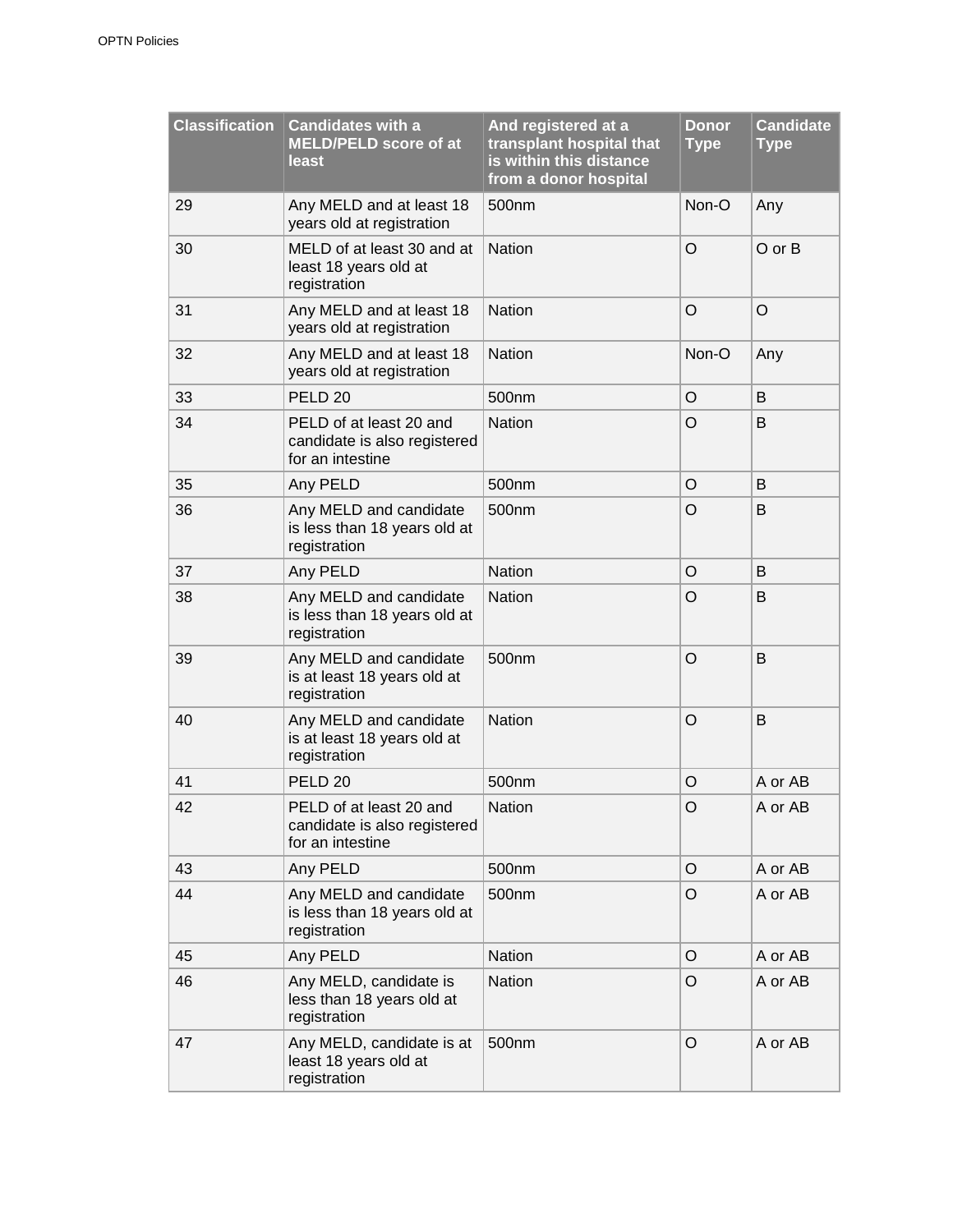| <b>Classification</b> | <b>Candidates with a</b><br><b>MELD/PELD score of at</b><br>least              | And registered at a<br>transplant hospital that<br>is within this distance<br>from a donor hospital | <b>Donor</b><br><b>Type</b> | <b>Candidate</b><br><b>Type</b> |
|-----------------------|--------------------------------------------------------------------------------|-----------------------------------------------------------------------------------------------------|-----------------------------|---------------------------------|
| 48                    | Any MELD, candidate is at<br>least 18 years old at<br>registration             | <b>Nation</b>                                                                                       | $\Omega$                    | A or AB                         |
| 49                    | <b>Adult or Pediatric Status</b><br>1A, for other method of<br>hepatic support | <b>Nation</b>                                                                                       | Any                         | Any                             |
| 50                    | Pediatric Status 1B, for<br>other method of hepatic<br>support                 | <b>Nation</b>                                                                                       | Any                         | Any                             |
| 51                    | Any MELD or PELD for<br>other method of hepatic<br>support                     | <b>Nation</b>                                                                                       | Any                         | Any                             |

## **9.9 Liver-Kidney Allocation**

If a host OPO procures a kidney along with other organs, the host OPO must first offer the kidney according to *one* of the following policies before allocating the kidney to kidney alone candidates according to *Policy 8*: *Allocation of Kidneys*:

- *Policy 5.10.C: Other Multi-Organ Combinations*
- *Policy 9.9: Liver-Kidney Allocation*
- *Policy 11.4.A: Kidney-Pancreas Allocation Order*

If a host OPO is offering a kidney and a liver from the same deceased donor, then before allocating the kidney to kidney alone candidates, the host OPO must offer the kidney with the liver to candidates who meet eligibility according to *Table 9-16: Medical Eligibility Criteria for Liver-Kidney Allocation* and are one of the following:

- Within 150 nautical miles of the donor hospital and have a MELD or PELD of 15 or higher
- Within 250 nautical miles of the donor hospital and have a MELD or PELD of at least 29
- Within 250 nautical miles of the donor hospital and status 1A or 1B.

The host OPO may then do *either* of the following:

- Offer the kidney and liver to any candidates who meet eligibility in *Table 9-16: Medical Eligibility Criteria for Liver-Kidney Allocation*.
- Offer the liver to liver alone candidates according to *Policy 9: Allocation of Livers and Liver-Intestines* and offer the kidney to kidney alone candidates according to *Policy 8: Allocation of Kidneys*.

### **9.10.A Registration Accuracy**

If a member questions the accuracy or appropriateness of a liver allocation or candidate status, the member may report it with reasons for the concern to the national liver review board (NLRB). The NLRB will retrospectively review the allocation or status.

If the NLRB receives two or more reports about a member within any one year period, the NLRB will report it to the Membership and Professional Standards (MPSC) Committee and request an on-site review of the member.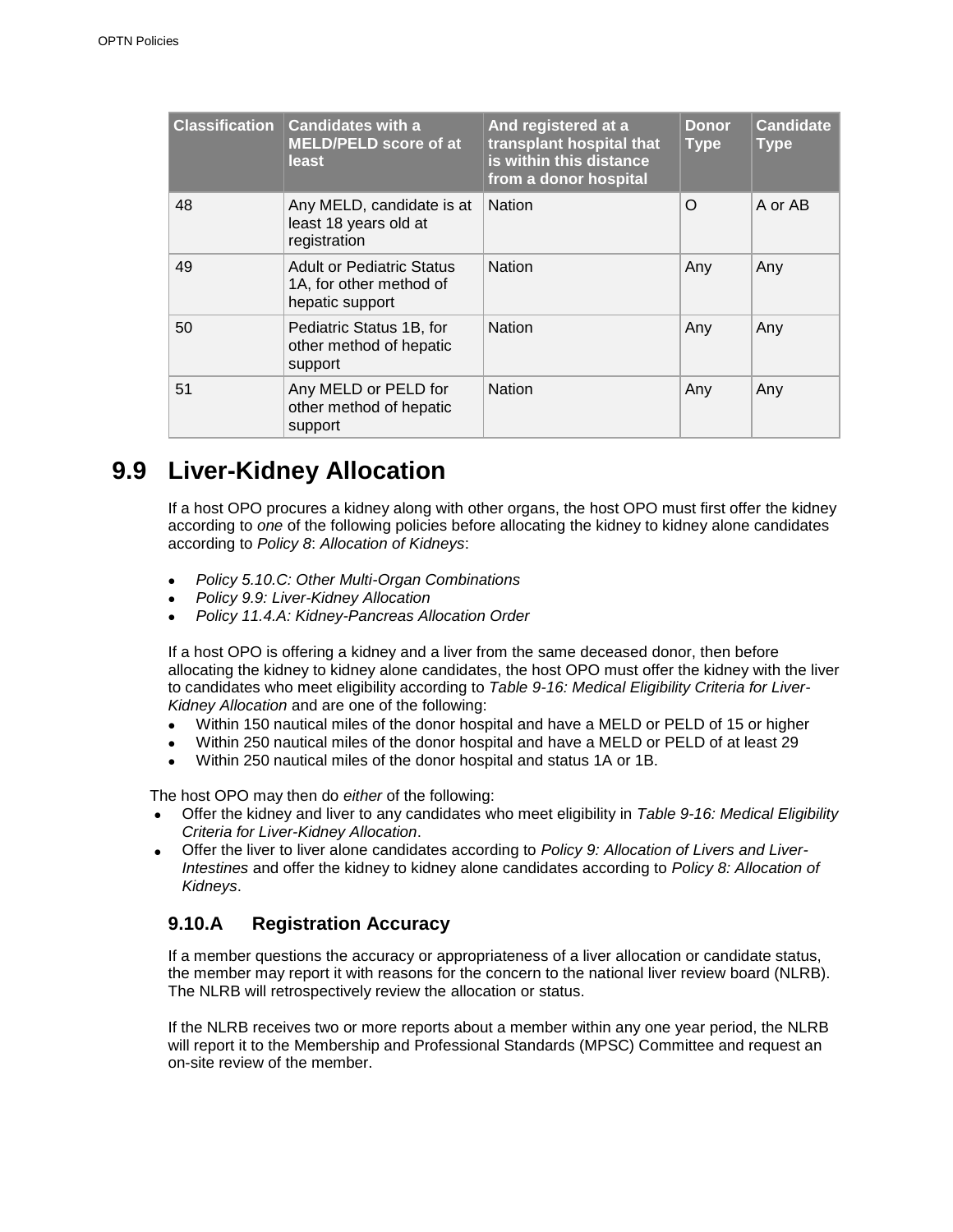### **9.10.B Review of Status 1A and 1B Candidate Registrations**

If three or more status 1A or 1B candidate registrations at a transplant program are rejected and each of the candidates receives a transplant while registered at the rejected status, then the OPTN Contractor will conduct an on-site review of the transplant program's status 1A and 1B candidate registrations. If the OPTN Contractor finds a Policy violation or inappropriate registrations, the transplant program will reimburse all necessary and reasonable expenses incurred by the OPTN Contractor in performing this review.

### **9.10.C Location of Donor Hospitals**

For the purposes of determining the location of the donor hospital, livers, intestine, and liverintestine organs procured in Alaska will be considered procured from the Seattle Tacoma Airport, Seattle Washington.

### **9.11.B Closed Variance for Allocation of Blood Type O Deceased Donor Livers**

This is a closed variance that applies only to liver and liver-intestine organs allocated by the OPOs in Hawaii and Puerto Rico to transplant programs in Hawaii and Puerto Rico, respectively due to geographic location. This variance supersedes the treatment of blood type O donors according to *9.8.C Allocation of Livers by Blood Type*, and instead the OPO will allocate these blood type O organs to all blood type candidates within the same classification.

This variance permits Hawaii and Puerto Rico OPOs to offer blood type O organs to any candidates in Hawaii and Puerto Rico transplant programs, respectively before having to offer it outside Hawaii and Puerto Rico, respectively.

# **Bylaw Language:**

## **9.3 Review Boards**

The OPTN establishes review boards to review requests for exceptions that are permitted by Policy. These review boards provide confidential medical peer review of transplant candidates placed on the waiting list at a more urgent status than the standard listing criteria justifies. As part of these reviews, review boards may perform the following tasks:

- Review justification forms submitted by the transplant hospital that document the candidate's current condition and decide if the requested status is appropriate.
- Refer transplant hospitals to the appropriate OPTN Committee for review of candidates listed and transplanted at an inappropriate status. The Committee may then, if necessary, refer the hospital to the Membership and Professional Standards Committee (MPSC).
- Serve other peer review functions as determined by the Board of Directors.

Review boards are formed under the direction of the Committees and Board of Directors. Review boards can operate and perform peer review functions as determined by the Board of Directors. The Board of Directors and Committees may establish other guidelines for Review Board organization and function as necessary.